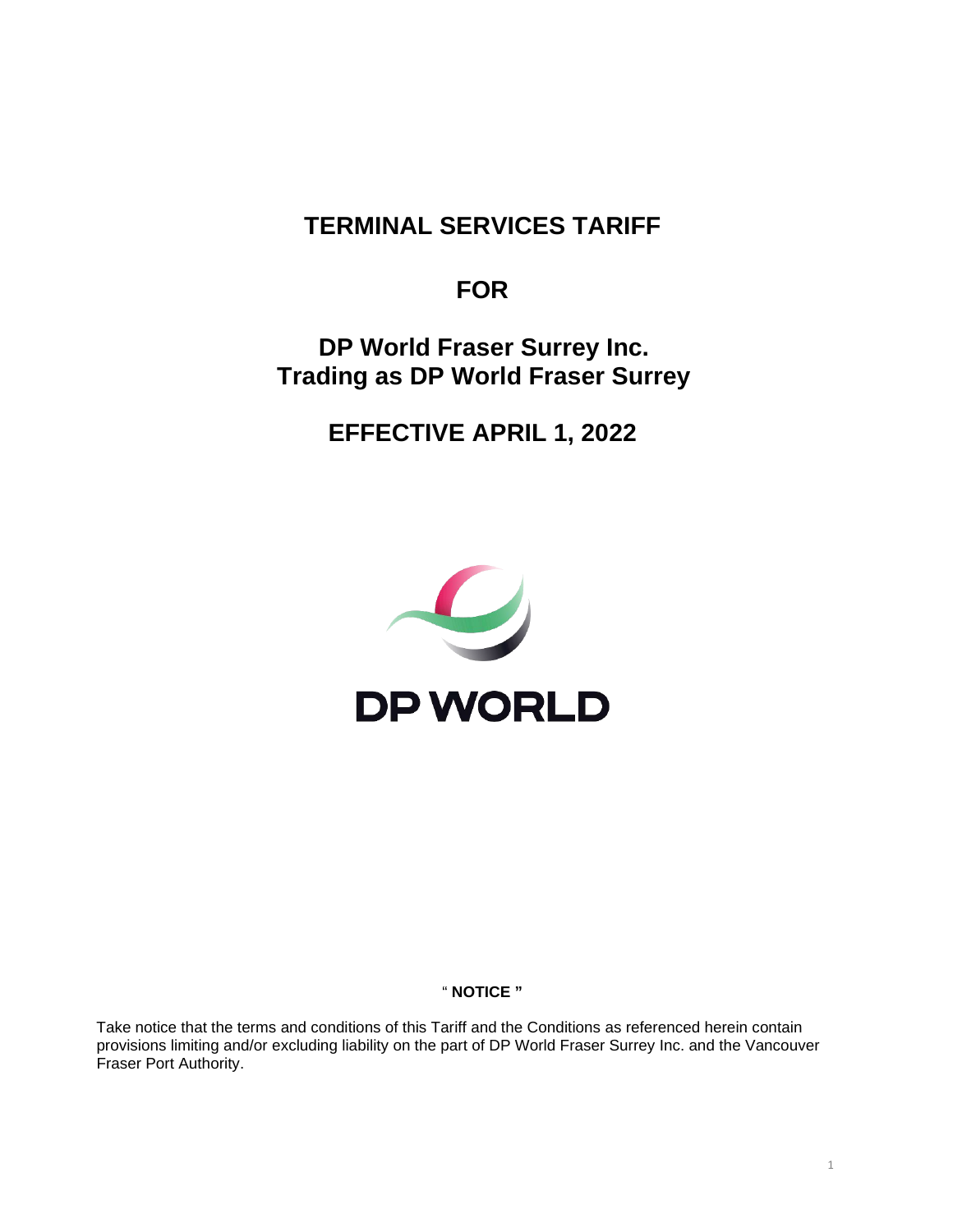# **TABLE OF CONTENTS**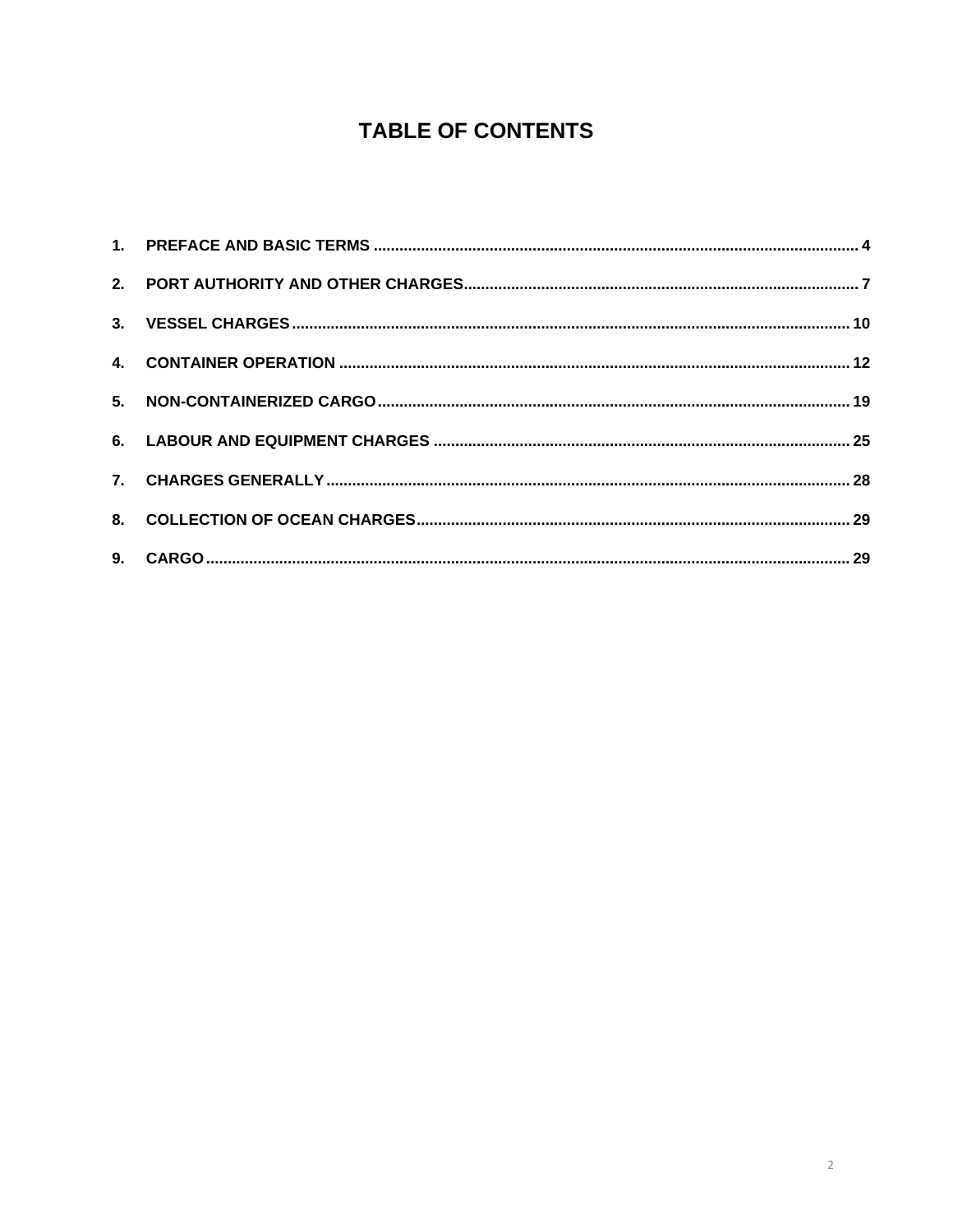# **COMPANY INFORMATION**

| <b>Hours of Operations:</b> | <b>Regular Office Hours</b>                        | 0800 to 1630 Monday to Friday,<br>excluding Public Holidays |
|-----------------------------|----------------------------------------------------|-------------------------------------------------------------|
|                             | <b>Terminal Operations</b>                         | 24 hours per day, 7 days a week                             |
| <b>Telephone Numbers:</b>   | Main Office:                                       | (604) 581-2233                                              |
|                             | Security (24 Hours)                                | (604) 582-2213                                              |
| <b>Address:</b>             | 11060 Elevator Road<br>Surrey, BC V3V2R7<br>Canada |                                                             |

**Website:** 

[www.dpworldcanada.com](http://www.dpworldcanada.com/)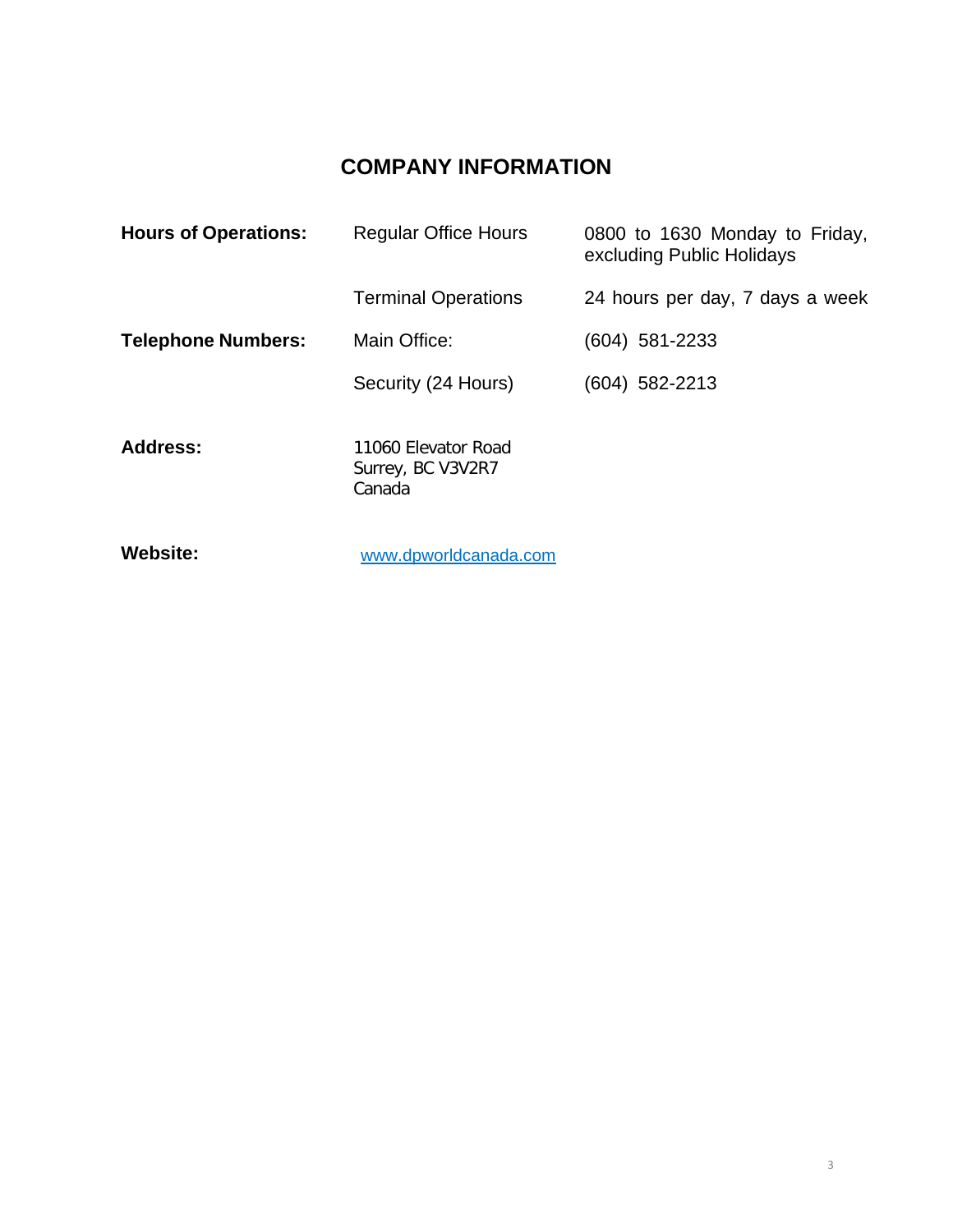# <span id="page-3-0"></span>**1. PREFACE AND BASIC TERMS**

# *Short Title*

This document may be cited as the "Terminal Services Tariff," and is generally referred to as the "Tariff."

# *Publication*

This Tariff is published by the Operator with the approval of the Port Authority. It incorporates certain provisions of the Port Authority Fee Document for wharfage and berthage charges.

# *Effective Date and Changes*

This Tariff shall be subject to change without specific notice and such changes will be effective from April 1, 2022 (the "Effective Date"), or such other date specified in the notice.

# *Scope of Tariff*

This Tariff and all rates, charges, rules, regulations and definitions contained herein, and the DP World Standard Terms and Conditions ("Conditions") available on-line at www.dpworldcanada.com, shall apply to the Cargo and related marine operations at the Terminal (including the "Services" defined in the Conditions) and to all Users and any individual, person, firm or corporation engaged in and/or responsible for the handling of a Vessel and/or the movement of its Cargo, including but not limited to; Vessel and/or cargo agents, charterers, brokers, freight forwarders and shippers or consignees. The Terminal is owned by the Port Authority and operated by the Operator.

The Operator provides the Services to the Users, subject to the terms, conditions, rules, regulations and definitions of this Tariff and the Conditions, which shall govern the relationship between the Operator and such Users.

# *Notice to Public*

This Tariff and the Conditions are notice that the rates, charges, terms, conditions, exclusions from liability, limitations, rules, regulations and definitions contained herein apply to all Users of any of the services described herein, or any of the property described herein without specific notice, quotation or prior arrangement. Where there is a direct conflict between this Tariff, the Conditions and the Port Authority Fee Document, the Port Authority Fee Document shall apply but only to the extent of such conflict. Where there is a direct conflict between this Tariff and the Conditions, this Tariff shall apply but only to the extent of such conflict.

The Port Authority provides berthage at the Terminal, subject to all of the terms and conditions of the Port Authority Fee Document. The use of any of the Services, the Terminal, docks, wharves, and facilities operated by the Operator shall be deemed complete acceptance of this Tariff, the Conditions and the Port Authority Fee Document and any revisions or supplements thereto and all such persons agree to pay all charges specified herein and to be governed by the rules and regulations appearing in this Tariff.

The Operator reserves the right to furnish all equipment, supplies and materials and to perform all services in connection with the Services.

# *Limitations and Exclusion of Liability*

Take notice that the Conditions and this Tariff contain provisions limiting, and/or excluding liability on the part of the Operator, the Port Authority their respective affiliates and others.

# *Charges*

Charges for Services shall not exceed the rates published in this Tariff.

All charges herein, when not paid or absorbed by the Customer, are for the account of the Cargo Owner, unless otherwise specified.

All charges quoted herein are in Canadian dollars and based on performing the work during Straight Time operating periods.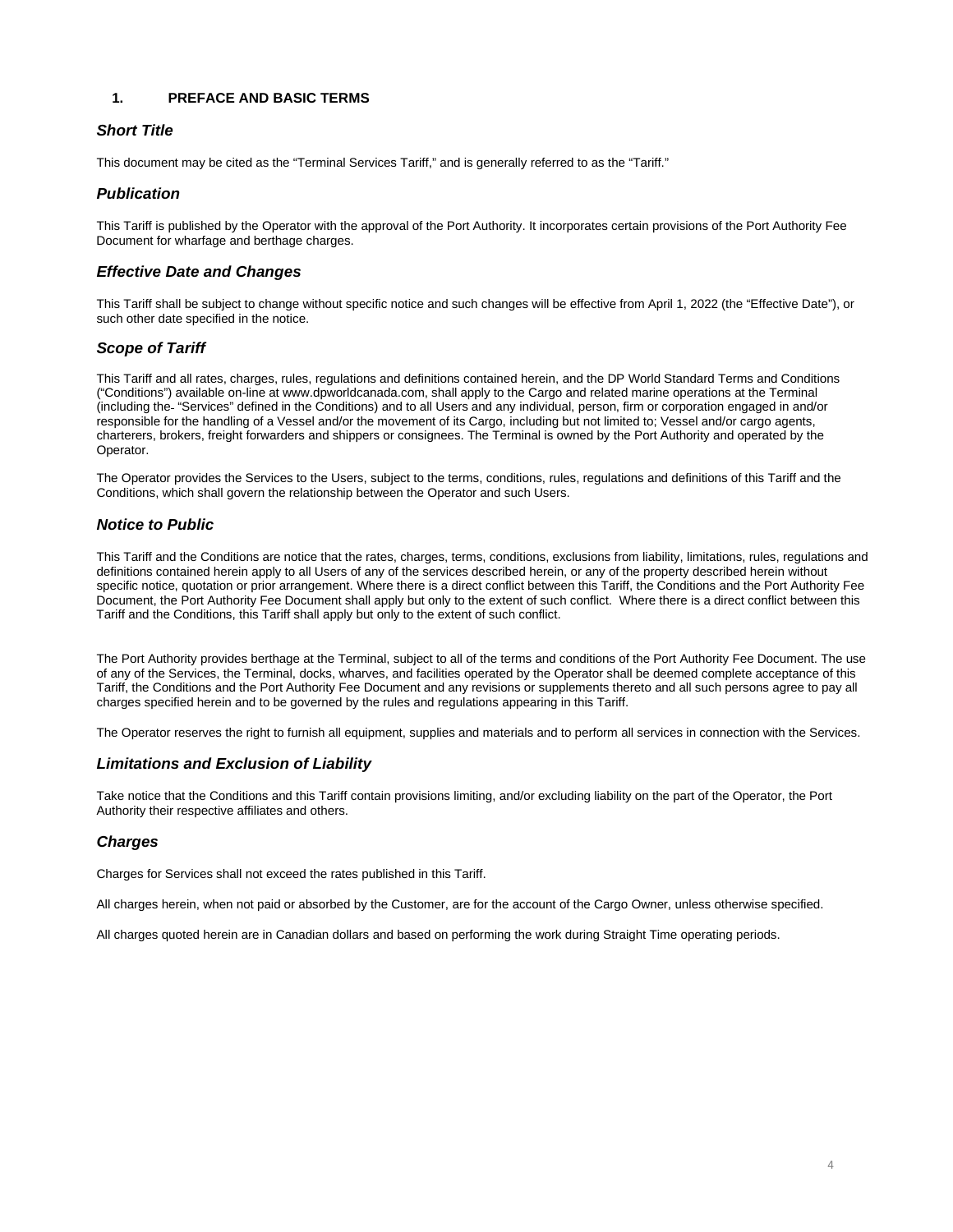#### 1.1 DEFINITIONS

In this Tariff:

The definitions set out in the Conditions are incorporated herein except:

"**Operator**", as used in this Tariff, means DP World Fraser Surrey Inc and its directors, officers, employees, agents, representatives, authorized external advisors and other third parties acting on the Operator's behalf;

"**Terminal**", as used in this Tariff, means DP World Fraser Surrey having a Terminal address at 11060 Elevator Road, Surrey, B.C.. but does not include the Port Authority Rail Yard; and,

"**Port Authority**", as used in this Tariff, means the Vancouver Fraser Port Authority and their officers, employees, servants and agents.

**Abandoned Cargo** - means any Cargo that is under the Operator's control due to not having been withdrawn from the Terminal by a Customer or Cargo Owner, as applicable, thirty (30) days after the expiration of any applicable Free Time or the Customer or Cargo Owner, as applicable, has confirmed in writing that they have abandoned the Cargo.

**BC Ports** - means all port terminals located in the Province of British Columbia, Canada.

**Berth/Berths** – means any of berths 2 – 10 at the Terminal.

**Berth Corridor** - means the portions of the Terminal immediately adjacent to the Berths.

**Bill of Lading** - means the bill of lading issued by the Customer to distinguish a single Shipment of Cargo carried by a Vessel.

**Breakbulk Cargo** - means Cargo which transits the Terminal individually or in units or packages (not including Containers or bulk Cargo) and includes Steel.

**CBSA** – means the Canada Border Services Agency established pursuant to the *Canada Border Services Agency Act*, S.C. 2005, c. 38.

**Collective Agreement** – means an agreement in writing between an employer and an organization of employees that concerns, rates, charges, terms, conditions of employment.

**Container Storage Area** – means an area of open space provided for storing containerized Cargo (usually in idle status).

**Container Yard** – means a place designated within the Terminal where containerized Cargo, which are in transit between Vessels and Inland Carriers or the container freight station, are temporarily held or assembled.

**Demurrage** - means the daily charge payable on Imported and Exported Cargo which remain on the Terminal longer than the applicable Free Time.

**Effective Date** - has the meaning set forth in Section 1 (Preface and Basic Terms).

**EIR** - means equipment interchange receipts.

**Export** - means the movement of Cargo from an Inland Carrier to a place of rest at the Terminal and its subsequent transfer onto a Vessel.

**Free Time** – means a period of time specified in this Tariff during which containerized Cargo or non- containerized Cargo, as applicable, may occupy space assigned to it in the Terminal, free of storage charges, either prior to the loading to a Vessel or subsequent to the discharge from a Vessel.

**Import** - means the movement Cargo from a Vessel to a place of rest at the Terminal, and its subsequent transfer to an Inland Carrier.

**Inland Carrier** – means railway company, rail carrier, truck carrier, cartage company, tug and barge company operating within the coastal and/or inland waters of British Columbia, a private carrier, or any other transport vehicle that receives or delivers Cargo discharged from or to be loaded onto a Vessel.

**LOA** - means the maximum length overall of the Vessel in meters as stated on the certificate of registry or an alternate certificate document that declares the maximum length of a Vessel.

**M.T.** means that the number of Tonnes is calculated by measurement, in cubic meters, and equals 1,000 kilograms, or 2,204.6 pounds, or 1.1023 short tons, or 0.9842 long tons.

**M/E** - means that the charge is based on man-hour rates and charges for equipment rental, as set out in this Tariff.

**MFBM** - means one thousand (1,000) foot board measure where:

1 board foot of lumber is 12" x 12" x 1"; and

**MSCR -** means 1000 board feet of logs, as determined by "Scribner" scale

**N.O.S.** means Cargo not otherwise specified.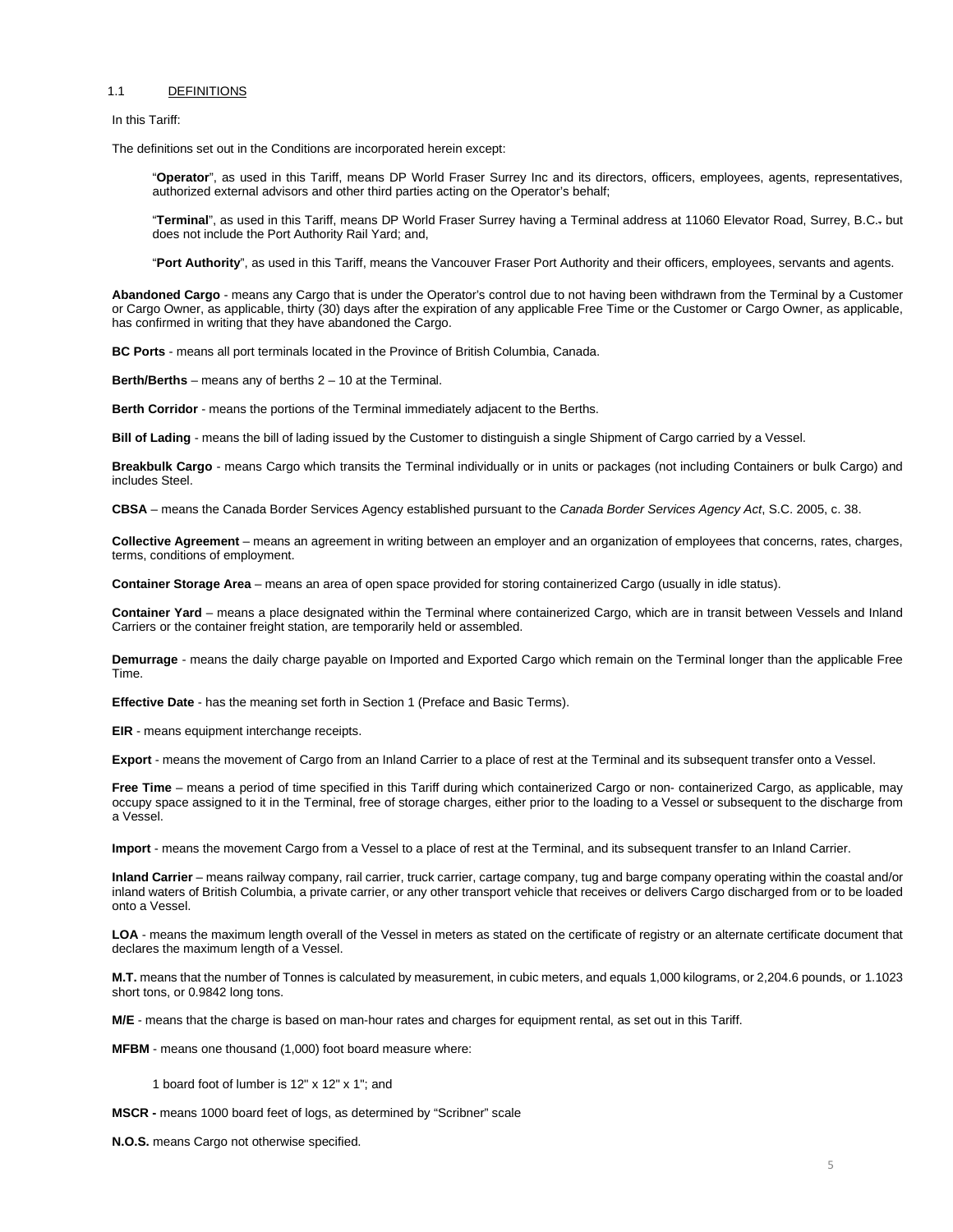**Non-Working Period** - are for the purposes of calculating berthage fees limited to Christmas Day, New Year's Day and Labour Day, always subject to the Vessel in fact not being worked, meaning there is no loading or unloading of Cargo.

**OOG** – means out of gauge and in respect of a Container means it does not conform to ISO dimensional standards.

**Overtime** – means hours of work over the regular shift hours performed as defined in Collective Agreement.

**Shipment** – means a single consignment of Cargo tendered on one shipping document at one time from one point of origin by one shipper for one consignee to one point of destination. A shipment which is transported by a Vessel is distinguished by a separate Bill of Lading or Waybill issued by the Customer.

**Steel** – means any of the following: steel plate; steel sheet in envelopes; hot rolled coil; wire rod; galvanized steel coil; pre-painted eye up galvanized steel coil; wide flange beams to a maximum of 60 feet; structural steel to a maximum of 60 feet; channels to a maximum of 60 feet; angles to a maximum of 60 feet; pilings to a maximum of 60 feet; steel rail to a maximum length of 50 feet; steel bars; oil country tubular goods; oil well casing; steel tubing; steel line pipe to a maximum diameter of 24 inches and a maximum length of 40 feet; galvanized fence posting; bundled pipe (bundles less than 800 kg each), or other similar Cargo, not exceeding the referenced dimensions.

**Stores** - means a Vessel's supplies.

**Straight Time** – means the hours of work defined in a Collective Agreement as regular straight time hours.

**Statutory Holidays** - means has the meaning set forth in the Collective Agreement

**TEU** - means twenty-foot equivalent unit and in calculating TEUs, a 20' Container shall comprise one (1) TEU, a 40' Container shall comprise two (2) TEUs, and a 45' Container shall comprise two and a quarter (2.25) TEUs.

**Tonne** - unless otherwise specified, all "Tonnes" shall be regarded as freight tonnes and shall be determined by a weight Tonne of one thousand (1,000) kilograms or a measurement of one (1) cubic meter, whichever is greater.

**Transshipment** - means to transfer Cargo from one Vessel to another for further transportation to another terminal with said transfer occurring completely at the Terminal, in the case of laden containerized Cargo, without the containerized Cargo being destuffed or altered in form or composition.

**W.T.** - means that the number of Tonnes is calculated by weight, in metric Tonnes.

**Waybill -** means the waybill issued by the Customer to distinguish a single shipment of Cargo carried by a Vessel.

**Working Periods** - means all other periods of time outside those deemed Non-Working periods.

**WTI** - means the West Texas Intermediate crude oil price.

#### 1.2 CONVERSION FACTORS

The following conversion factors will be used to convert weight and measurements or other values when needed to apply to the applicable fee(s) contained in this Tariff.

| <b>Converting</b>        | <b>From</b> | <b>Converting To</b>                                                                                                                                                                               |
|--------------------------|-------------|----------------------------------------------------------------------------------------------------------------------------------------------------------------------------------------------------|
| Kilogram(" <b>kg</b> "): | one         | equals 2.2046 pounds                                                                                                                                                                               |
| Litre("L"): one          |             | equals 0.2200 Imperial Gallons or 0.2646 U.S. Gallons                                                                                                                                              |
| Metres ("m"): one        |             | equals 3.2808 feet                                                                                                                                                                                 |
| Cubic meter              |             | equals 1,000 Litre, or 35.315 cubic feet, or 0.08830 measurement tons (40 cubic feet), or 0.4238<br>MFBM, or 220.0 Imperial Gallons, or 27.50 Imperial Bushels, or 6.290 barrels (42 U.S. gallons) |

#### 1.3 CONDITIONS

The terms and conditions as set out in the Conditions shall apply notwithstanding any other term or condition herein, unless any such provision conflicts directly with the terms or conditions of this Tariff, in which case the terms and conditions of this Tariff shall apply but only to the extent of any such conflict.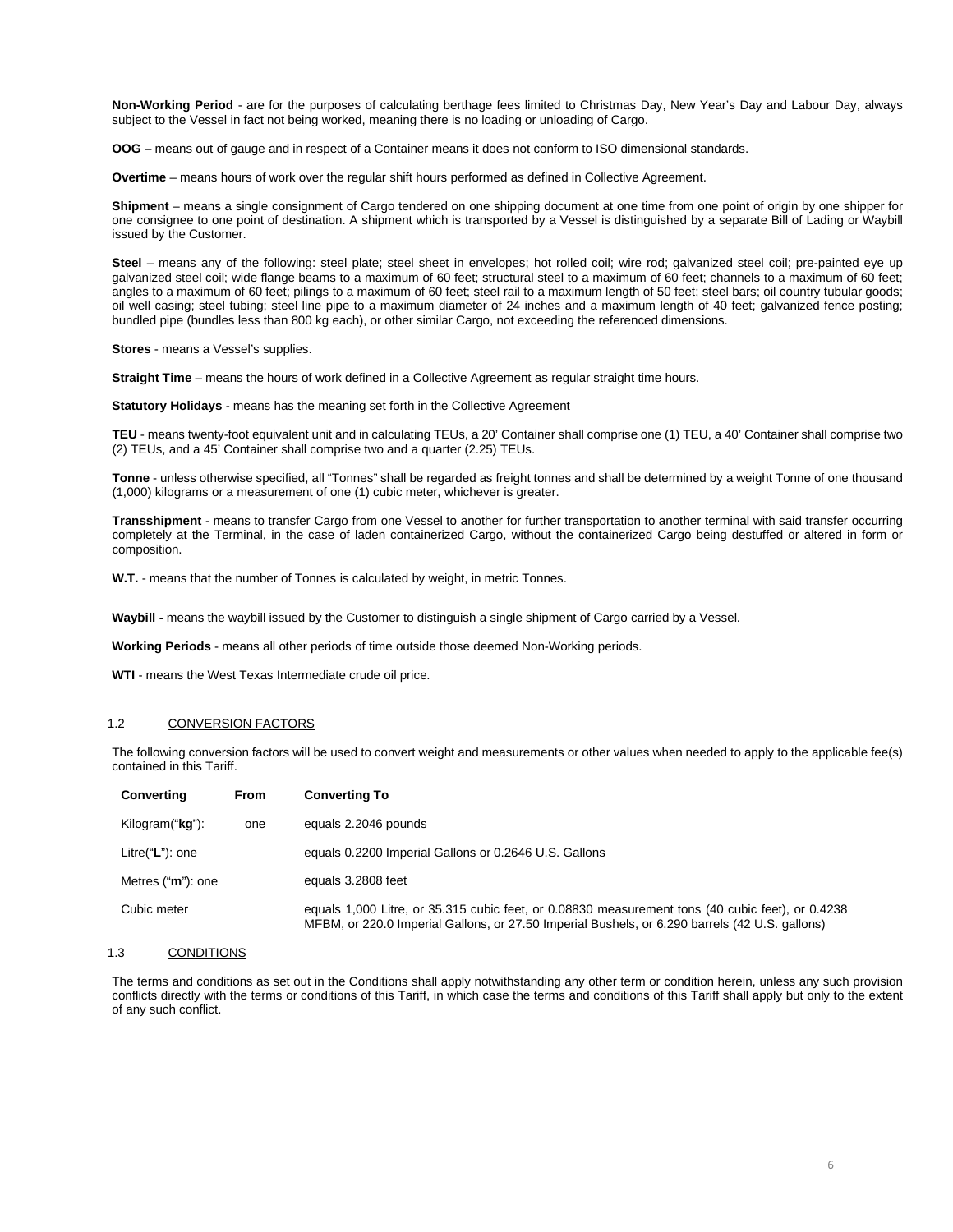# <span id="page-6-0"></span>**2. PORT AUTHORITY AND OTHER CHARGES**

## PORT AUTHORITY CHARGES:

The Operator is responsible for collecting all berthage fees and wharfage fees on behalf of the Port Authority. As of the Effective Date, the berthage fees and wharfage fees are described in Section 2.1 (Berthage Fees) and Section 2.2 (Wharfage Fees) below, provided, that such fees and terms may be different at the date of service and all such amounts are assessed in accordance with the Port Authority Fee Document. Users should confirm all berthage fees and wharfage fees with the Port Authority. The Port Authority Fee Document can be found at the Port Authority website[: http://www.portvancouver.com.](http://www.portvancouver.com/)

## 2.1 Berthage Fees

The Port Authority charges a berthage fee based on physical size (LOA) of Vessel when it utilizes a berth owned by the Port Authority, as well as the Vessel's length of stay at a berth, from the time when the first line is made fast to when the last line is cast off. The berthage fee also applies to Vessels that are fastened to or tied up alongside any other Vessel occupying a berth. Berthage fees are intended to help recover investments and costs associated with the wharf apron and berth dredging and maintenance. The User is charged berthage fess as set out below.

Subject to the provisions of the Port Authority Fee Document, berthage fees are not payable in respect of the following Vessels:

- (a) a Vessel that, in the opinion of the Port Authority, is not of a commercial type or design and belongs to her Majesty in right of Canada or to a foreign government;
- (b) a tug that is docking or undocking another Vessel;
- (c) a Vessel that is loading or unloading Cargo to or from any Vessel that is paying berthage to thePort Authority;
- (d) a Vessel that is loading or unloading Cargo at Port Authority property (often for subsequent reshipment), with said Cargo being loaded to or received from a Vessel at Port Authority property paying berthage charges to thePort Authority.

The Port Authority reserves the right, in its discretion, to determine for the purposes of berthage fees the length of any Vessel.

NOTE: AS AT THE DATE OF PUBLICATION OF THIS RATE SCHEDULE, the berthage fees imposed by the Port Authority were determined as set out below. The berthage fees may be different at the date of service – Users should confirm the fees with the Port Authority.

During Working Periods as defined in the Collective Agreement \$0.488 for each hour or part thereof,

per metre of LOA. Minimum charge – 8 hours or \$358.94 whichever is greater.

| During Non-Working Periods as defined in the Collective Agreement | \$0.178 for each hour or part thereof,<br>per meter of LOA. |
|-------------------------------------------------------------------|-------------------------------------------------------------|
|                                                                   | Minimum charge $-$ 8 hours or                               |
|                                                                   | \$358.94, whichever is greater.                             |

The Non-Working Periods are presently Labour Day, noon Christmas Eve to Midnight Christmas Day and noon New Year's Eve to Midnight New Year's Day.

| Coastal Vessels operating between BC<br>Ports, other than passenger vessels | Unit  | Rate     |
|-----------------------------------------------------------------------------|-------|----------|
| Per hour, or part thereof                                                   | HR/m  | \$0.131  |
| Minimum charge for such Vessels                                             | Total | \$83.75  |
| Vessels other than those above:                                             |       |          |
| Per hour, or part thereof, during Working Periods                           | HR/m  | \$0.488  |
| Per hour, or part thereof, during Non-Working Periods                       | HR/m  | \$0.178  |
| Minimum charge for such Vessels                                             | Hours | \$358.94 |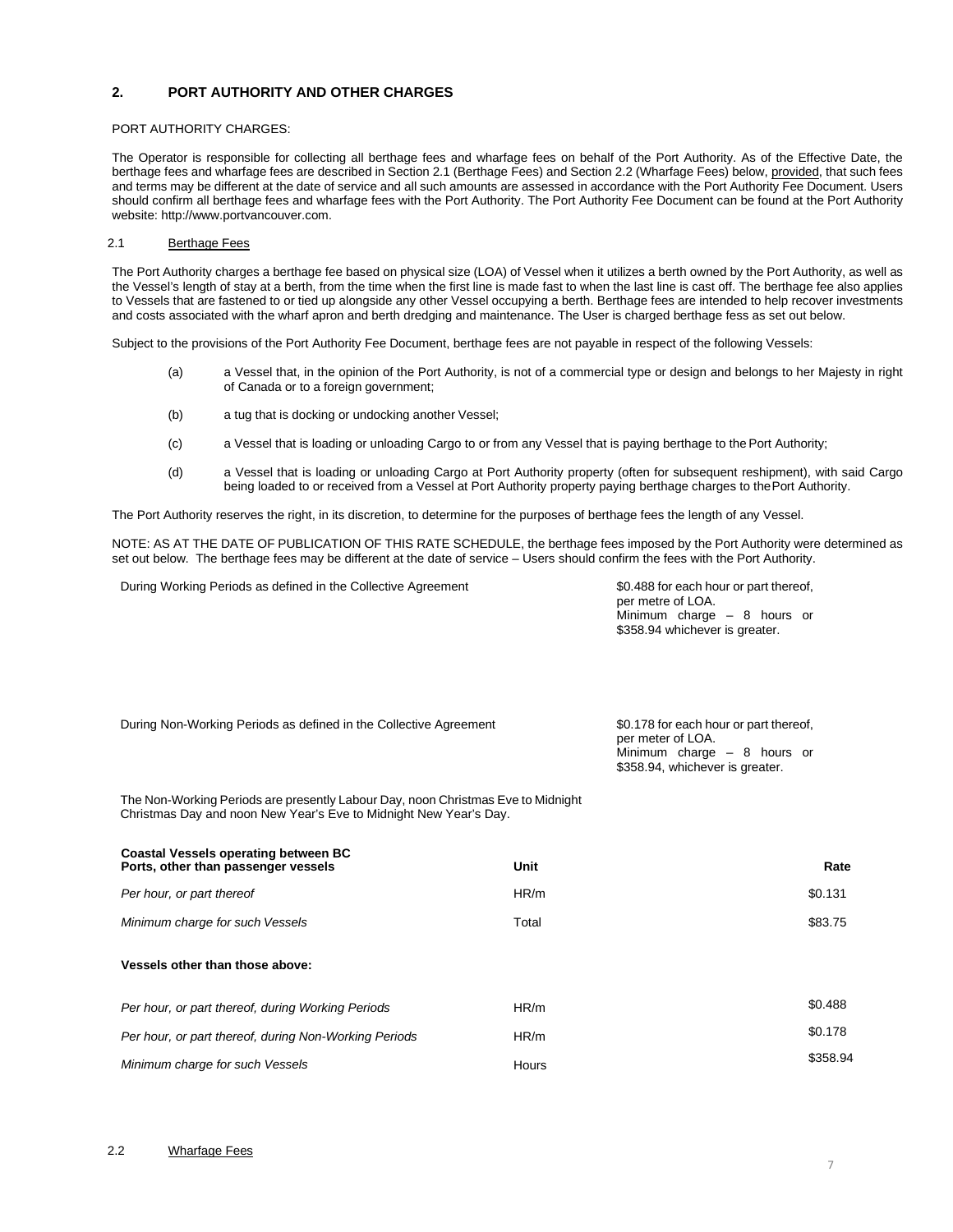Wharfage is a fee assessed by the Port Authority for handling Cargo at Port Authority property. The wharfage fee is based on the weight or measurement of the applicable Cargo and is variable by type of Cargo. Wharfage fees are intended to help recover investments and costs associated with the provision of port infrastructure and services to handle Cargo.

Subject to the terms of this Section 2.2 (Wharfage Fees), wharfage fees on laden containerized Cargo, both Export and Import, and Cargo are charged as set out below.

The Port Authority reserves the right to classify any Cargo and the Port Authority's decision in this regard shall be final and binding.

Wharfage will not be assessed more than once in respect of Cargo (including laden containerized Cargo) that is considered Transshipment. Furthermore, transshipped Containers will be charged wharfage fees once at the applicable Export rate, as set forth below.

Where Cargo is transferred overside on the offshore side of a Vessel from Vessel to Vessel, unloaded overside from Vessel directly to the water or loaded from the water directly to a Vessel, the wharfage charge may be reduced by fifty percent (50%).

Subject to the provisions of the Port Authority Fee Document, no wharfage fees shall be charged in respect of the following:

- (a) ship's Store and bunker fuel used solely for a Vessel that is loading or unloading Cargo or paying berthage in respect of Port Authority property, provided, that the Port Authority does not issue a receipt for the Stores andfuel;
- (b) repair materials, lining or ballast delivered to and for the sole use of a Vessel loading or unloading Cargo or paying berthage fees in respect of Port Authority property; or
- (c) empty Containers, unless carried for and charged by a Vessel, in which case the applicable Cargo wharfage rate will apply.

Wharfage fees on laden containerized Cargo are payable by the Customer, and wharfage fees on non-containerized Cargo are payable by the Cargo Owner.

NOTE: AS AT THE DATE OF PUBLICATION OF THIS TARIFF, the wharfage fees imposed by the Port Authority were determined as set out below. The wharfage fees may be different at the date of service – Users should confirm the fees with the Port Authority.

| <b>CARGO</b>                         | <b>RATE</b>                        |
|--------------------------------------|------------------------------------|
| <b>Containerized Cargo</b>           |                                    |
| Laden Inbound (import)               |                                    |
| January 1, 2022                      | \$21.53 per TEU                    |
| Laden Outbound (export)              |                                    |
| January 1, 2022                      | \$15.55 per TEU                    |
|                                      |                                    |
| <b>Non-Containerized Cargo</b>       |                                    |
| metal ingots and steel products      | \$<br>1.31 per MT                  |
| Lumber                               | \$<br>1.50 per Mfbm                |
| Logs                                 | 3.59 per MSCR<br>\$                |
| Woodpulp                             | \$<br>1.31 per MT                  |
| <b>DryBulk</b>                       | \$<br>0.67 per MT                  |
| <b>Cargo not Otherwise Specified</b> |                                    |
| cargo not otherwise specified        | As per Port Authority Fee Document |

# 2.3 Gateway Infrastructure Fee

See Port Authority Fee Document

## OTHER CHARGES:

#### 2.4 Stevedoring Access Fee

A stevedoring access fee is applicable to all Cargo or equipment for which stevedoring is provided at the Terminal. The stevedoring access fee forms part of the general fees and charges set out herein when using stevedoring services provided by the Operator. For stevedoring services provided by any other stevedoring company, the stevedoring access fee set out below applies and is payable jointly and severally by the Customer and Cargo Owner that is responsible for hiring and paying for the cost of stevedoring the Cargo. The Customer or Cargo Owner who is responsible for hiring and paying such other stevedoring company represents and warrants that such other stevedoring company is their invitee and is subject to this Tariff and the Conditions.

| <b>SERVICE</b>                  | <b>RATE</b>             |
|---------------------------------|-------------------------|
| <b>Stevedoring Access Fee</b>   |                         |
| <b>Agricultural Commodities</b> | \$0.40 per Metric Tonne |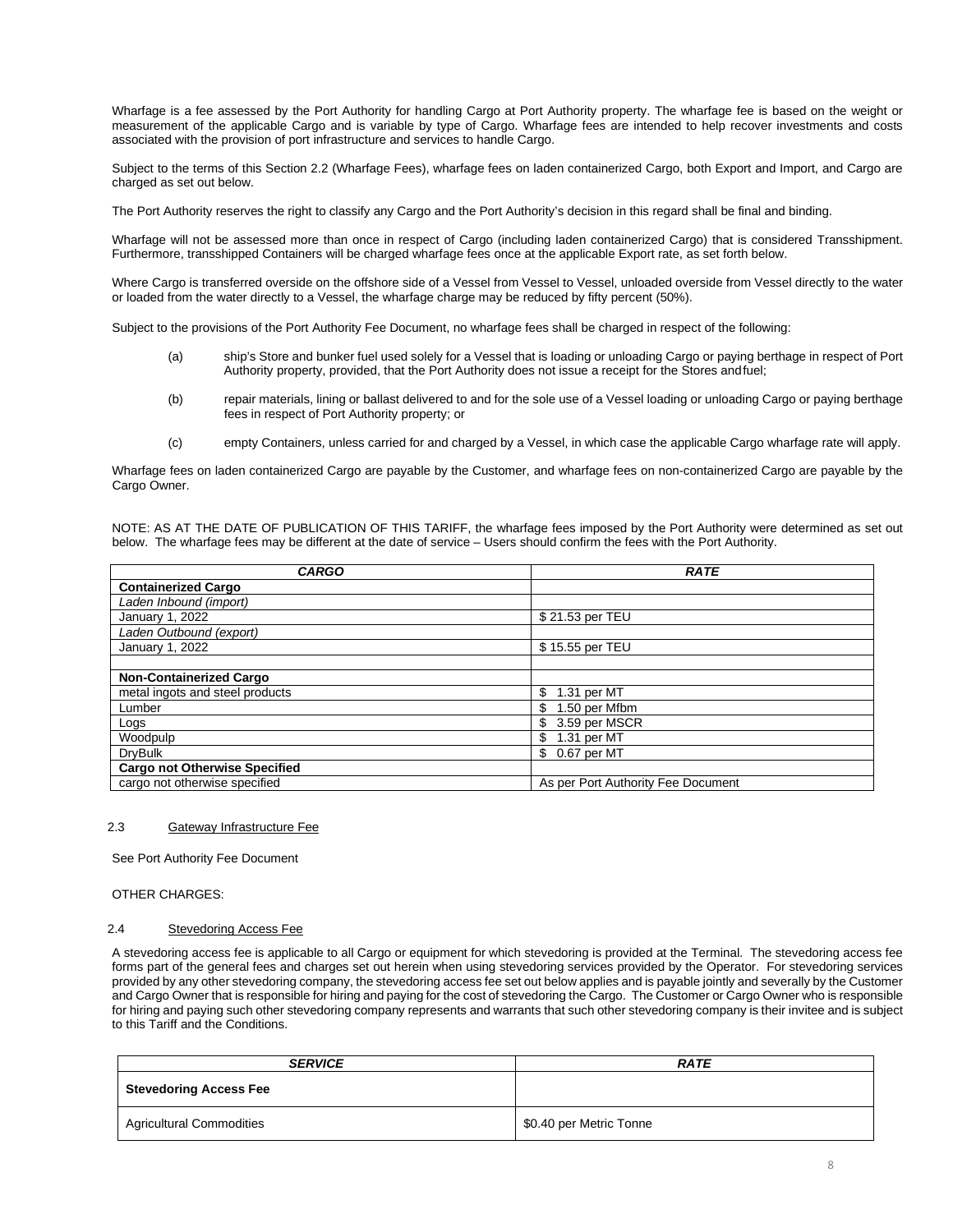| Steel Commodities   | \$2.60 per Metric Tonne |
|---------------------|-------------------------|
| Logs                | \$2.60 per MSCR         |
| Other Non-Specified | \$4.92 per Metric Tonne |

#### 2.5 Berth Access Fee

A berth access fee set out below is applicable to all Cargo or equipment loaded or unloaded by or for the account of the Customer or Cargo Owner to or from a Vessel at the Terminal. The berth access fee forms part of the general fees and charges set out herein for granting the nonexclusive right to a licensee to enter onto and to use a designated licensed area within the Terminal in addition to the terms and conditions set out in the license agreement between the Operator and the licensee.

| <b>SERVICE</b>          | <b>RATE</b>    |
|-------------------------|----------------|
| <b>Berth Access Fee</b> |                |
| All Commodities         | \$2.58 per M.T |

# 2.6 COVID-19 Cost Recovery Fee (Effective January 1, 2021 on a temporary basis)

COVID-19 cost recovery fee is applicable to Cargo and empty Containers handled at the Terminal. This fee is intended to offset costs of additional safety measures at the Terminal including but not limited to additional personal protective equipment and increased cleaning protocols for buildings, common areas and equipment. Please note that this fee is temporary while restrictions imposed by applicable regulatory authorities remain in place and the fee will be reassessed once the COVID-19 pandemic is deemed concluded by applicable regulatory authorities. The COVID-19 cost recovery fee is payable on a joint and several basis by:

- (a) The User requesting the Services for the Cargo or empty Container;
- (b) The Customer responsible for carrying the Cargo or empty Container from or to the Terminal;
- (c) The Cargo Owner or the owner of the empty Container; and
- (d) The entity that issued a Bill of Lading or Waybill in respect of the Cargo or empty Container.

| <b>SERVICE</b>                  | <b>RATE</b>     |
|---------------------------------|-----------------|
| Containers                      | \$3.95 per TEU  |
| <b>Steel Commodities</b>        | \$0.73 per M.T. |
| <b>Agricultural Commodities</b> | \$0.23 per M.T. |
| <b>Lumber Commodities</b>       | \$1.25 per MFBM |
| Other Non-Specified             | \$0.73 per M.T. |

#### 2.7 BCMEA Cargo Assessments

All BCMEA Cargo Assessments are charges that must be paid by the Customer to the Operator as agent for collection of the BCMEA.

| <b>DOME</b><br>Assessments<br><b>BCMF</b><br>Cargo | <b>BCME</b><br>by the<br>∘ time to time.<br>rrom ،<br>imposed<br>ື |
|----------------------------------------------------|--------------------------------------------------------------------|
|----------------------------------------------------|--------------------------------------------------------------------|

## 2.8 Minor Damage

Notwithstanding the Operator's other rights and obligations under this Tariff and the Conditions, the Operator, at its sole discretion, may assess a charge against any User that damages the Operator's property or the Terminal. Any charge so assessed is without prejudice and in addition to the Operator's other rights or remedies under this Tariff and the Conditions to recover their actual loss.

#### *Minor damage* Per Incidence \$194.07

## 2.9 Security Breaches

Notwithstanding the Operator's other rights and obligations under this Tariff and the Conditions, the Operator, at its sole discretion, may assess a charge against any User each time that User breaches any of the Operator's security rules and regulations.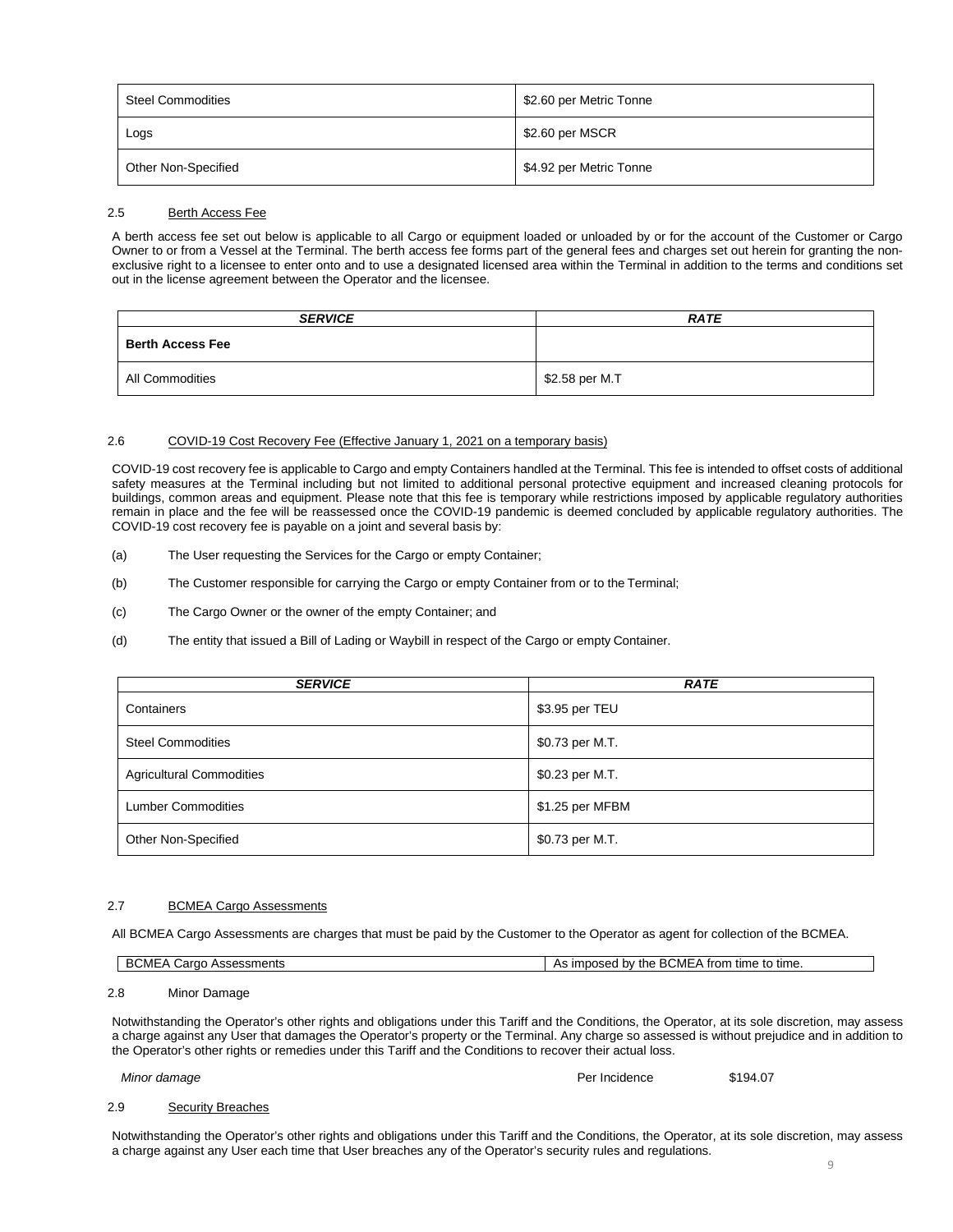|                 | Unit                           | Rate       |
|-----------------|--------------------------------|------------|
| Security breach | Per Incidence (First Offence)  | \$645.58   |
|                 | Per Incidence (Second Offence) | \$1,936.70 |

# 2.10 Abandoned Cargo or Containers

Notwithstanding the Operator's other rights and obligations under this Tariff and the Conditions, the Operator, at its sole discretion, may assess a charge against any User that leaves Abandoned Cargo or Containers at the Terminal. Any charge so assessed is without prejudice and in addition to the Operator's other rights or remedies under this Tariff or the Conditions, including, without limitation, the rights set out in clause 7.7, 7.8 and 7.9 of the Conditions and Section 9.5 (Compulsory Removal of Cargo) of this Tariff.

| Abandoned Cargo | Unit<br>Per Container or unit of Cargo, as applicable | Rate<br>\$6458.09 |
|-----------------|-------------------------------------------------------|-------------------|
|                 | Per M.T. of Cargo not in a Container or unit          | Removal +<br>15%  |

# <span id="page-9-0"></span>**3. VESSEL CHARGES**

#### 3.1 Handling Lines

The Vessel charges below are computed on a four-hour basis. Where any line calls exceed four hours, the charge for each extra hour or portion thereof, is twenty five percent (25%) of the published charge.

Where more than one Vessel is tied up and let go by the same lines crew gang within a single four-hour period, the charges otherwise payable in respect of each Vessel shall be reduced by thirty percent (30%).

|              |          | в        |          |          |          |          |
|--------------|----------|----------|----------|----------|----------|----------|
|              |          |          |          |          |          |          |
| - Tying Up   | 2,124.00 | 2,635.00 | 3,218.00 | 2,674.00 | 3,304.00 | 4,092.00 |
| - Letting Go | 1,418.00 | 1,759.00 | 2,147.00 | 1,785.00 | 2,205.00 | 2,730.00 |

A = Monday – Friday 0800 – 1630 Hrs. B = Monday – Friday 1630 – 0100 Hrs. C = Monday – Friday 0100 – 0800Hrs.

 $D =$ Saturday – 0800 – 1630 Hrs. E = Saturday – 0100 – 0800 Hrs, 1630 – 0100 Hrs, Sunday all Shifts. F = Statutory Holidays – All Shifts

Note: These rates may be subject to changes or prevailing weather and related conditions and should be re-confirmed at the date of service.

#### 3.2 Redocumentation

Redocumentation means reissuing or making changes to the documentation and / or billing of Cargo arising from changes in original manifests, split delivery of Shipments, forwarding instructions or services. Redocumentation also includes reissue/ resending of invoices and back-up to invoices.

|                                                                                                                                                                                        | Unit           | Rate    |
|----------------------------------------------------------------------------------------------------------------------------------------------------------------------------------------|----------------|---------|
| Redocumentation                                                                                                                                                                        | Per Invoice    | \$90.33 |
| 3.3<br>Standby                                                                                                                                                                         |                |         |
| A standby charge shall be imposed where workers are provided for a specific time and are ready to work or have started to work but are for any<br>reason delayed or work is cancelled. |                |         |
|                                                                                                                                                                                        | Unit           | Rate    |
| Standby                                                                                                                                                                                | Per Occurrence | M/E     |
| 3.4<br>Water                                                                                                                                                                           |                |         |
| The Operator will access charges in accordance with the below chart for connecting and disconnecting 100foot water boses to a Vessel                                                   |                |         |

The Operator will assess charges in accordance with the below chart for connecting and disconnecting 100foot water hoses to a Vessel, connecting and disconnecting water hoses that are longer than 100 feet, and for any water used by the Vessel or User on a M.T. basis.

|                                    | Unit                          | Rate     |
|------------------------------------|-------------------------------|----------|
| Connecting and disconnecting water | 100 Foot water hose to Vessel | \$206.50 |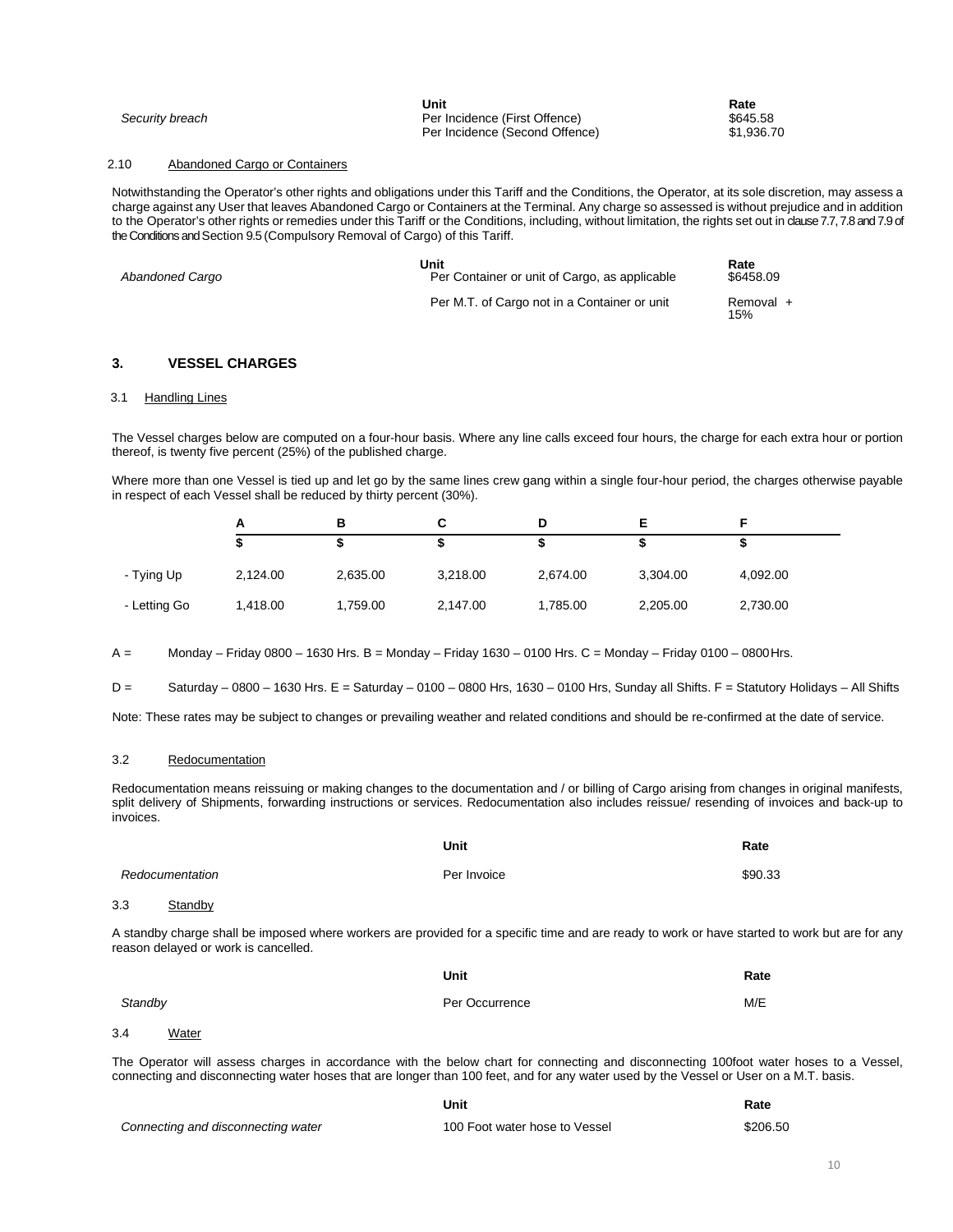| Each additional connection                   | Foot section of additional water hose | \$47.66 |
|----------------------------------------------|---------------------------------------|---------|
| Charge for water delivered by hose to vessel | M.T.                                  | \$7.68  |

# 3.5 Service & Facility Charge

In addition to the berthage fees set forth in Section 2.1 (Berthage Fees), the Operator may assess a service and facility charge in respect of a Vessel that occupies a berth or is fastened-to or tied-up alongside any other Vessel occupying a berth for purposes other than Cargo handling by the Operator (e.g., Vessel maintenance or discharge of Cargo to water). Additional charges for security services to permit controlled access to the Terminal or Vessel and ground space used may be payable in addition to the services and facility charge.

Where a Vessel occupies a berth or is fastened-to or tied-up alongside any other Vessel occupying a berth for purposes other than Cargo handling by the Operator, the Cargo Owner and Customer, at the request of the Operator, shall provide to the Operator a refundable deposit in an amount determined by the Operator as security for any claim that may arise.

|         |                                  | Unit                                                                                                                                           | Rate               |
|---------|----------------------------------|------------------------------------------------------------------------------------------------------------------------------------------------|--------------------|
|         | Service & Facility Charge        | Service & facility charge per-day or part thereof                                                                                              | \$1,830.36         |
| 3.6     | Refundable Cleanup Deposit       |                                                                                                                                                |                    |
|         |                                  | The refundable clean up deposit is a deposit paid by Users when they request the Operator to cleanup certain debris.                           |                    |
|         |                                  | Unit                                                                                                                                           | Rate               |
|         | Refundable Cleanup Deposit       | N/A                                                                                                                                            | By Arrangement     |
| 3.7     | <b>Specific Security Charges</b> |                                                                                                                                                |                    |
|         |                                  | The specific security charges are paid by Users when they request the Operator to provide certain specific security services.                  |                    |
|         |                                  | Unit                                                                                                                                           | Rate               |
|         | Security charges                 | N/A                                                                                                                                            | By arrangement     |
| 3.8     | Services Not Otherwise Specified |                                                                                                                                                |                    |
|         |                                  | The Operator and the User may agree in writing on other services not specified in this Tariff.                                                 |                    |
|         |                                  | Unit                                                                                                                                           | Rate               |
|         | Services not otherwise specified | N/A                                                                                                                                            | By arrangement     |
| 3.9     | Ground Space                     |                                                                                                                                                |                    |
|         | are paid on a per-day basis.     | The Operator may charge a fee for additional ground space at the Terminal that a User might request for loading or unloading Cargo. These fees |                    |
|         |                                  | Unit                                                                                                                                           | Rate               |
| Initial | Additional<br>ground<br>space    | Per day based on 100m x 10m used Charged                                                                                                       | \$1,936.57 minimum |
|         | around space                     | per day on 50m increments                                                                                                                      | \$968.92           |

#### 3.10 Shore Power

Shore power, if available, refers to the electrical service that may be provided to commercial Vessel when berthed in port and connected to a utility's electrical system, receiving electricity from the grid, and allowing the Vessels to shut down their on-board electricity generation.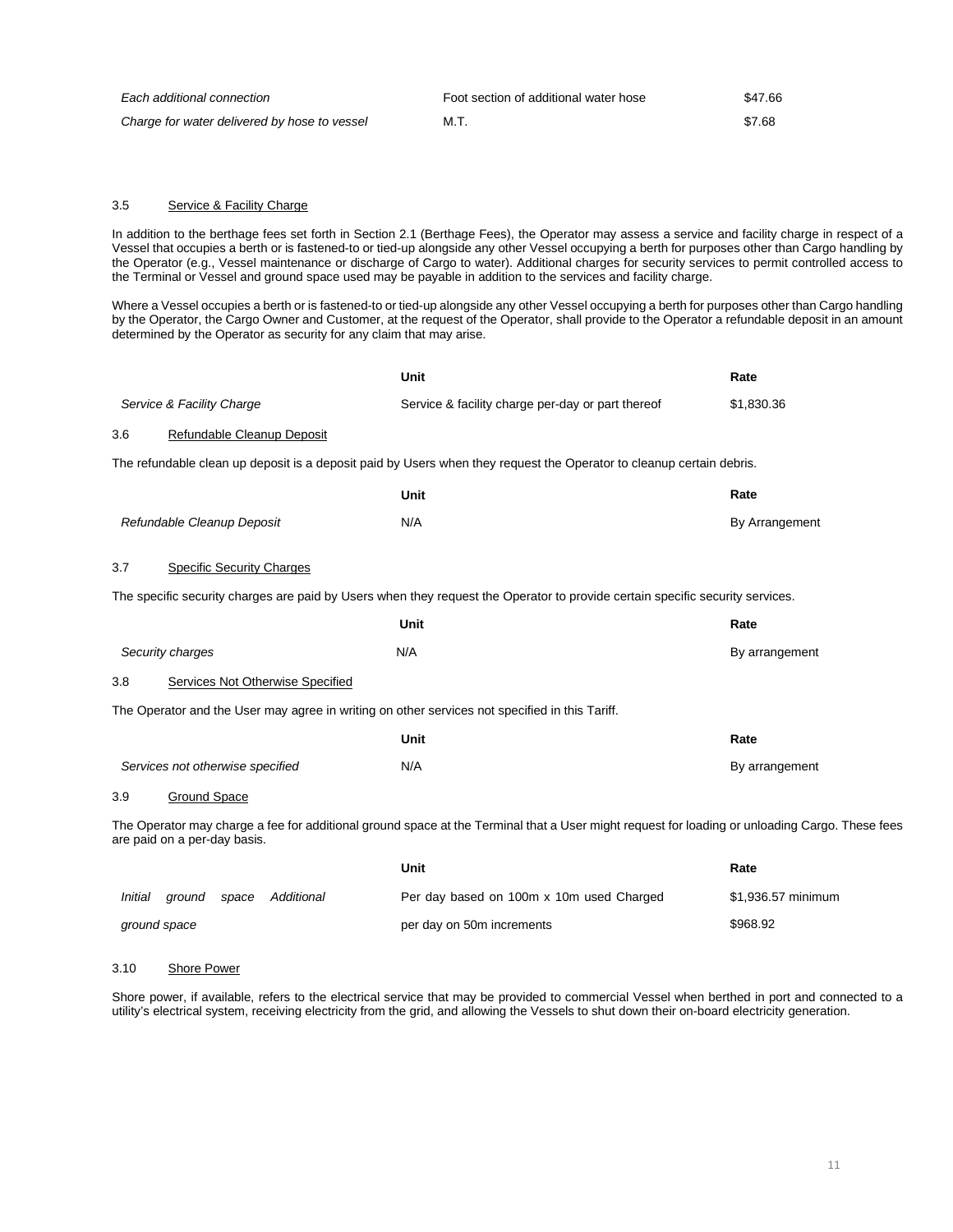|                                                                                                                         | Unit       | Rate       |
|-------------------------------------------------------------------------------------------------------------------------|------------|------------|
| Shore Power Labour & Maintenance                                                                                        | Per Vessel | \$5,698.71 |
| First vessel commissioning charge                                                                                       | Per Vessel | \$5.446.01 |
| <b>Shore Power Electricity Consumption</b><br>$(S0.10057$ (electricity) x 1.0344 (BC Hydro<br>distribution loss factor) |            | \$0.1040   |

\*The electricity rate and loss factor rate are subject to change as assessed by BC Hydro.

# <span id="page-11-0"></span>**4. CONTAINER OPERATION**

#### 4.1 Terminal Container Throughput

#### Containers for Import

The Terminal Throughput Services for a Container discharged from a Vessel, whether laden or empty, at the Terminal consist of:

- (a) once, moving the Container from the Berth Corridor at Vessel's side to the Container Yard and stacking as required;
- (b) storing the Container for the period of Free Time;<br>(c) once, unstacking the Container in Container Yard
- once, unstacking the Container in Container Yard and either:
	- (i) transporting it to a loading area, and loading it on, but not securing it to, a truck, and allowing the truck carrying that Container to pass once through the container gate at the Terminal; or
	- (ii) transporting it through the container gate at the Terminal to a rail siding on or adjacent to the Terminal, but not loading nor securing it to a rail car.

#### Containers for Export

The Terminal Throughput Services for a Container, whether laden or empty, delivered to the Terminal by an Inland Carrier to be loaded onboard a Vessel consist of:

- (a) once, no sooner than the Earliest Receiving Date and no later than the Latest Receiving date, either:
	- (i) allowing a truck to bring the Container through the container gate at the Terminal, unloading the Container from the truck; or
	- (ii) discharging the Container from rail car at rail siding on or adjacent to the Terminal, transporting it onto the Terminal and to Container Yard, and stacking it as required;

and

(b) once, unstacking Container in the Container Yard and transporting it to the Vessel's side in the Berth Corridor;

**NOTE**: Irrespective of any EIR issued or exchanged by the Operator on behalf of the Customer or Cargo Owner, the Operator shall not in any circumstances be held liable for any damage to a Container not readily identifiable at the time of such visual inspection conducted pursuant to the EIR.

An OOG Surcharge is applicable per containerized Cargo (in addition to the throughput charge) for over dimensional containerized Cargo (using standard spreader of over height spreader) for containerized Cargo up to six (6) feet above the top of the Container, up to two (2) feet wide and under fifty three (53) in length. Laden flat rack containers also incur an OOG Surcharge except when loaded/discharged to/from vessel from street truck. containerized Cargo extending more than six (6) feet above the top of a Container may be regarded as non-containerized Cargo for invoicing purposes.

| Loaded and empty containerized Cargo throughput that is<br>placed on or off a truck or rail car | Unit          | Rate     |
|-------------------------------------------------------------------------------------------------|---------------|----------|
| Containers for Import – to truck                                                                | Per Container | \$835.00 |
| Containers for Import $-$ to rail siding                                                        | Per Container | \$900.00 |
| Containers for export – from truck                                                              | Per Container | \$835.00 |
| Containers for export – from rail siding                                                        | Per Container | \$900.00 |
| OOG Surcharge                                                                                   | Per Container | \$500.00 |
|                                                                                                 |               |          |

# 4.2 Hatch Cover Charge

This charge is for unloading and reloading of Hatch Covers (per lid – includes move from Vessel to quay and from quay to Vessel)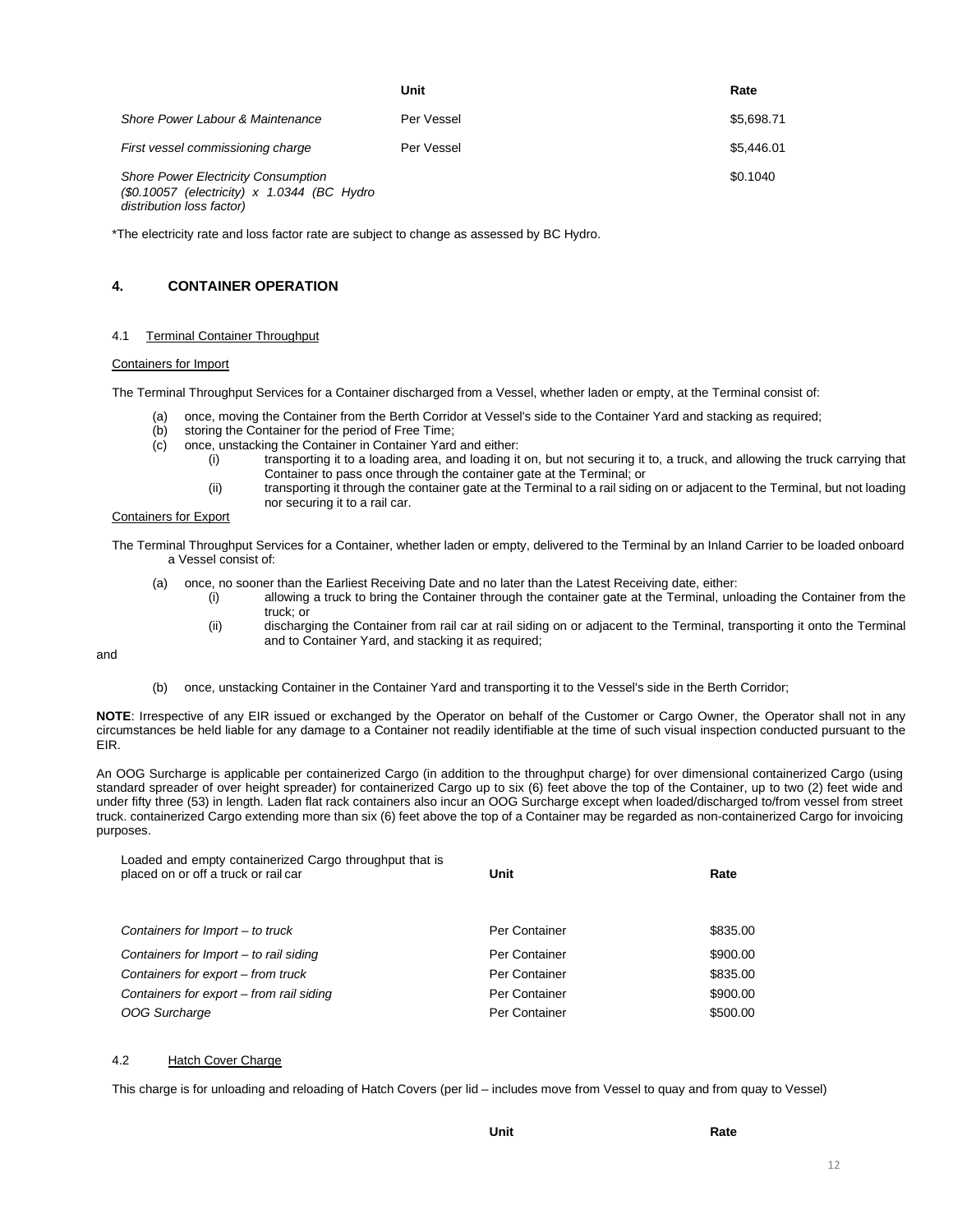# 4.3 Yard Rehandle

A yard rehandle covers the extra sorting, stacking or moving of containerized Cargo in the Container Yard at the request of the User or direction of the Port Authority.

Containerized Cargo shall be received and spotted in the Container Yard in accordance with instructions from either the Customer or the Cargo Owner. Where instructions are not received or are changed after they are received and rehandling of containerized Cargo is necessary, a yard rehandling charge shall be payable for each additional movement of the containerized Cargo.

|                                                                                | Unit          | Rate     |
|--------------------------------------------------------------------------------|---------------|----------|
| <b>Yard Rehandle</b>                                                           | Per Container | \$131.55 |
| Reprinting Out Gate Interchange<br>4.4                                         |               |          |
| A reprint fee will be assessed for each reprinting of an out-gate interchange. |               |          |
|                                                                                | Unit          | Rate     |
| Reprinting out gate Interchange                                                | Per Reprint   | \$45.19  |
| Seal Number Update Fee<br>4.5                                                  |               |          |
| Fee for updating the seal number of Export Containers at the Terminal Gate.    |               |          |
|                                                                                | Unit          | Rate     |
| Seal Number Update                                                             | Per Seal      | \$45.19  |
|                                                                                |               |          |
| 4.6<br>On-Hire Fee                                                             |               |          |
| Fee for updating Container numbers in N4 system.                               | <b>Unit</b>   | Rate     |
| Fee (includes updating 5 containers                                            | Per Container | \$90.00  |
| Fee for each additional container                                              | Per Container | \$11.27  |

#### 4.7 Overweight Surcharge

The Operator has a zero-tolerance policy for handling overweight containerized Cargo. Containerized Cargo received that exceeds the maximum payload of the containerized Cargo is considered unsafe. All such Cargo will be rejected by the Operator and the amount set forth below shall be assessed. The overweight surcharge is applicable for the special handling required, and the Operator will charge additional fees to remove excess Cargo and the party or parties causing such unauthorized use shall be responsible for all losses, claims, demands and suits for damages including death and personal injury, legal and court expenses, directly or indirectly resulting from such unauthorized use.

|                      | Unit          | Rate     |
|----------------------|---------------|----------|
| Overweight surcharge | Per Container | \$386.86 |

#### 4.8 Specialized Cargo Gear

The Operator will supply the normal Cargo gear needed to effect discharging/loading of Cargo. However, in the instance of specialized Cargo gear being required for discharging or loading of special Cargo or lifts, appropriate Cargo gear will be supplied by the User. Any such Cargo gear must have up to date certification pertaining to the safety of the Cargo gear being provided. If no such documentation is available, the Operator reserves the right to reject such Cargo gear and shall, if possible, supply suitable Cargo gear at the User's cost.

| Specialized Cargo Gear Surcharge | Per Item | M/E |
|----------------------------------|----------|-----|
|----------------------------------|----------|-----|

# 4.9 Vessel Containerized Cargo Reposition

A repositioning fee will be assessed for containerized Cargo that is repositioned or on a Vessel without removing such containerized Cargo from the Vessel.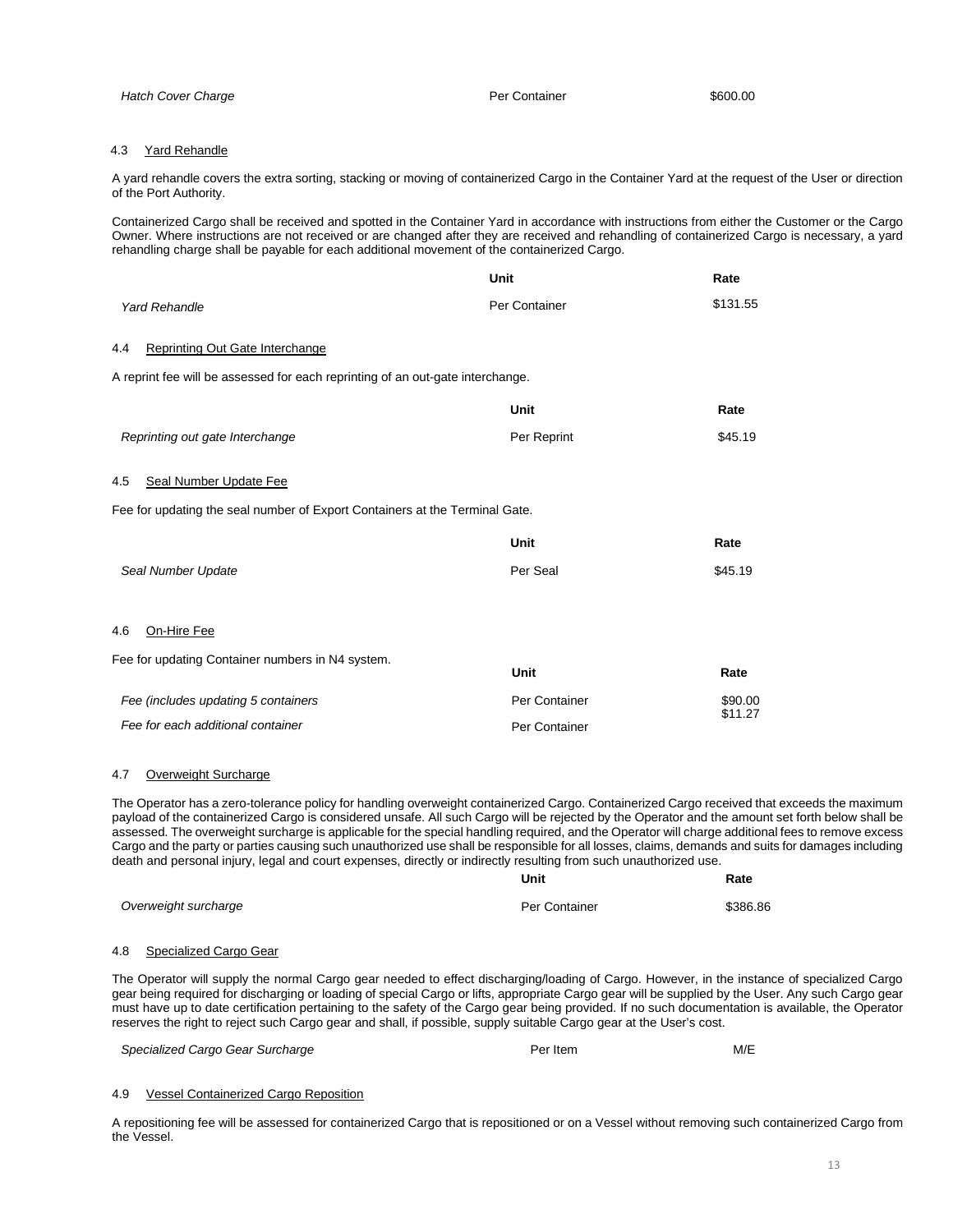|                                                                        | Unit                 | Rate     |
|------------------------------------------------------------------------|----------------------|----------|
| Moving containerized Cargo from cell to cell onboard Vessel            | <b>Per Container</b> | \$235.00 |
| Moving containerized Cargo via guay from cell to dock and then to cell | Per Container        | \$388.12 |

#### 4.10 Refrigerated (Reefer) Container Services

# 4.10.1 Reefer Service Charge

Charge includes one plugging and one unplugging of a reefer Container into or from the electrical service outlet, switching the power supply on/off, monitoring the temperature recorded on the reefer unit on the Container twice per day shift and provision of electrical power during Free Time. Charge excludes the Shift Differentials Charges during Premium Shifts even if occurring duringFree Time.

|                       | Unit          | Rate     |
|-----------------------|---------------|----------|
| Reefer Service Charge | Per Container | \$510.92 |

#### 4.10.2 Plugging and Unplugging Reefer Containers

A fee will be assessed for the service of plugging or unplugging the power cable of mechanical refrigerated containerized Cargo into or from the electrical service outlets provided and switching the power supply on / off.

|                                                                | Unit                | Rate    |
|----------------------------------------------------------------|---------------------|---------|
| <b>Plugging or unplugging Reefer Containers</b>                | Each time performed | \$43.31 |
| Manitaginal Deafan Cantainean<br>$\lambda$ $\lambda$ $\lambda$ |                     |         |

#### 4.10.3 Monitoring Reefer Containers

A fee will be assessed for checking proper temperature levels and the operation of refrigerated containerized Cargo (twice per day shift) at the request of the User when such Containers are plugged into the Operator's electrical facilities. The Operator may perform repairs on refrigerated containerized Cargo at the request of the User and at additional cost.

|                                     | Unit                 | Rate    |
|-------------------------------------|----------------------|---------|
| <b>Monitoring Reefer Containers</b> | Calendar day or part | \$27.94 |

#### 4.10.4 Electric Power for Reefer Containers

A fee will be assessed for the Operator providing electrical power for refrigerated containerized Cargo. The use of service outlets and electricity shall be charged for each calendar day or fraction thereof. The Operator will exercise reasonable care to provide adequate and continuous electrical power for refrigerated containerized Cargo but does not guarantee that such power will always be provided. The Operator is not responsible for, and has no liability for any loss or damage to Cargo, in the event of any electrical power failure. **Rate**

|                                             | Unit                 | Rate    |
|---------------------------------------------|----------------------|---------|
| <b>Electric Power for Reefer Containers</b> | Calendar day or part | \$27.94 |

#### 4.10.5 Reefer Unit Monitoring Shift Differential Charges

Monitoring of reefer units during Premium Shifts, even during Free Time, will be charged a Shift Differential per reefer unit as follows:

|           |                        |                       | Unit          | <u>Rate</u> |
|-----------|------------------------|-----------------------|---------------|-------------|
| $\bullet$ | Monday – Friday        | $01:00 - 08:00$ hours | Per Container | \$24.41     |
| $\bullet$ | Monday - Friday        | $16:30 - 01:00$ hours | Per Container | \$10.87     |
| $\bullet$ | Saturday               | $01:00 - 08:00$ hours | Per Container | \$26.52     |
| $\bullet$ | Saturday               | $08:00 - 16:30$ hours | Per Container | \$11.63     |
| $\bullet$ | Saturday               | $16:30 - 01:00$ hours | Per Container | \$26.52     |
| $\bullet$ | Sundav                 | All Shifts            | Per Container | \$26.52     |
| $\bullet$ | <b>Public Holidays</b> | All Shifts            | Per Container | \$48.13     |

#### 4.10.6 Reefer Rail Supplement

A refrigerated rail supplement is a charge to cover the inefficiencies introduced to rail operations (if any) by handling of refrigerated containerized Cargo.

|                        | Unit          | Rate    |
|------------------------|---------------|---------|
| Reefer Rail Supplement | Per Container | \$64.72 |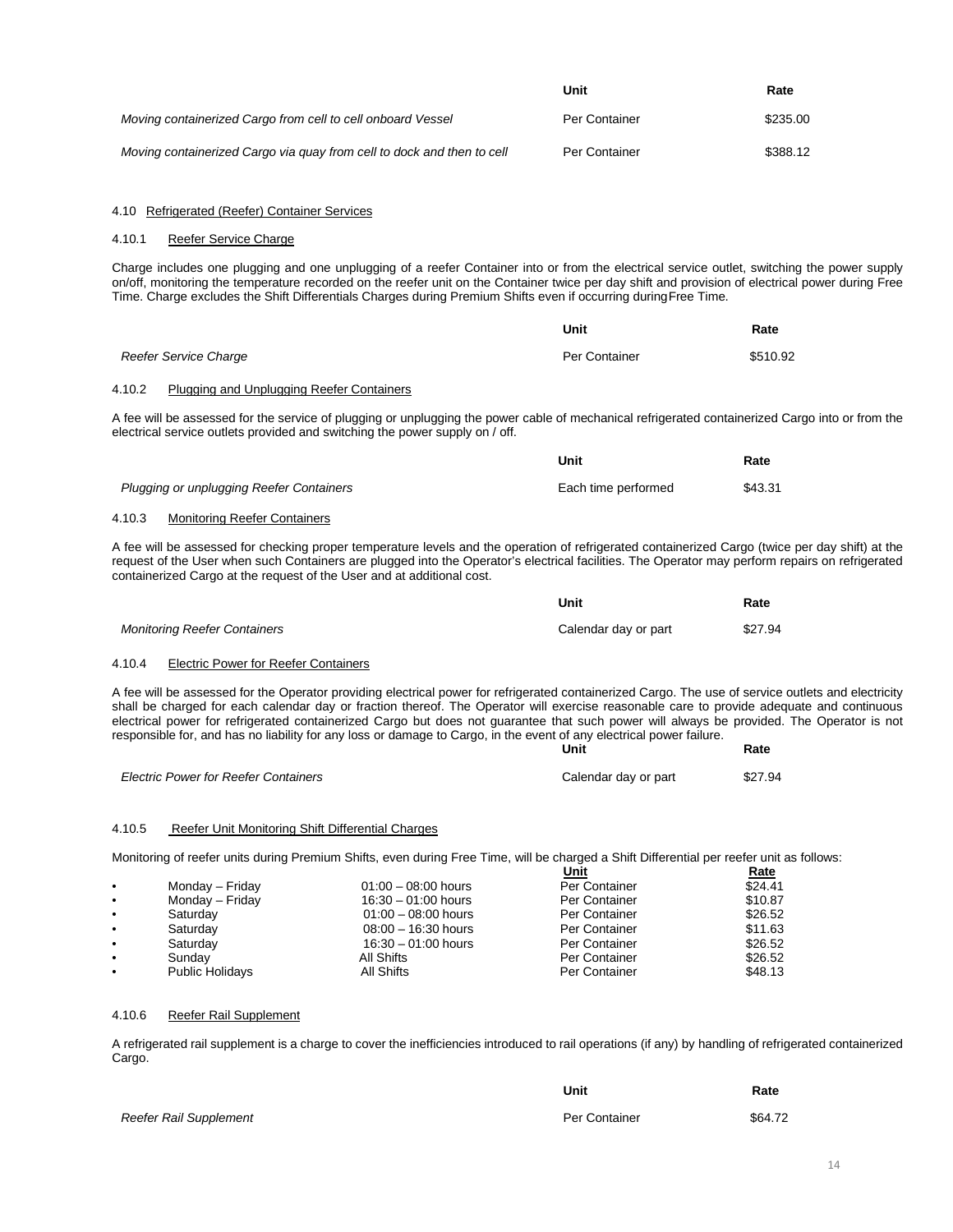## 4.10.7 Railcar Refrigerated containerized Cargo Cabling

A railcar refrigerated containerized Cargo cabling charge is a charge to the railroad for installation or removal of reefer cables and generator set.

|           | Unit     | Rate     |
|-----------|----------|----------|
| Unloading | Per move | \$96.43  |
| Loading   | Per move | \$194.06 |

#### 4.11 Rail Sorts Surcharge

A rail sort surcharge is a fee to cover any sorts in excess of the four (4) free import destination sorts included in the rail thruput.

|                             | Unit          | Rate    |
|-----------------------------|---------------|---------|
| <b>Rail Sorts Surcharge</b> | Per Container | \$30.55 |

# 4.12 Heavy Rail Container Surcharge

An overweight surcharge shall be applicable for any 20' Container exceeding 23,995 kg for 23.995 tonnes in gross weight (Cargo and Container tare). This surcharge is due to an increase in the number of heavy 20' Containers received for rail load and the related issues of longer dwell, limited availability of high stress rail cars, and equipment matching issues.

|                                | Unit          | Rate     |
|--------------------------------|---------------|----------|
| Heavy Rail Container Surcharge | Per Container | \$183.10 |

#### 4.13 Tanks and Non-Standard Containers Rail Surcharge

Surcharge due to additional capacity required to handle this type of equipment on the rail and impact on the terminal dwell time

|                                                  | Unit    | Rate     |
|--------------------------------------------------|---------|----------|
| Tanks and Non-Standard Containers Rail Surcharge | Per TEU | \$183.10 |

## 4.14 EDI or Waybill Errors

This item refers to re-work of Containers which may be necessary due to billing errors (EDI or waybill) between a shipping line and their rail provider. Billing errors may require the removal of Containers from a loaded rail track, interfere with the release of a loaded track and cause unnecessary delays to other customers. Any rehandles required will be billed in addition to the EDI/Waybill error charge.

|                              | Unit          | Rate     |
|------------------------------|---------------|----------|
| <b>EDI or Waybill Errors</b> | Per Container | \$305.13 |

#### 4.15 Equipment Change of Status Charge

Equipment change of status charges are charges assessed on any containerized Cargo received on dock where the booking is subsequently rolled to the next Vessel, the port of discharge is changed or there is any status change to the containerized Cargo and OOG Cargo. This is in addition to any Demurrage levied but includes up to 2-yard re-handles, if more re-handles are required they will be quoted on a case by case basis.

|                                   | Unit          | Rate     |
|-----------------------------------|---------------|----------|
| Equipment change of status charge | Per Container | \$258.74 |

### 4.16 Sweep or Vacuum containerized Cargo

The fee for sweeping or vacuuming containerized Cargo covers the clearing and sweeping of dunnage or debris from containerized Cargo and / or the internal washing or steam cleaning of the containerized Cargo.

|                                                 | Unit             | Rate   |
|-------------------------------------------------|------------------|--------|
| Sweep, vacuum or washing of containerized Cargo | 20 ft. Container | 93.77  |
|                                                 | 40 ft. Container | 169.27 |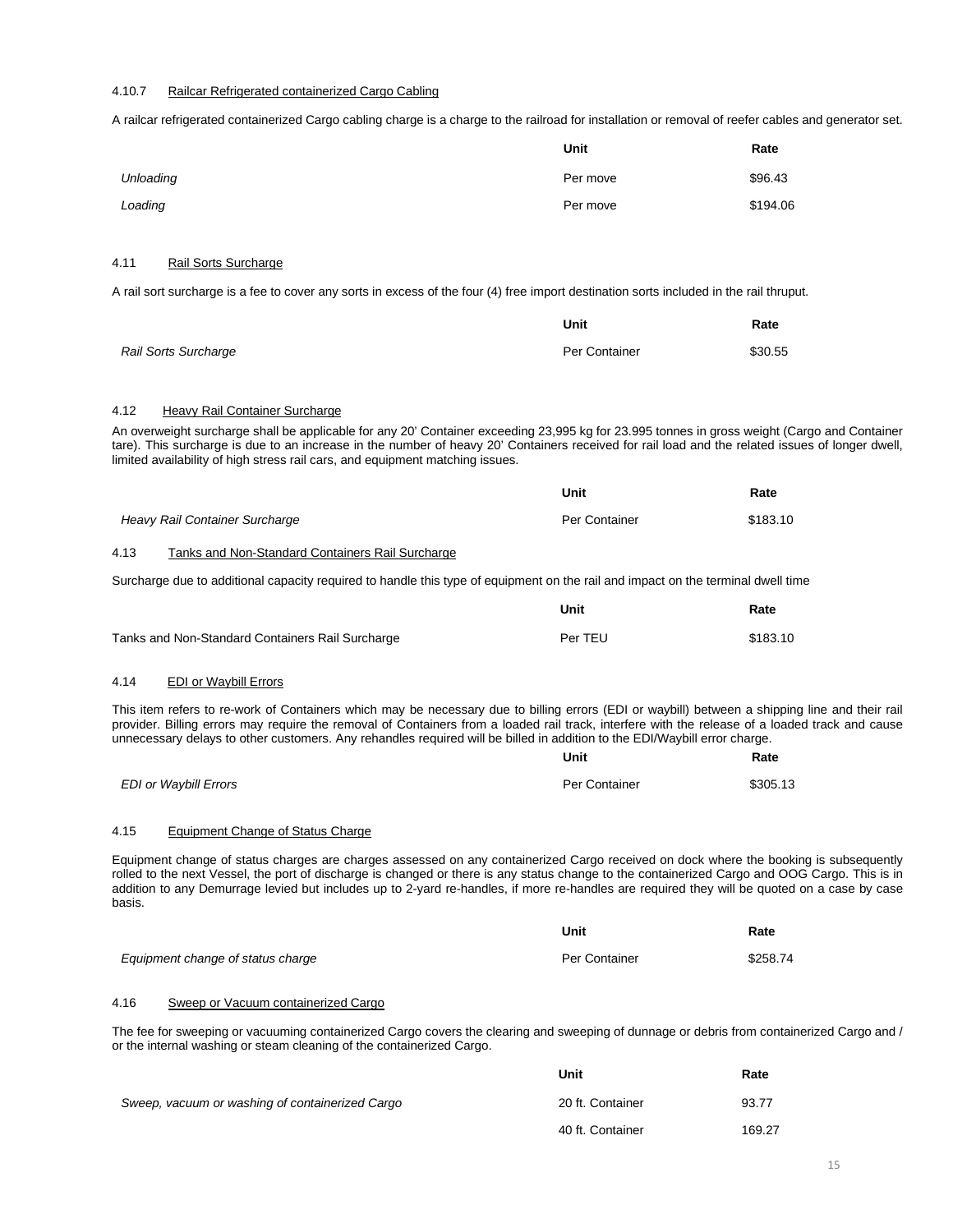# 4.17 Application / Removal of Placard or Seal

The fee for applying or removing placards or seal covers the costs of removing or applying a placard or seal.

| Applying or removing placard or Seal                                                                                                                                                                                                          | Per Container | \$77.19  |
|-----------------------------------------------------------------------------------------------------------------------------------------------------------------------------------------------------------------------------------------------|---------------|----------|
| <b>Supplying Placard or Seal</b><br>4.18                                                                                                                                                                                                      |               |          |
| The fee for supplying a placard or seal covers the costs of the new placard for the old placard or seal.                                                                                                                                      |               |          |
|                                                                                                                                                                                                                                               | Unit          | Rate     |
| Supplying placard                                                                                                                                                                                                                             | Per Placard   | \$13.23  |
| 4.19<br><b>CBSA Inspection Administrative Fee</b>                                                                                                                                                                                             |               |          |
| The Operator will assess a CBSA charge against containerized Cargo that is inspected by CBSA as follows;                                                                                                                                      |               |          |
| If the containerized Cargo that has been inspected is a refrigerated containerized Cargo a charge as per 4.10 will also apply.                                                                                                                |               |          |
|                                                                                                                                                                                                                                               | <b>Unit</b>   | Rate     |
| <b>CBSA Inspection Admin Fee</b>                                                                                                                                                                                                              | Per Container | \$299.90 |
| 4.20<br><b>Transport Canada Inspection</b>                                                                                                                                                                                                    |               |          |
| The $\bigcap$ contractiff concerns the constant contracts and $\bigcap$ constituted by the contract $\bigcap$ constants of $\bigcap$ and $f$ all constants of $f$ all constants of $f$ all constants of $f$ all constants of $f$ all constant |               |          |

**Unit**

**Rate**

The Operator will assess a charge against containerized Cargo that is inspected by Transport Canada as follows:

|                                    | Unit                        | Rate     |
|------------------------------------|-----------------------------|----------|
| Transport Canada Inspection charge | Transport Canada Inspection | \$175.86 |

#### 4.21 Empty Container Storage

Empty Container storage is the service of providing open or ground space in the Container Storage Area for empty Containers in idle status. Empty Containers will be accepted for storage at the Terminal at the sole discretion of the Operator and only if there is sufficient designated space available to accommodate them.

Empty Containers accepted for storage will be assembled in a block stow configuration separated by owner, size and general type only. Normal retrieval of Containers will be on the basis of first Container available. Requests to redeliver specific Containers which may result in the need to dig within the storage pile will be assessed a Container handling charge for each additional Container move required.

Storage charges for empty Containers are payable from the time of delivery to a Container Storage Area, shall be invoiced each month and shall be calculated according to the number of Containers in storage each day of the month covered by the invoice.

In the event of non-payment for the storage or evacuation of empty Containers, or in the event of insolvency of a Customer or other User that provided empty Containers to the Terminal, Operator shall have a general lien over the empty Containers in accordance with the provisions of clauses 7.7 to 7.11 of the Conditions, including, without limitation, the right to sell the empty Containers that are subject to the lien by public auction or private sale without notice to the User or owner of the empty Containers.

The reporting of damage to Containers on EIRs is limited to obvious external damage that can be readily seen by the human eye. Normal wear and tear, such as minor scrapes, dents and bruises which do not interfere with the serviceability of the equipment, and hidden damage which cannot be seen at the time the inspection is made (such as hairline cracks, pin holes, etc.) and the condition of floors and the undercarriage of Containers are specifically excluded.

|                                    | Unit        | Rate     |
|------------------------------------|-------------|----------|
| <b>Empty Container storage fee</b> | TEU per day | \$129.38 |

# 4.22 Empties Management System (EMS)

Charges for evacuation of empty Containers over and above the empty pool allowances once the total empties on site for all shipping lines exceed 25% of the Terminal yard capacity.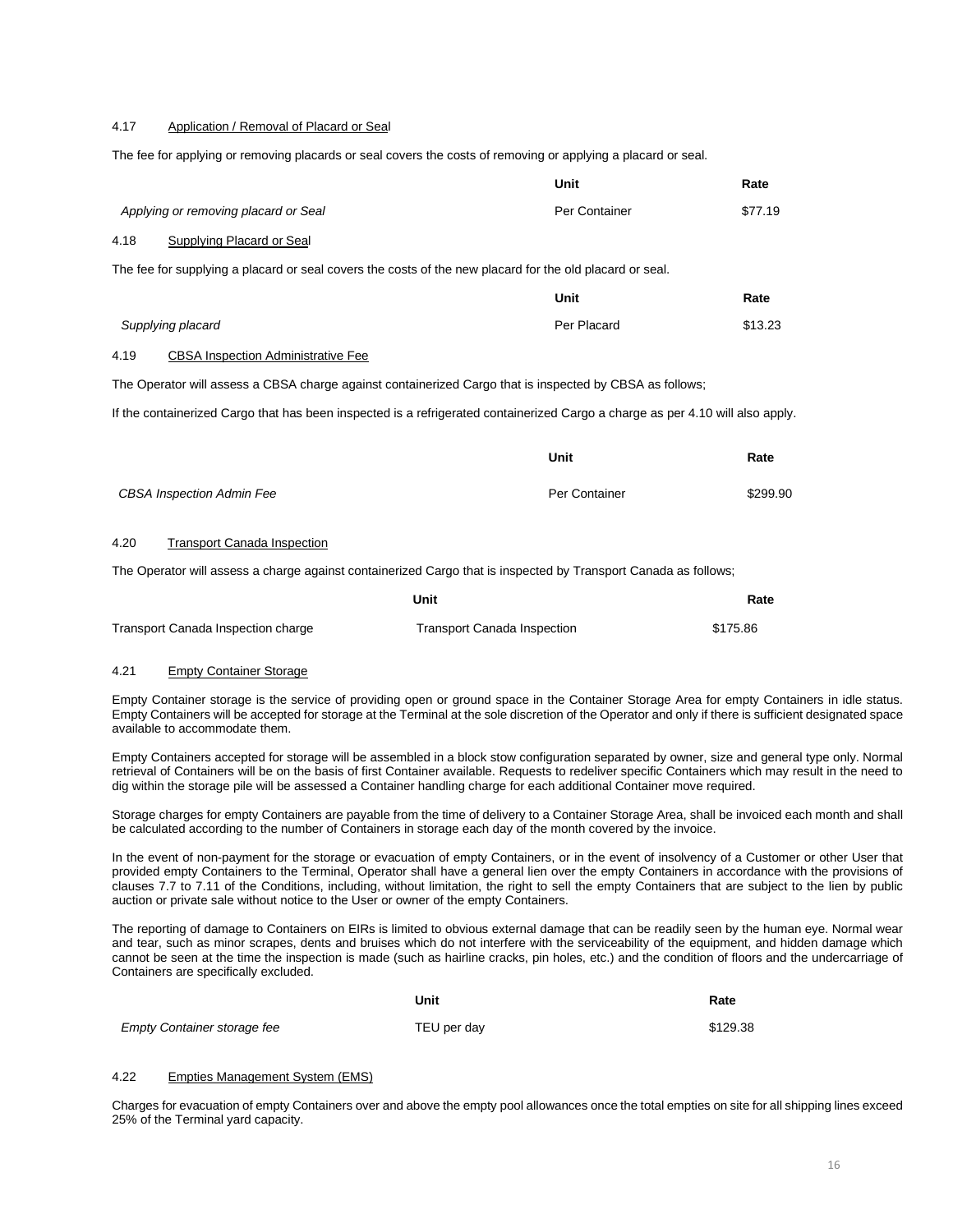|                                                         | Unit          | Rate          |
|---------------------------------------------------------|---------------|---------------|
| One-Way Trucking cost to off-site depot Gate Charge and | Per Container | \$281.17      |
| Re-handles as applicable                                | Per Container | As per tariff |

The following steps will apply to evacuate empties:

Step 1 –Customer or other User will be asked to evacuate excess empties on the next scheduled Vessel or remove the Containers from the Terminal by making their own transport arrangements no later than the arrival of the next Vessel where that Customer has Containers. If there is no next Vessel scheduled or with a scheduled arrival within 30 days, then the User must evacuate excess empties within 14 days of being asked to do so by the Operator. If after 1 (one) Business Day of being asked to evacuate excess empties no confirmation has been received from the Customer or other User, the Terminal will proceed to step 2.

Step 2 – The Operator will, at the Customer's or other User's expense evacuate the empties by truck to off-site empty depots. Those shipping lines that have agreements in place with specific empty depots are advised to inform the Operator's customer service team so those depots can be prioritized. If the specified depots are not able to receive empties or for whatever reason empties cannot be evacuated by truck (for example but not limited to lack of truck capacity), the Terminal may, at the Operator's sole discretion, proceed to step 3.

Step 3 – The Terminal will proceed to evacuate the empties by barge to Duke Point terminal in Nanaimo, Vancouver Island. Barge and storage charges in Nanaimo will apply as per DP World Nanaimo public tariff available on our website.

# 4.23 Demurrage

Following the expiry of any applicable Free Time, all containerized Cargo is subject to Demurrage. Demurrage rates are assessed on and including any part or partial days. Demurrage may be prorated for containerized Cargo with multiple Bills of Lading or Waybills and multiple parties being charged may be provided. The basis for proration will be calculated on the basis of the measurement of the Cargo.

Unless otherwise agreed in writing, the earliest receiving date applicable for an Export rail or truck containerized Cargo is two (2) calendar days prior to a Vessel's cut-off.

Unless otherwise agreed in writing, the Free Time on all Exports shall be two (2) days prior to the date of the applicable Vessel's actual arrival.

Unless otherwise agreed in writing, the Free Time on all Imports shall be calculated as follows:

| Truck | All Imports received for truck shall have two (2) gate working days Free Time following Vessel release which is |
|-------|-----------------------------------------------------------------------------------------------------------------|
|       | usually after the Vessel completion.                                                                            |

**Rail Rail Example 3** All Imports received by rail shall have two (2) calendar days Free Time following the day the Vessel that unloaded the containerized Cargo is released, which is usually the Vessel completion date, provided, that where rail containerized Cargo are pre-cleared or traveling in bond & no holds are placed on them.

**CBSA** All Imports received subject to CBSA examination shall have two (2) working days Free Time following return of the containerized Cargo from customs exam or any removal of customs hold, as applicable. The days include day of delivery or day hold is removed.

The Free Time only applies to Containers that are loaded or discharged from a Vessel.

Demurrage on Import containerized Cargo, including empty Import containerized Cargo, is paid as follows:

|                                                                                       | Unit        | Rate     |
|---------------------------------------------------------------------------------------|-------------|----------|
| First five (5) calendar days following Free Time (including day of receipt)           | TEU per day | \$142.07 |
| Everyday thereafter                                                                   | TEU per day | \$305.17 |
| Demurrage on Export containerized Cargo, including empty Exports, is paid as follows: |             |          |
| First seven (7) calendar days following Free Time (including days of receipt)         | TEU per day | \$45.19  |
| Everyday thereafter                                                                   | TEU per day | \$117.17 |

Demurrage is due and payable on a joint and several basis by the Cargo Owner and the Customer that carried the containerized Cargo in the case of an Import shipment, or the Customer that was scheduled to carry the containerized Cargo in the case of an export shipment.

After thirty (30) calendar days, the Customer or Cargo Owner, as applicable, must have the written authorization of the Operator to keep the containerized Cargo on the Terminal and beginning on the thirty first (31st) day such containerized Cargo, at the Operator's sole option, shall be (a) returned to the Customer, or Cargo Owner, as applicable; (b) subject to all applicable Demurrage; (c) considered Abandoned Cargo and assessed a penalty in accordance with Section 2.10 (Abandoned Cargo and Containers); and/or (d) subject to a lien and the power of sale in accordance with clauses 7.7 to 7.11 of the Conditions.

# 4.24 Dangerous and Hazardous Cargo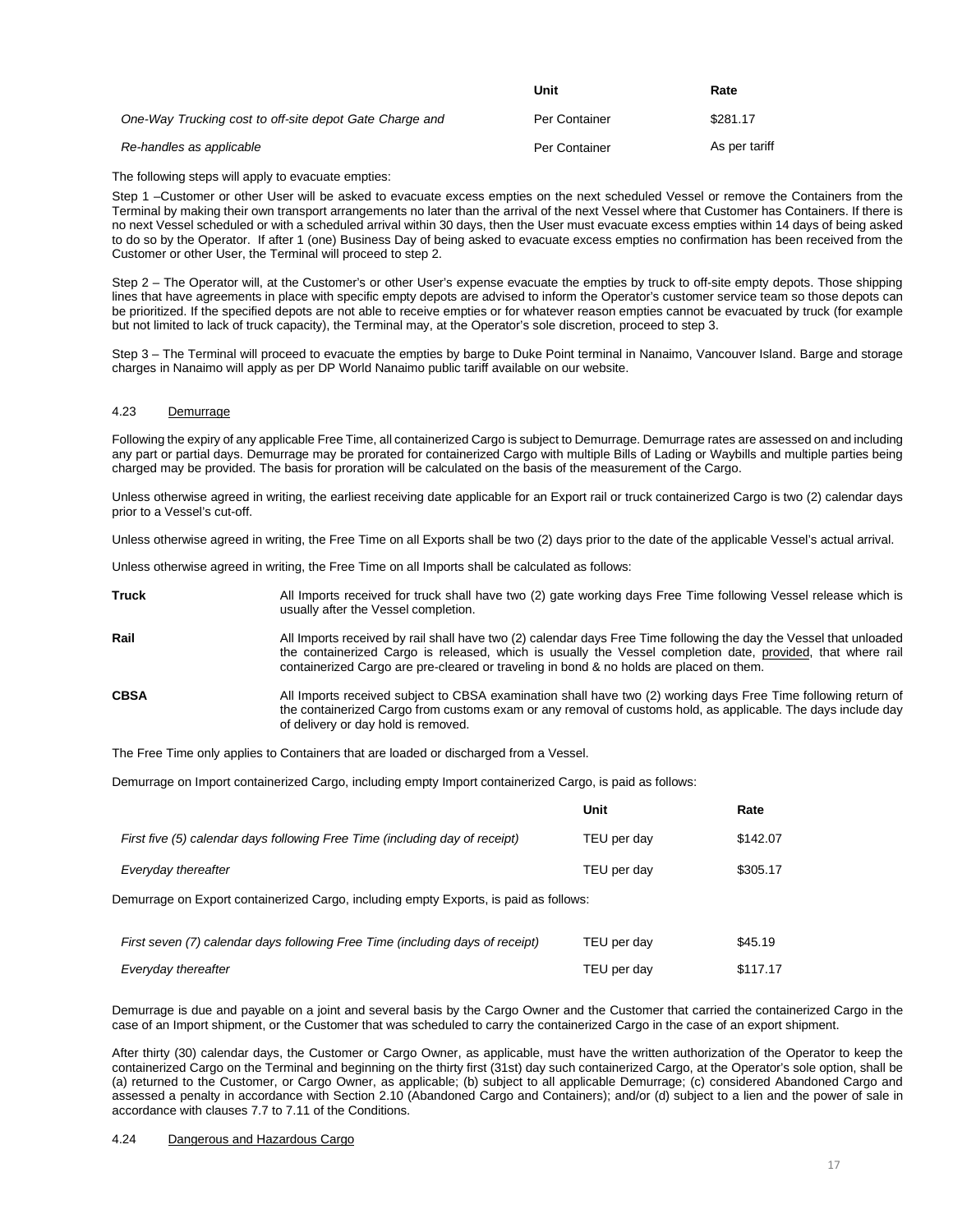The acceptance, handling or storage of explosives or excessively inflammable or Hazardous Cargo will be (a) subject to obtaining prior written approval from the Port Authority and the Operator, (b) subject to making prior special written arrangements with the Operator, (c) governed by the rules and regulations of the *Transportation of Dangerous Goods Act, 1992*, S.C. 1992, c. 34 and any other applicable Federal or Provincial laws and regulations, and (d) the provisions this Tariff and clause 9.11 of the Conditions. The Operator, at its discretion, may assess additional charges for handling Hazardous Cargo (e.g., disposal fees, equipment costs, costs associated with contracting appropriate safety personnel such as firefighters or medical staff) in addition to the rates defined in this Tariff and it may refuse to handle any Cargo or provide storage, which in its sole judgment could cause damage to human health, other Cargo or property.

Hazardous Cargo must be presented in accordance with International Maritime Organization ("**IMO**") regulations and a detailed description of the Hazardous Cargo, including its IMO code and rating must be provided to the Operator in writing and in advance by the User presenting the Hazardous Cargo.

|                                                     | Unit          | Rate           |
|-----------------------------------------------------|---------------|----------------|
| Extra services required in handling Hazardous Cargo | N/A           | M/E            |
| Surcharge for handling Hazardous Cargo              | Per Container | By Arrangement |

# 4.25 Tank Containers Surcharge

Surcharge for loading or unloading Tank Containers to/from vessels. Additional charges apply if the Tank is loaded to rail and is heavy (as per items 4.14 and 4.15).

|                                 | Unit          | Rate     |
|---------------------------------|---------------|----------|
| <b>Tank Container Surcharge</b> | Per Container | \$183.10 |

# 4.26 Security Surcharge

The Operator will assess a security charge against each laden containerized Cargo passing through the Terminal (i.e., Imports and Exports) or Transshipment. Security surcharge will not be assessed on an empty Container except when the Container is carried as chargeable freight

**Unit**

|      | Container security surcharge                                                                                                                                                                                          |                             | Laden TEU     | \$7.59           |
|------|-----------------------------------------------------------------------------------------------------------------------------------------------------------------------------------------------------------------------|-----------------------------|---------------|------------------|
| 4.27 | VGM Information Received After Vessel Cut-Off                                                                                                                                                                         |                             |               |                  |
|      | Charge for VGM Information Received After Vessel Cut-Off                                                                                                                                                              |                             | Unit          | Rate             |
| fee  |                                                                                                                                                                                                                       |                             | Per Container | \$87.94          |
| 4.28 | <b>Container Off Hires</b>                                                                                                                                                                                            |                             |               |                  |
|      | The fee for requesting that a Container go off hire is calculated and billed as 2 terminal rehandles.                                                                                                                 |                             |               |                  |
|      | <b>Container Off Hire</b>                                                                                                                                                                                             | <b>Unit</b><br>Per Off Hire |               | Rate<br>\$192.85 |
| 4.29 | <b>Backward Facing Containers</b>                                                                                                                                                                                     |                             |               |                  |
|      | The fee is for discharging any Container that is placed in the wrong direction on the Vessel at the load port.                                                                                                        |                             |               |                  |
|      | <b>Backward facing Containers</b>                                                                                                                                                                                     | Unit<br>Per Container       |               | Rate<br>\$96.44  |
| 4.30 | <b>Expedited Rail Service</b>                                                                                                                                                                                         |                             |               |                  |
|      | An expedited rail service (ERS) is available for. Montreal and Toronto. This service provides rail priority service with delivery of Cargo within 24<br>hours of Vessel completion, subject to rail car availability. |                             |               |                  |
|      | <b>Expedited Rail Service</b>                                                                                                                                                                                         | Unit<br>Per Container       |               | Rate<br>\$341.73 |
| 4.31 | Local Rush                                                                                                                                                                                                            |                             |               |                  |
|      |                                                                                                                                                                                                                       |                             |               |                  |

Fee for delivering Containers while the Vessel is still working, provided it is a gate working day.

**Rate**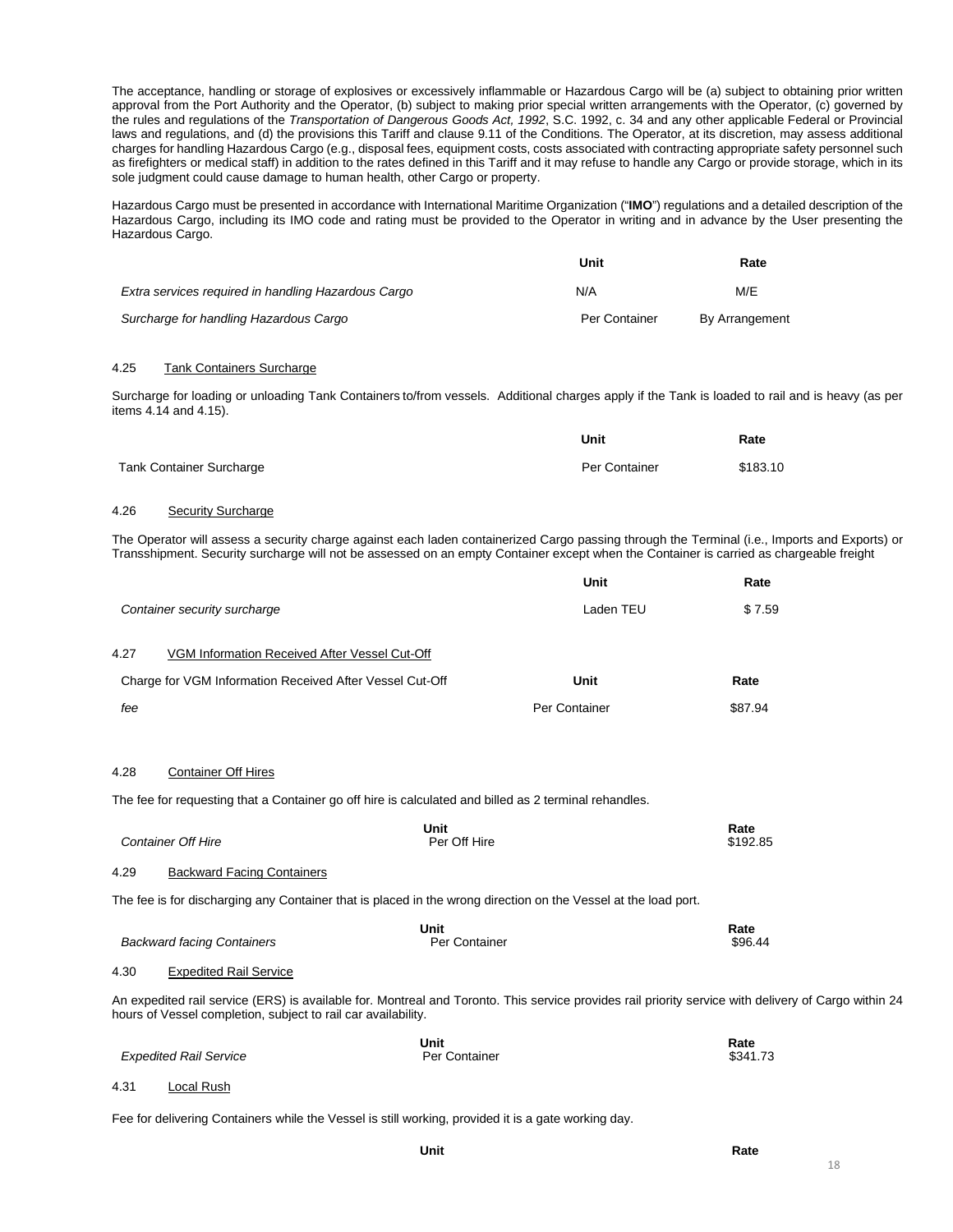| Local Rush                            | Per Container                                                                                                                                    | \$427.16 |
|---------------------------------------|--------------------------------------------------------------------------------------------------------------------------------------------------|----------|
| 4.32<br>Digital Photographs           |                                                                                                                                                  |          |
|                                       | Fee for taking or obtaining digital photographs at the User's request or where required for any claims handling purposes.                        |          |
|                                       | Unit                                                                                                                                             | Rate     |
| <b>Digital Photographs</b>            | Per Container                                                                                                                                    | \$70.09  |
| Early/Late Container Receival<br>4.33 |                                                                                                                                                  |          |
|                                       | The Operator is able to receive export Containers (Dry or Reefer) outside of the normal export receiving window subject to the following charge: |          |
|                                       | Unit                                                                                                                                             | Rate     |
| Early/Late Container Receival         | Per Container                                                                                                                                    | \$190.63 |

# <span id="page-18-0"></span>**5. NON-CONTAINERIZED CARGO**

#### 5.1 Terminal Throughput Services – Non-containerized Cargo

#### Import Cargo

The Terminal throughput services for non-containerized Cargo discharged from a Vessel at the Terminal consist of:

- (a) once, transporting the con-containerized Cargo from the Berth Corridor at Vessel's side to a place of rest on the Terminal;
- (b) without any sorting, storing the non-containerized Cargo in an orderly fashion in the order received at the place of rest;
- (c) at the place of rest, assess by visual inspection and record the quantity and condition of the non-containerized Cargo;
- (d) storing the non-containerized Cargo for the allowable Free Time;
- (e) once, either:
- i. transporting the non-containerized Cargo to a loading area, placing it once onto, but not securing it to or shifting it, a truck, and allowing the truck to pass one time through a gate to leave the Terminal with the Cargo; or
- ii. transporting the non-containerized Cargo through a gate once to a rail loading facility on or adjacent to the Terminal but not shifting it nor loading it on to a rail car nor securing it to a rail car.

**NOTE**: Inland Carriers must secure Cargo to the vehicle on which any Cargo is loaded, and are solely responsible for providing any dunnage and securing material that may be required for doing so.

## Export Cargo

The Terminal throughput services for non-containerized Cargo received at the Terminal to be loaded to a Vessel at the Terminal consist of:

- (a) once, no sooner than the earliest receiving date and no later than the latest receiving date as advised by the Operator, either:
	- i. allowing a truck to bring the non-containerized Cargo through a Gate to an unloading area and, after the Inland Carrier has removed any securing, unloading the non-containerized Cargo from the truck; or
	- ii. picking up con-containerized Cargo that has been discharged from a rail car at a rail siding on or adjacent to the Terminal, moving the non-containerized Cargo through a Gate at the Terminal;
- and transporting the non-containerized Cargo to a place of rest at the Terminal; (b) once, transporting the non-containerized Cargo from the place of rest to the Vessel's side in the Berth Corridor.

#### 5.2 Terminal Throughput Services – Steel Cargo

The rates for Terminal throughput services for various types of Steel Cargo are:

| <b>SERVICE</b>                                        | <b>RATE</b>            |
|-------------------------------------------------------|------------------------|
| Terminal Throughput Services – steel plate for import |                        |
| to truck                                              | \$55.81 per metric ton |
| to rail siding                                        | \$58.95 per metric ton |
| Terminal Throughput Services - steel plate for export |                        |
| from truck                                            | \$55.81 per metric ton |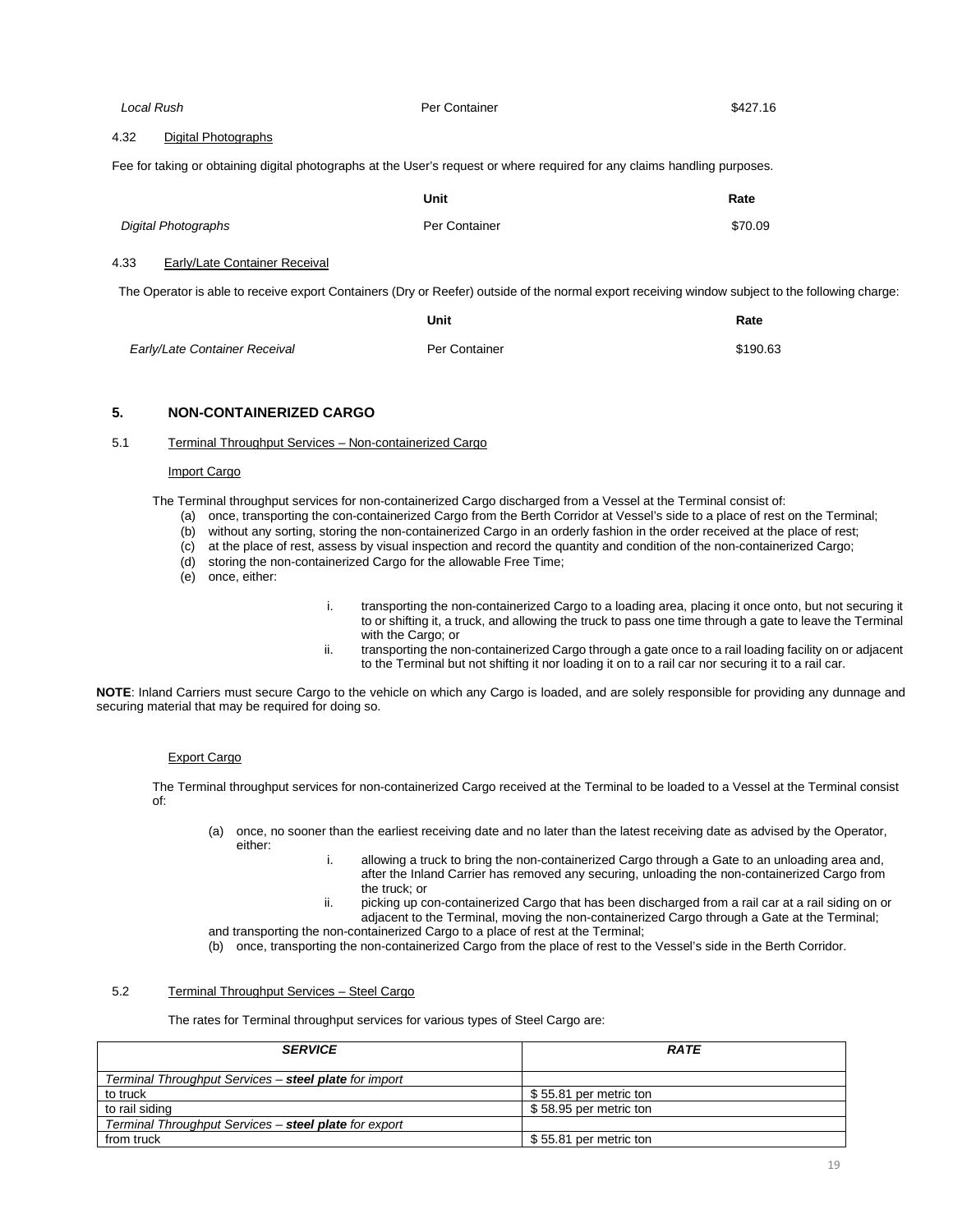| from rail siding                                                       | \$58.95 per metric ton                           |
|------------------------------------------------------------------------|--------------------------------------------------|
| Terminal Throughput Services - steel sheet in envelopes for import     |                                                  |
| to truck                                                               | \$56.99 per metric ton                           |
| to rail siding                                                         | \$60.19 per metric ton                           |
| Terminal Throughput Services - steel sheet in envelopes for export     |                                                  |
| from truck                                                             | \$56.99 per metric ton                           |
| from rail siding                                                       | \$60.19 per metric ton                           |
| Terminal Throughput Services - hot rolled coil for import              |                                                  |
| to truck                                                               | \$42.15 per metric ton                           |
| to rail siding                                                         | \$45.95 per metric ton                           |
| Terminal Throughput Services - hot rolled coil for export              |                                                  |
| from truck                                                             |                                                  |
| from rail siding                                                       | \$42.15 per metric ton<br>\$45.95 per metric ton |
|                                                                        |                                                  |
| Terminal Throughput Services - wire rod in coil for import             |                                                  |
| to truck                                                               | \$48.38 per metric ton                           |
| to rail siding                                                         | \$52.39 per metric ton                           |
| Terminal Throughput Services - wire rod in coil for export             |                                                  |
| from truck                                                             | \$48.38 per metric ton                           |
| from rail siding                                                       | \$52.39 per metric ton                           |
| Terminal Throughput Services - galvanized steel coil for import        |                                                  |
| to truck                                                               | \$45.950 per metric ton                          |
| to rail siding                                                         | \$49.79 per metric ton                           |
| Terminal Throughput Services - galvanized steel coil for export        |                                                  |
| from truck                                                             | \$45.95 per metric ton                           |
| from rail siding                                                       | \$49.79 per metric ton                           |
| Terminal Throughput Services - eye up galvanized steel coil for import |                                                  |
| to truck                                                               |                                                  |
|                                                                        | \$52.23 per metric ton                           |
| to rail siding                                                         | \$56.45 per metric ton                           |
| Terminal Throughput Services - eye up galvanized steel coil for export |                                                  |
| from truck                                                             | \$52.23 per metric ton                           |
| from rail siding                                                       | \$56.45 per metric ton                           |
| Terminal Throughput Services - wide flange beam - bundled rail for     |                                                  |
| import                                                                 |                                                  |
| to truck                                                               | \$61.81 per metric ton                           |
| to rail siding                                                         | \$61.81 per metric ton                           |
|                                                                        |                                                  |
| Terminal Throughput Services - wide flange beam - bundled rail for     |                                                  |
| export                                                                 |                                                  |
| from truck                                                             |                                                  |
| from rail siding                                                       | \$61.81 per metric ton<br>\$61.81 per metric ton |
|                                                                        |                                                  |
| Terminal Throughput Services - steel rail - loose for import           |                                                  |
| to truck                                                               | \$78.34 per metric ton                           |
| to rail siding                                                         | \$82.13 per metric ton                           |
| Terminal Throughput Services - steel rail - loose for export           |                                                  |
| from truck                                                             | \$78.34 per metric ton                           |
| from rail siding                                                       | \$82.13 per metric ton                           |
| Terminal Throughput Services - steel bars-bundled and loose for import |                                                  |
| to truck                                                               | \$58.08 per metric ton                           |
| to rail siding                                                         | \$62.03 per metric ton                           |
| Terminal Throughput Services - steel bars-bundled for export           |                                                  |
| from truck                                                             | \$58.08 per metric ton                           |
| from rail siding                                                       | \$62.03 per metric ton                           |
| Terminal Throughput Services - line pipe- bundled for import           |                                                  |
| to truck                                                               | \$53.64 per metric ton                           |
| to rail siding                                                         | M/E                                              |
| Terminal Throughput Services - line pipe- bundled for export           |                                                  |
| from truck                                                             | \$53.64 per metric ton                           |
| from rail siding                                                       | M/E                                              |
|                                                                        |                                                  |
| Terminal Throughput Service - line pipe- loose for import<br>to truck  |                                                  |
|                                                                        | \$62.36 per metric ton                           |
| to rail siding                                                         | M/E                                              |
| Terminal Throughput Services - line pipe- loose for export             |                                                  |
| from truck                                                             | \$62.36 per metric ton                           |
| from rail siding                                                       | M/E                                              |
| Terminal Throughput Services - pipe less than .125 " wall thickness -  |                                                  |
| import                                                                 |                                                  |
| to truck                                                               | \$96.44 per metric ton                           |
| to rail siding                                                         | M/E                                              |
| Terminal Throughput Services - pipe less than .125 " wall thickness -  |                                                  |
| export                                                                 |                                                  |
| from truck<br>from rail siding                                         | \$96.44 per metric ton<br>M/E                    |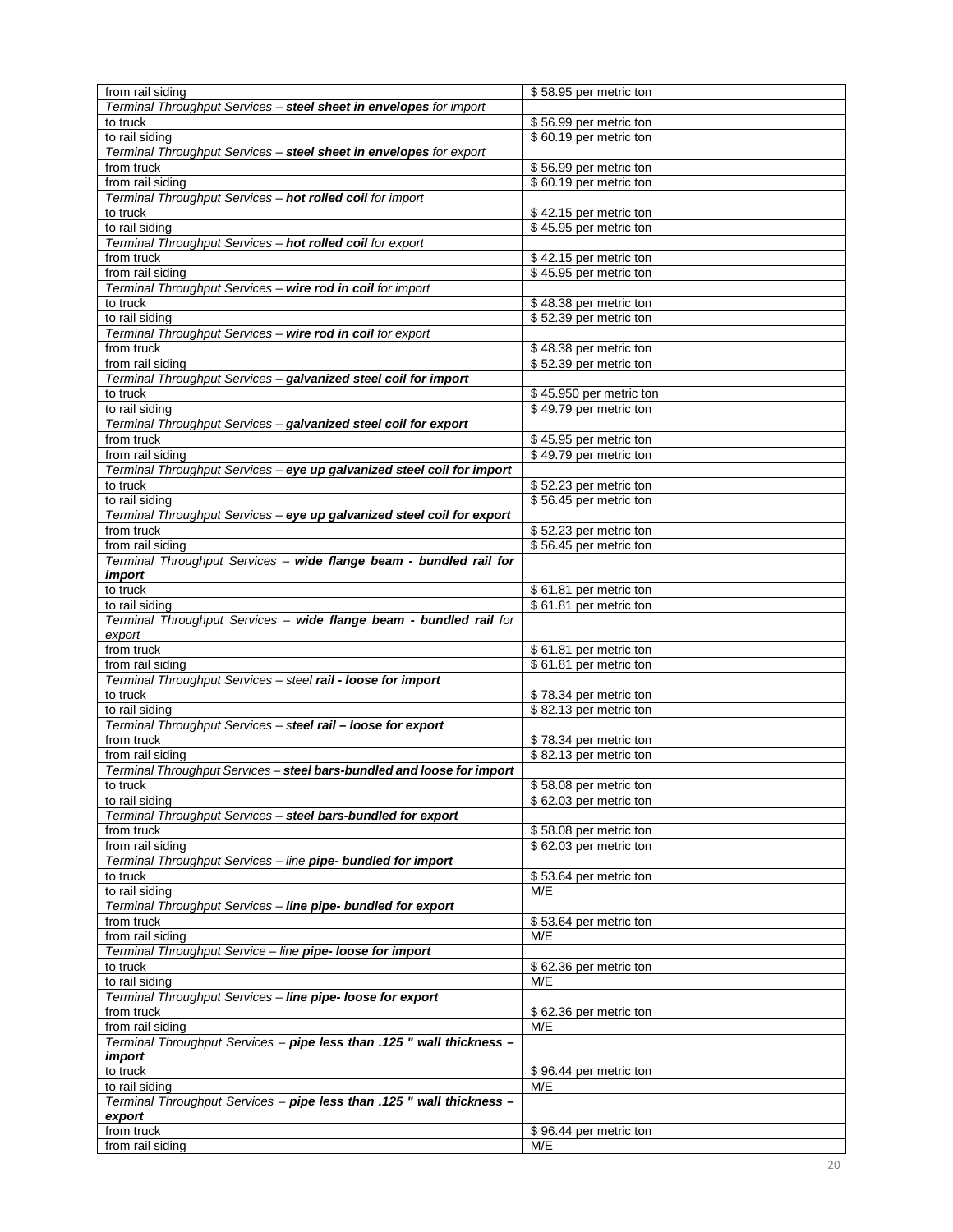| Terminal Throughput Services - steel tubing- loose for import   |                                                     |
|-----------------------------------------------------------------|-----------------------------------------------------|
| to truck                                                        | \$69.94 per metric ton                              |
| to rail siding                                                  | \$74.28 per metric ton                              |
| Terminal Throughput Services - steel tubing- loose for export   |                                                     |
| from truck                                                      | \$69.94 per metric ton                              |
| from rail siding                                                | \$74.28 per metric ton                              |
| Terminal Throughput Services - steel tubing-bundled for import  |                                                     |
| to truck                                                        | \$54.94 per metric ton                              |
| to rail siding                                                  | \$59.16 per metric ton                              |
| Terminal Throughput Services - steel tubing- bundled for export |                                                     |
| from truck                                                      | \$54.94 per metric ton                              |
| from rail siding                                                | \$59.16 per metric ton                              |
| Terminal Throughput Services - for import                       |                                                     |
| to truck                                                        | \$77.10 per metric ton / Minimum \$535.00 per piece |
| to rail siding                                                  | By arrangement                                      |
| Terminal Throughput Service - loose for export                  |                                                     |
| from truck                                                      | \$77.10 per metric ton / Minimum \$535.00 per piece |
| from rail siding                                                | By arrangement                                      |

Note: Minimum charge per ocean Bill of Lading \$ 535.00 per Bill of Lading

# 5.3 Terminal Throughput Services – Non-Steel Cargo

The rates for Terminal throughput services for various type of non-steel Cargo are:

| <b>SERVICE</b>                                                            | <b>RATE</b>            |
|---------------------------------------------------------------------------|------------------------|
| Terminal Throughput Services - unitized panel boards - oriented           |                        |
| strandboard for import                                                    |                        |
| to truck - flatbed                                                        | \$44.92 per metric ton |
| to truck $-$ van                                                          | \$46.16 per metric ton |
| to rail siding                                                            | \$48.38 per metric ton |
| Terminal Throughput Services - unitized panel boards - oriented           |                        |
| strandboard for export                                                    |                        |
| from truck - flatbed                                                      | \$44.92 per metric ton |
| from truck $-$ van                                                        | \$46.16 per metric ton |
| from rail siding                                                          | \$48.38 per metric ton |
| Terminal Throughput Services - unitized panel boards - plywood for import |                        |
| to truck - flatbed                                                        | \$50.71 per metric ton |
| to truck $-$ van                                                          | \$53.21 per metric ton |
| to rail siding                                                            | \$54.45 per metric ton |
| Terminal Throughput Services - unitized panel boards - plywood for export |                        |
| from truck - flatbed                                                      | \$50.71 per metric ton |
| from truck $-$ van                                                        | \$53.21 per metric ton |
| from rail siding                                                          | \$54.45 per metric ton |
| Terminal Throughput Services - unitized panel boards - veneer for import  |                        |
| to truck - flatbed                                                        | \$65.18 per metric ton |
| to truck $-$ van                                                          | \$68.91 per metric ton |
| to rail siding                                                            | \$70.16 per metric ton |
| Terminal Throughput Services - unitized panel boards - veneer for export  |                        |
| from truck - flatbed                                                      | \$65.18 per metric ton |
| from truck $-$ van                                                        | \$68.91 per metric ton |
| from rail siding                                                          | \$70.16 per metric ton |
| Terminal Throughput Services - unitized panel boards - medium density     |                        |
| fibreboard for import                                                     |                        |
| to truck - flatbed                                                        | \$39.72 per metric ton |
| to truck $-$ van                                                          | \$43.45 per metric ton |
| to rail siding                                                            | \$48.32 per metric ton |
| Terminal Throughput Services - unitized panel boards - medium density     |                        |
| fibreboard for export                                                     |                        |
| from truck - flatbed                                                      | \$39.72 per metric ton |
| from truck $-$ van                                                        | \$43.45 per metric ton |
| from rail siding                                                          | \$48.32 per metric ton |
| Terminal Throughput Services - packaged lumber (stickered)* for import    |                        |
| to truck - flat bed                                                       | \$43.35 per Mfbm       |
| to truck $-$ van                                                          | \$47.68 per Mfbm       |
| to rail siding                                                            | \$50.12 per Mfbm       |
| Terminal Throughput Services - packaged lumber (stickered)* for export    |                        |
| from truck - flat bed                                                     | \$43.35 per Mfbm       |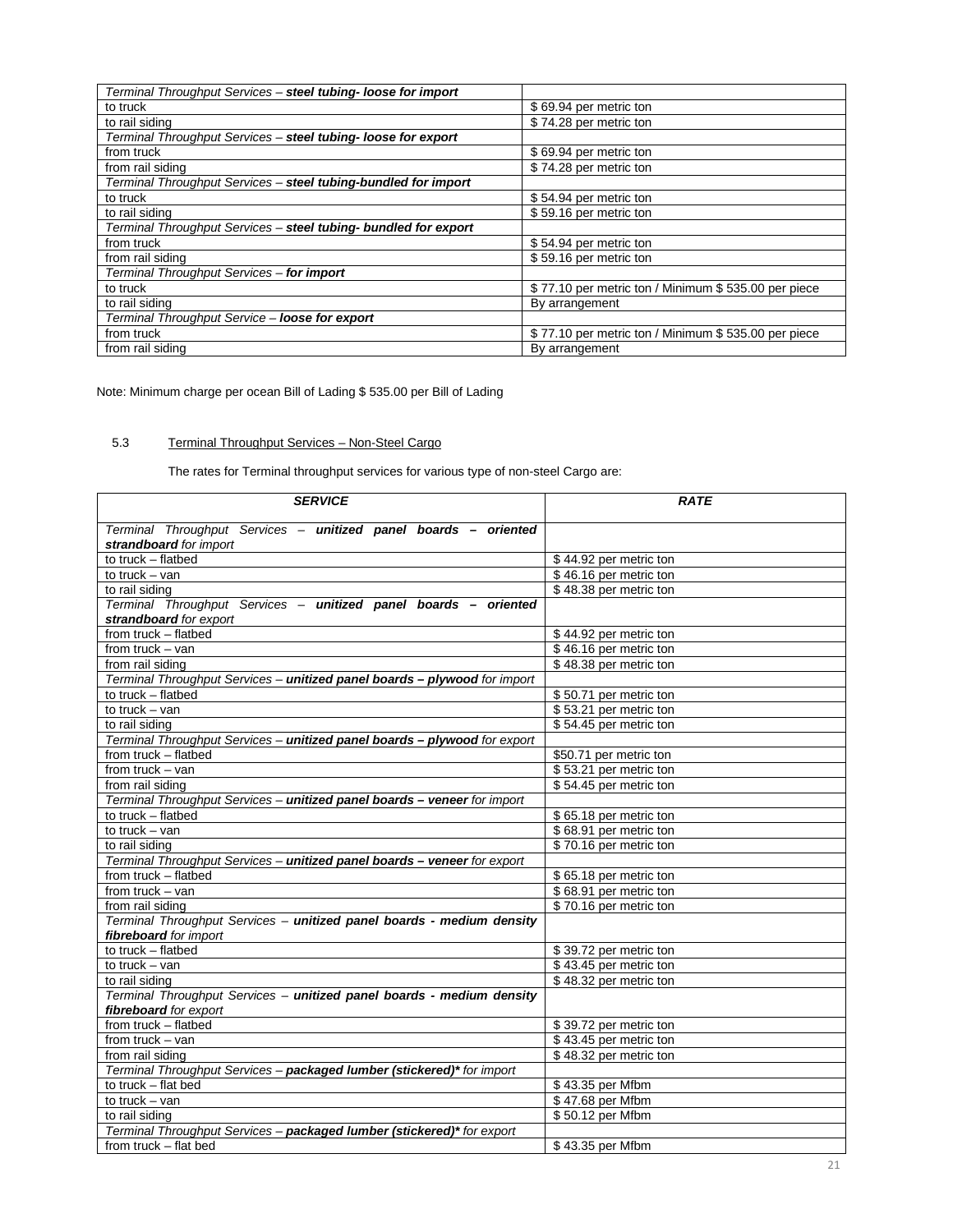| from truck<br>- var<br>$\overline{\phantom{a}}$  | per Mfbm<br>17.68      |
|--------------------------------------------------|------------------------|
| from rail siding                                 | ∙Mfbm<br>' 50.12 per ہ |
| *for non-stickered packages, add \$2.60 per mfbm |                        |

#### 5.4 Services, Materials, Use of the Terminal not Otherwise Provided for in this Tariff

If, when requested by a User, the Operator agrees to provide materials, services or the use of the Terminal not otherwise provided for in this Tariff, the charges for doing so, including:

- (c) the cost of labour including any applicable shift differentials and any premiums or other labour costs that may be payable;<br>(d) the cost of any equipment used:
- (d) the cost of any equipment used;<br>(e) the cost of any materials provide
- the cost of any materials provided; and
- (f) the cost incurred in using any third-party service providers;

as calculated in accordance with the man-hour rates and charges for equipment rental as set out in this Tariff (M/E), for anything not so provided, as agreed to, or calculated at a rate agreed to, by the Operator, are charges which the User making the request must pay.

Except where they may be provided for specifically in this Tariff, for materials and for services for provided by third parties in the course of providing services or use of the Terminal, the charges will be an amount equal to the actual cost incurred to obtain those services or materials, including any costs for delivery including but not limited to labour and material costs, plus 50%, which charges must be paid by the Customer.

| <b>Certain Extra Services</b>                  |                         |
|------------------------------------------------|-------------------------|
| shifting without sorting                       | \$15.17 per Mfbm        |
|                                                | minimum charge \$244.06 |
| wrapping (including material)                  | \$22.64 per Mfbm        |
|                                                | minimum charge \$244.06 |
| undercover protection                          | \$16.47 per Mfbm        |
|                                                | minimum charge \$244.06 |
| stenciling (with stencil supplied by Customer) | \$13.27 per Mfbm        |
|                                                | minimum charge \$244.06 |
| lot marking                                    | \$8.18. per Mfbm        |
|                                                | minimum charge \$244.06 |
|                                                |                         |

#### 5.5 Railway Cars – Additional Services

Blocking and bracing of railway cars must be specifically requested. Bracing or additional dunnage will be provided only upon written request of a User, the cost of which are charges which the User making the request pay.

**NOTE**: The Operator specifically relies upon the User to ensure the adequacy of stowage of Cargo on a railway car. The Operator shall not in any circumstances be held liable for any damage to and accepts no responsibility whatsoever for damage to any Cargo loaded to a rail car.

#### 5.6 Standard Stevedoring Services – Non-Containerized Cargo

The standard stevedoring services as set out in the table below for the discharge of non-containerized Cargo from a Vessel consist of, with the use of the Vessel's gear:

- (a) shifting Cargo in the hold to facilitate discharge, if required in the normal course for the type of Cargo;
- (b) attaching lifting gear (for example, slings, choker chains, etc.) to the Cargo;
- (c) lifting the Cargo from the hold and placing on the Berth Corridor at Vessel's side.

The Standard Stevedoring Services as set out in the table below for the loading of non-containerized Cargo on a Vessel consist of, with the use of the Vessel's gear:

- (a) attaching lifting gear to Cargo lying on the Berth Corridor at Vessel's side;
- (b) lifting the Cargo and stowing in a hold on the Vessel in accordance with pre-stow plan prepared and supplied by or on behalf of the Vessel.

The standard stevedoring services as set out in the table below for the loading of agricultural Cargo on a Vessel consist of, with the use of a third party supplied shore loader(s), conveying the Cargo to the loading spout and directing the agricultural Cargo into the Vessel's holds in accordance with stowage plans as provided by the User. It is the responsibility of the User to obtain advance approval from Transport Canada and/or the Canadian Food Inspection Agency, or any other governmental authorities as required, for loading of agricultural Cargo to a Vessel.

# STEVEDORING – NON-CONTAINERIZED CARGO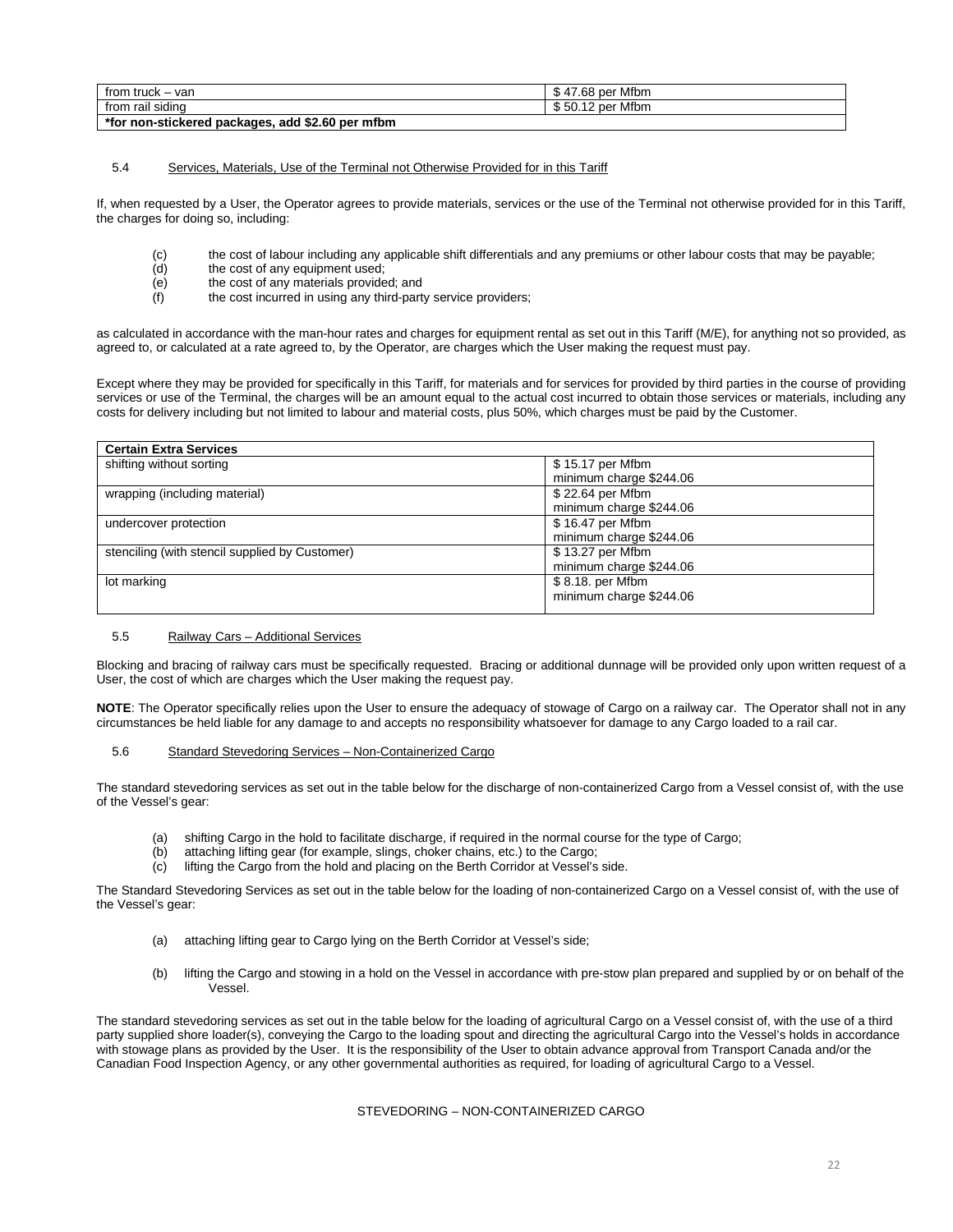| <b>SERVICE</b>                                                          | <b>RATE</b> |
|-------------------------------------------------------------------------|-------------|
| <b>Standard Stevedoring Services</b>                                    |             |
| Standard Stevedoring Services - discharge of non-containerized Cargo    | M/E         |
| from a Vessel                                                           |             |
| Standard Stevedoring Services - loading of non-containerized Cargo to a | M/E         |
| Vessel                                                                  |             |

# STEVEDORING SERVICES – AGRICULTURAL

| <b>SERVICE</b>                                               | <b>RATE</b>             |
|--------------------------------------------------------------|-------------------------|
| <b>Standard Stevedoring Services - Agricultural Products</b> |                         |
| Vessel Loading - All Agricultural Products                   | \$1.55 per Metric Tonne |
| Differential Shift Loading Charges                           | M/E                     |
| Hourly Vessel, Railcar or Terminal Delay Charges             | M/E                     |
| <b>Hourly Shift Extension Charges</b>                        | M/E                     |

#### 5.7 Transshipment services for Non-Containerized Cargo

The Operator will discharge non-containerized Cargo from a Vessel for the purpose of loading to another Vessel only in accordance with a specific agreement with a User to do so. All costs incurred in doing so (for example, labour, equipment costs incurred in handling the Cargo or as a result of any delay while doing so, including extra costs incurred with respect to other Cargo) are charges that must be paid by the User requesting the service.

#### 5.8 Direct Transfers

A direct transfer is the delivery of export non-containerized Cargo directly to a Vessel's hook, or the delivery of Import non- containerized Cargo from a Vessel's hook to a User onto another Vessel, truck, railcar or other mode of transport arranged by the User and which are received onto such transport. If for any reason non-containerized Cargo for direct transfer are landed on the quay and/or stacked in the open yard, full handling charges shall apply.

The Operator's prior approval must be obtained prior to a direct transfer and the Operator reserves the right to refuse direct transfer service of all or parts of a shipment at its sole opinion.

The direct transfer rates set out in the table below include:

- (a) the ordering in and out of the dock of railway cars or motor vehicles as required by instructions from the Vessels;
- (b) the positioning of open railway cars; and,
- (c) the discharge of non-containerized Cargo to another Vessel, truck, railcar or other mode of transport at the convenience of the Operator;

but do not include:

- (a) wharf checking service;<br>(b) access for truck or railca
- access for truck or railcar to berth to receive or deliver non-containerized Cargo by direct transfer; or
- (c) access to a second Vessel to a Vessel at berth to allow for direct transfer.\*

\*these three items are charged as per M/E.

5.8.1 Responsibility, Liability and Indemnity for Direct Transfers

Where there is a direct transfer of non-containerized Cargo, the Operator shall not be responsible for (a) recording or verifying the quantity, quality, condition, marks or type of non-containerized Cargo discharged from or loaded; (b) delays in loading or discharging of the noncontainerized Cargo; (c) securing or unsecuring of the non-containerized Cargo to or from another Vessel, truck, railcar or other mode of transport; or (d) inspecting, checking or otherwise verifying the suitability of the non-containerized Cargo for transport by another Vessel, truck, railcar or other mode of transport.

In addition to the foregoing, where there is a direct transfer of non-containerized Cargo:

- (a) the Operator shall not be liable for any costs, expenses, damages or losses caused directly or indirectly by the loading of noncontainerized Cargo onto another Vessel, truck, railcar or other mode of transport, securing of non-containerized Cargo onto another Vessel, truck, railcar or other mode of transport, or any subsequent carriage and/or handling of the non- containerized following the direct transfer, even if such costs, expenses, damages or losses are caused by an act, omission or the negligence of the Operator; and
- (b) the User requesting the direct transfer shall indemnify and hold harmless the Operator against any costs, expenses, damages or losses including, but not limited to, physical damage to the property of the Operator, claims by third parties for physical damage and/or personal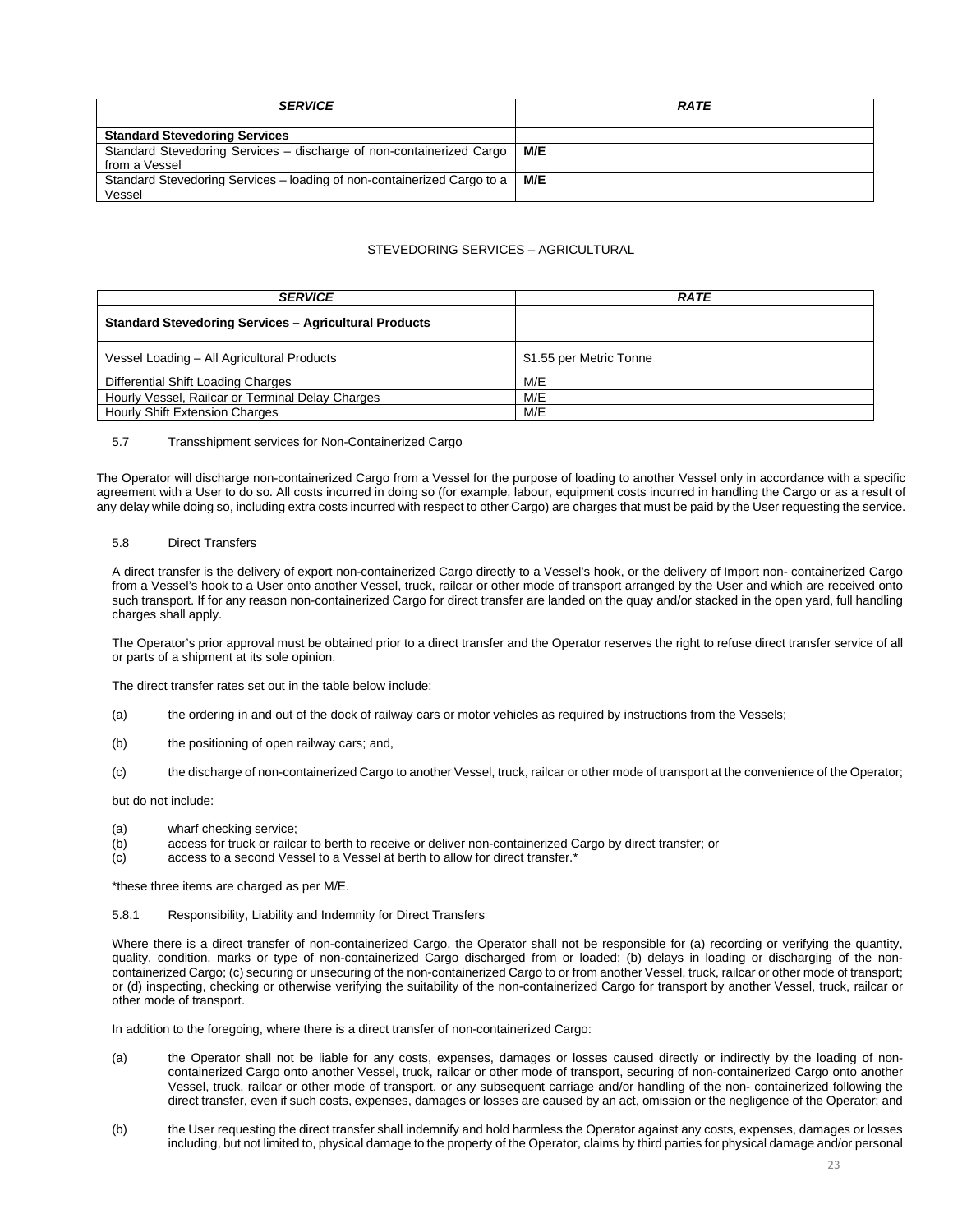injury and/or consequential loss howsoever caused or occasioned as a result of the loading of non-containerized Cargo onto another Vessel, truck, railcar or other mode of transport, securing of non-containerized Cargo onto another Vessel, truck, railcar or other mode of transport, or any subsequent carriage and/or handling of the non-containerized following the direct transfer, even if such costs, expenses, damages or losses are caused by an act, omission or the negligence of the Operator.

The rates for direct transfer services with the use of Vessel's gear are:

| Cargo Type                                               | Vessel - Vessel | Vessel - flatbed truck                          | Vessel - van style<br>truck                      | Vessel - rail siding                            |
|----------------------------------------------------------|-----------------|-------------------------------------------------|--------------------------------------------------|-------------------------------------------------|
| lumber (per Mfbm)                                        | \$6.95          | N/A                                             | N/A                                              | N/A                                             |
| logs (per MSCR)                                          | \$4.022         | N/A                                             | N/A                                              | N/A                                             |
| Steel (per MT)                                           | \$11.69         | \$1,410.00.00 min. per<br>truck- \$37.00 per MT | \$1,410.00min. per<br>truck- \$37.00 per MT      | \$1,410.00.00 min. per<br>piece- \$37.00 per MT |
| All other Non-<br><b>Containerized Cargo</b><br>(per MT) | \$22.84         | \$1,410.00.00 min. per<br>truck- \$37.00 per MT | \$1,410.00.00 min. per<br>truck- \$37.000 per MT | \$1,410.00.00 min. per<br>piece- \$37.00 per MT |

# 5.9 Non-containerized Cargo Demurrage

For non-containerized Cargo the Demurrage charge is calculated as the greater of the weight in W.T. times the daily rate or the measure in M.T. times the daily rate. The minimum charge for non-containerized Cargo Demurrage is \$100.00. Free-time for non- containerized Cargo is fortyeight (48) hours prior to the scheduled loading for Export shipments and forty-eight (48) hours after completion of discharge in the case of Import shipments.

Demurrage is due and payable on a joint and several basis by the Cargo Owner and the Customer that carried the Non- containerized Cargo in the case of an Import shipment, or the Customer that was scheduled to carry the non-containerized Cargo in the case of an Export shipment upon the expiry of Free Time. All storage and demurrage rates shall be in accordance with Section 9.2.

# 5.10 Non-containerized Cargo Services

#### *5.10.1 Boarding*

Boarding is the process of making loose non-containerized Cargo so that it is Unitized and the rates for boarding are determined at the time the services are to be performed.

# *5.10.2 Bracing*

Bracing is the process of bracing Unitized or loose non-containerized Cargo in a Container so that it is secure in the Container. The rates for bracing are determined at the time the services are to be performed.

#### *5.10.3 Covering Non-containerized Cargo*

Covering non-containerized Cargo is the process of covering non-containerized Cargo with a tarp or other weatherproof covering. The rates for covering are determined at the time the services are requested to be performed.

## *5.10.4 Stenciling Non-containerized Cargo*

Stenciling non-containerized Cargo is the process of using a stencil board to place specific marks on non-containerized Cargo with ink or paint. The rates for stenciling non-containerized Cargo are determined at the time the services are to be performed.

#### *5.10.5 Labeling Non-containerized Cargo*

Labeling non-containerized Cargo is the process of applying a paper label supplied by the User on the non-containerized Cargo. The rates for labeling are determined at the time the services are to be performed.

#### 5.11 Security Surcharge

The Operator will assess a security charge against non-containerized Cargo passing through the Terminal (i.e., Imports and Exports) or Transshipment.

|                                                        | Unit        | Rate |
|--------------------------------------------------------|-------------|------|
| Security surcharge - steel                             | мт          | 0.77 |
| Security surcharge - lumber                            | <b>MFBM</b> | 0.74 |
| Security surcharge - logs                              | <b>MSCR</b> | 0.77 |
| Security surcharge – all other non-containerized cargo | per unit    | 0.77 |

\*(the applicable "unit" is the unit of measure by which the rates for stevedoring and terminal Services of that type of cargo are conventionally quoted for and invoiced by the Company (metric tonne, cubic metre, Mfbm, or MSCR)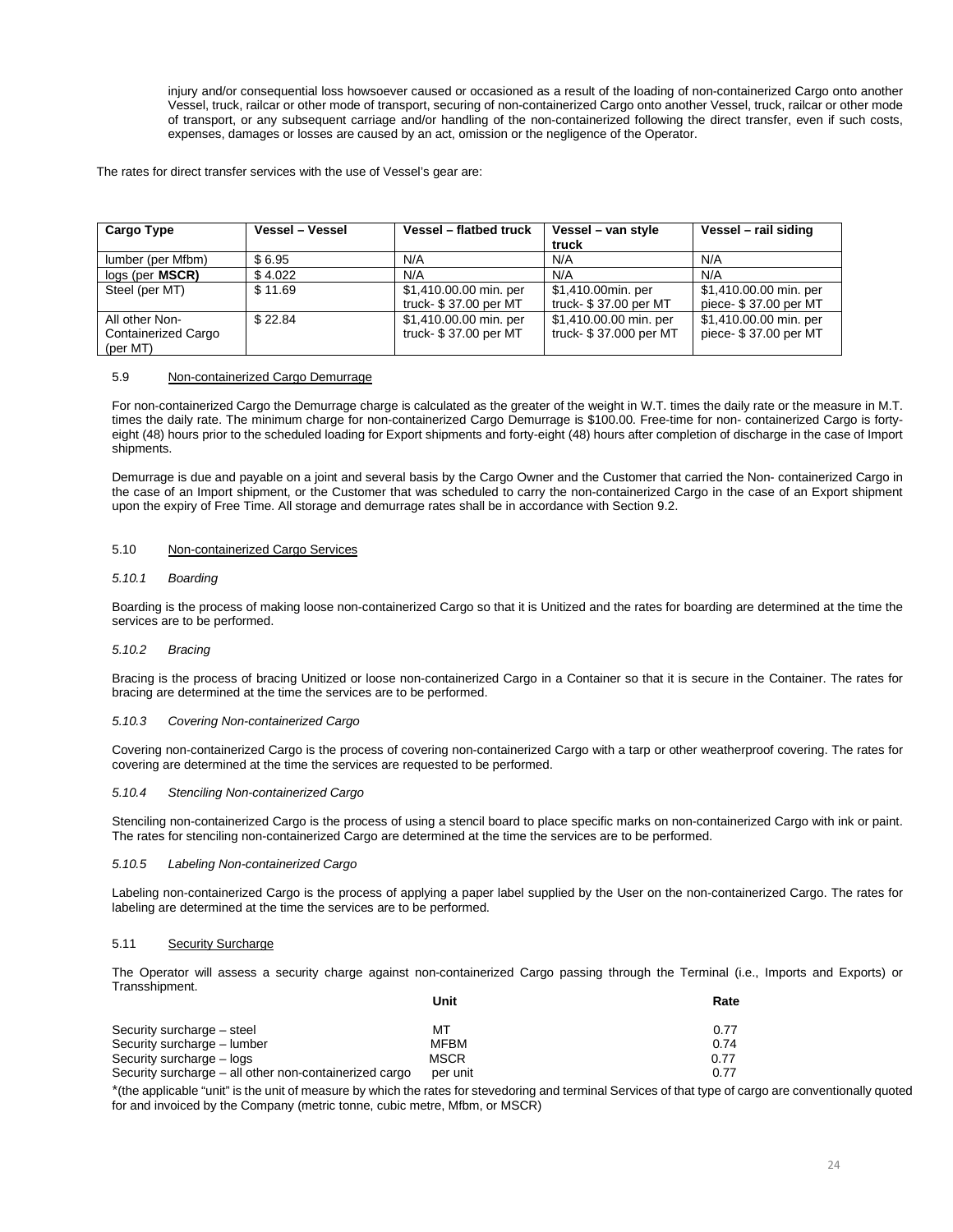# <span id="page-24-0"></span>**6. LABOUR AND EQUIPMENT CHARGES**

# 6.1 Straight Time and Shift Differentials

|                      | <b>Straight Time</b> |              |              | <b>Shift Differentials</b> |             |         |              |
|----------------------|----------------------|--------------|--------------|----------------------------|-------------|---------|--------------|
|                      | $rac{A}{\$}$         | $rac{B}{\$}$ | $rac{C}{\$}$ | $\frac{D}{\$}$             | $rac{E}{s}$ | E<br>\$ | $rac{G}{\$}$ |
| <b>Head Foreman</b>  | 143.58               | 165.12       | 29.98        | 32.22                      | 64.00       | 68.85   | 113.01       |
| Foreman              | 140.82               | 161.94       | 28.69        | 30.92                      | 61.42       | 66.26   | 110.42       |
| Longshoreman #1      | 92.52                | 106.40       | 21.31        | 22.94                      | 45.60       | 49.20   | 82.00        |
| Longshoreman #2      | 89.95                | 103.44       | 21.31        | 22.94                      | 45.60       | 49.20   | 82.00        |
| Longshoreman #3      | 89.37                | 102.78       | 21.31        | 22.94                      | 45.60       | 49.20   | 82.00        |
| Longshoreman #4      | 89.10                | 102.47       | 21.31        | 22.94                      | 45.60       | 49.20   | 82.00        |
| Longshoreman - Basic | 88.26                | 101.50       | 21.31        | 22.94                      | 45.60       | 49.20   | 82.00        |

A = Delay Rates

Rate Categories

B = Extra Labour – Cost Plus (i.e., normal charge-out rate).

 $C =$  Monday – Friday 1630 – 0100 Hrs.

- $D =$  Saturday 0800 1630 Hrs.
- $E =$  Monday Friday 0100 0800 Hrs.
- $F =$  Saturday 1630 0800 Hrs; Sunday All Shifts.

G = General Holidays All Shifts

#### Longshoreman Categories

#1 = Tradesman (certified).

#2 = Dock Gantry Driver, Locomotive Engineer, Head Checker, Straddle Carrier Operator, Bulk Operator, Ship Gantry Driver, Winch Driver, Hatch Tender, Grain Specialty, Container Freight Station (CFS) Operations man, Re-Load Operations man, Top Pick Driver, Side Handler Driver, Reach Stacker Driver, Container Heavy Lift Truck Driver (15,000 lb. & up, Top Pick, Side Handler, Reach Stacker).

#3 = Switchman, Paperman, Ship and Dock Mobile Equipment Operator (other than in classification 2 or 4), Lead Hand, Tradesman (uncertified), Gear Man/Locker Man, Trackman, Head Checker, Bulk Operator.

#4 = Grain Machine Man, Side Runner, Lift Truck Operator (14,000 lb. and under), Checker, Truck Driver (air brake certificate), Trades Servicemen, Unitizer Operator, First Aid Attendance, Boatman (Longshoreman Basic + \$5.00).

#### Shift Extensions and Meal Hour Penalty Differentials

|              | <u>A</u> | B      | <u>c</u><br>S | ⊵      | Е      |        | <u>G</u> | н      |       |
|--------------|----------|--------|---------------|--------|--------|--------|----------|--------|-------|
| Head Foreman | 56.51    | 113.01 | 101.48        | 104.85 | 152.49 | 159.78 | 177.45   | 226.04 | 45.60 |
| Foreman      | 55.21    | 110.42 | 98.26         | 101.60 | 147.35 | 154.62 | 172.00   | 220.88 |       |
| Longshoreman | 41.00    | 82.00  | 72.94         | 75.43  | 109.39 | 114.80 | 127.90   | 163.98 |       |

Shift Categories

A = Monday – Friday 0800 – 1630 Hrs; 1 hr. shift extension and 1/2 hour meal penalty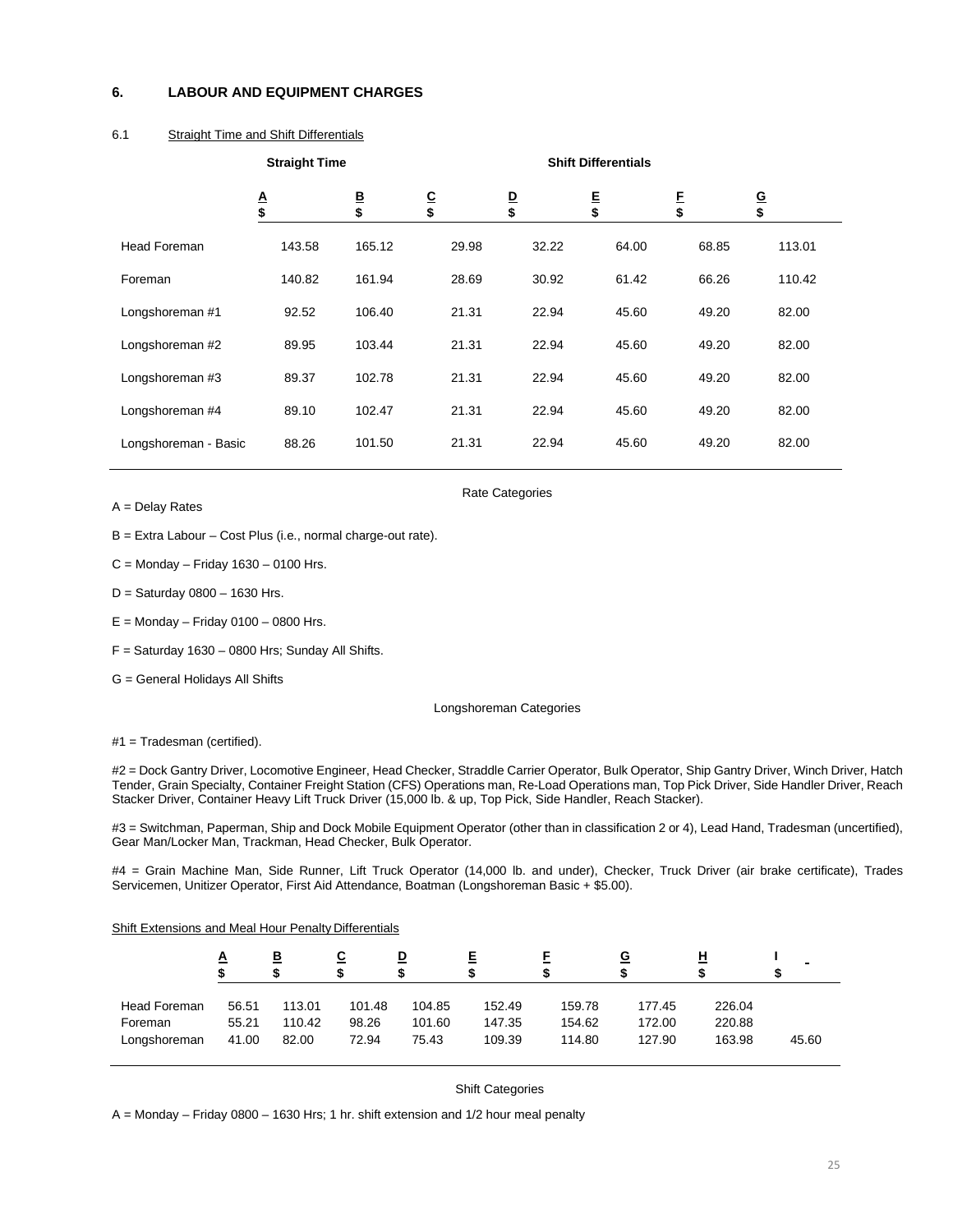- $B =$  Monday Friday 0800 1630 Hrs; 3 hr. min. 4 hr. max shift extension
- C = Monday Friday 1630 0100 Hrs; All shift extensions and 1/2 hr. meal penalty
- $D =$  Saturday 0800 1630 Hrs; 1 hr. shift extension and 1/2 hr. meal penalty
- $E =$  Monday Friday 0100 0800 Hrs; All shift extensions and 1/2 hr. meal penalty
- F = Saturday 1630 0800 Hrs; Sunday All shifts; All shifts extension and 1/2 hr meal penalty
- $G =$  Saturday 0800 1630 Hrs; 3 hr, min. 4 hr max shift extension

H = General Holidays – All shifts; All shift extensions and 1/2 hr. meal penalty I = Monday – Friday Dayshift; 0600 start to 0800\*

| dayshift:        | 0800 - 1630 |
|------------------|-------------|
| nightshift:      | 1630 - 0100 |
| graveyard shift: | 0100 - 0800 |

For longshore extensions in excess of 1 hour a meal allowance of \$15.00 is also charged.

\*Holidays are those identified in the applicable collective agreements with unionized labour.

*Note: these fees are correct AS OF THE DATE OF PUBLICATION OF THIS RATE SCHEDULE. These fees may be different based on the BC Marine Terminal Operators tariff applicable at the date of service.*

6.2 Management personnel when required to deal with specific requested services are charged at a rate of \$225 per hour.

6.3 Equipment hire

|                                              | Unit                                    | Rate       |
|----------------------------------------------|-----------------------------------------|------------|
| Container Crane (use of one Container Crane) | Hour (Minimum charge is four (4) hours) | \$1,790.00 |

The period of hiring a Container Crane excludes the preparation and positioning time at the beginning of the period of hire and the shutdown time at the end of the period of hire.

Where a Container Crane is used for any period for which the operators are entitled to shift differential pay, the difference between the Straight Time costs and the shift differential costs for that period shall be charged to the User.

Where a User requests the use of a Container Crane and, after the Container Crane has been made available, fails to make use of the Container Crane, he shall be liable for all labour costs incurred.

| <b>Lift Trucks</b>                                | Unit | Rate              |
|---------------------------------------------------|------|-------------------|
| Llift truck under 3629 kg capacity                | Hour | \$210.00          |
| Lift truck 3629 Kg and under 4536 kg capacity     | Hour | \$230.00          |
| Lift truck 4536 Kg and under 7258 kg capacity     | Hour | \$285.00          |
| Lift truck 7258 Kg to 9975 kg capacity            | Hour | \$320.00          |
| Lift truck 9975 Kg to 13750 kg                    | Hour | \$435.00          |
| Lift truck over 13750 kg, top pick, reach stacker | Hour | <b>By Request</b> |
| <b>Gantry Cranes</b>                              | Hour |                   |
| Paceco Model                                      |      | \$1790.00         |
| Hanjung Model                                     |      | \$1790.00         |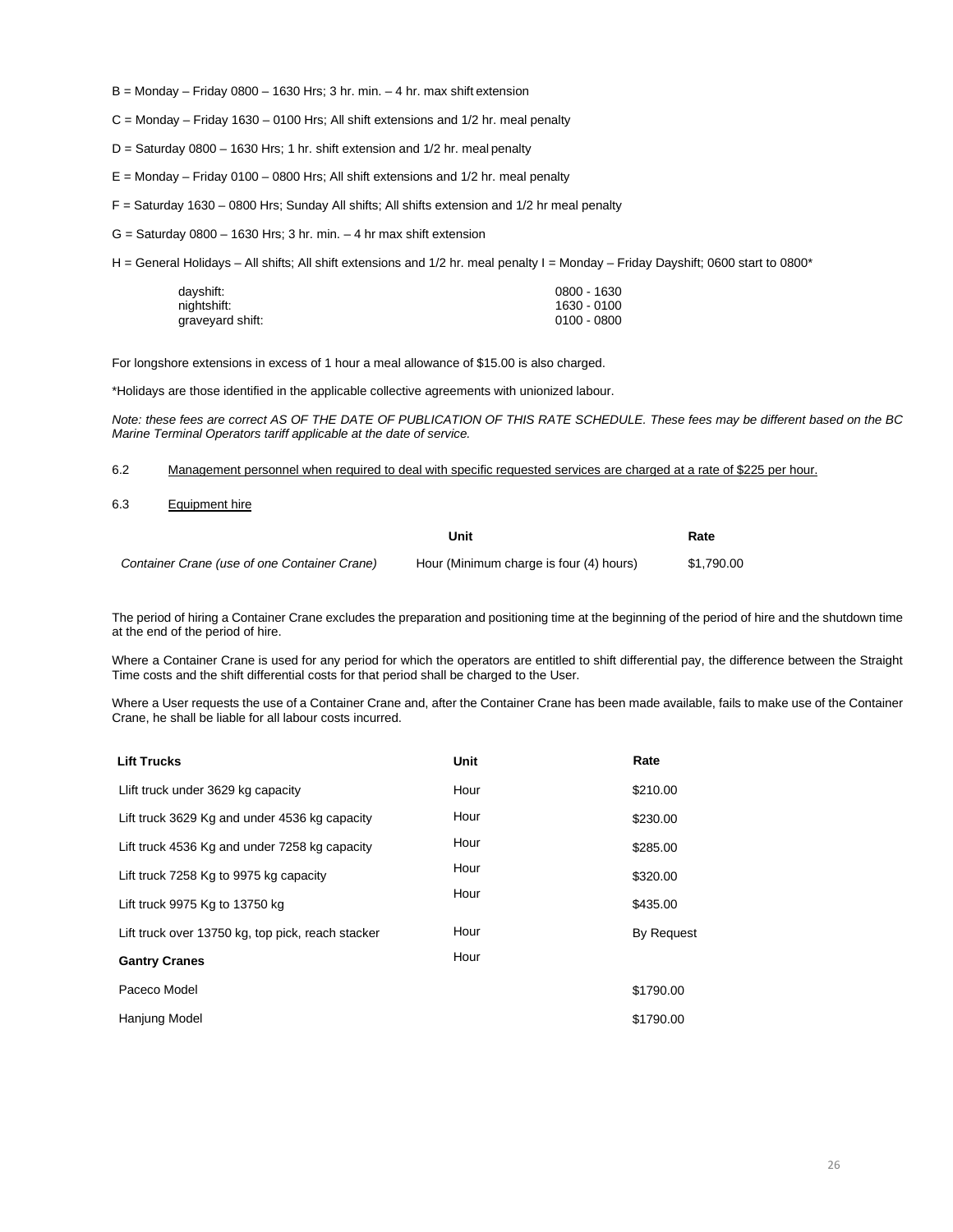| Attach and detach of gangway to vessel                | \$342.00        |     |
|-------------------------------------------------------|-----------------|-----|
| Rental of gangway, by day or part thereof             | \$247.29        |     |
| Rental of certified gangway netting + arrangement fee | \$1030<br>\$155 | $+$ |

#### *Note:*

- *1. Rates are for use of equipment on the Terminal and are exclusive of any labour costs. Rental of equipment is by special arrangement only.*
- *2. 8 hours minimum*
- *3. These fees are correct AS OF THE DATE OF PUBLICATION OF THIS RATE SCHEDULE. These fees may be different based on the BC Marine Terminal Operators tariff applicable at the date of service.*

# 6.4 Man-hour Rates and Equipment Rental

Charges for labour and for the rental of equipment shall be imposed for services in this Tariff charged according to M/E rates, and also for:

- a) consolidating damaged Cargo for the purpose of inspection and re-coopering.
- cleaning or preparing cars, trucks or containerized Cargo for loading;
- c) clearing Terminal of dunnage, stevedore gear and other equipment or material; and, d) any other service not specified in this Tariff.
- any other service not specified in this Tariff.

*Note: these fees are correct AS OF THE DATE OF PUBLICATION OF THIS RATE SCHEDULE. These fees may be different based on the BC Marine Terminal Operators tariff applicable at the date of service.*

# 6.5 Minimum Number of Labour Hours

Where the Operator furnished labour that is necessary for a specific service and the service is completed before the expiration of the minimum time defined in a Collective Agreement, the person requesting the service shall be charged the additional cost of labour at standby rates to account for the difference between time worked and minimum time.

*Note: these fees are correct AS OF THE DATE OF PUBLICATION OF THIS RATE SCHEDULE. These fees may be different based on the BC Marine Terminal Operators tariff applicable at the date of service.*

## 6.6 Overtime

Where Services are performed by persons working Overtime the person requesting the Services shall pay to the Operator any amount equal to the difference between Straight Time costs and Overtime costs for all labour and supervision according to man- hour rates. The Operator reserves the right to allocate gangs and decide whether or not Overtime should be worked.

Note: these fees are correct AS OF THE DATE OF PUBLICATION OF THIS RATE SCHEDULE. These fees may be different based on the BC Marine Terminal Operators tariff applicable at the date of service.

# 6.7 Foreman Turnaround

In times of labour shortage where a Vessel gang has been ordered but is not provided, the cost of the foremen ordered to supervise said gang(s) is chargeable at the appropriate shift delay to the Vessel which requested the gang(s).

*Note: these fees are correct AS OF THE DATE OF PUBLICATION OF THIS RATE SCHEDULE. These fees may be different based on the BC Marine Terminal Operators tariff applicable at the date of service.*

## 6.8 Double Shifting

In times of labour shortage, where the option exists to double, extend or cover this shift using labour from the preceding and following shifts. labour may be employed at the discretion of the User subject to payment of incremental costs based on shift extension rates plus meal allowance.

*Note: these fees are correct AS OF THE DATE OF PUBLICATION OF THIS RATE SCHEDULE. These fees may be different based on the BC Marine Terminal Operators tariff applicable at the date of service.*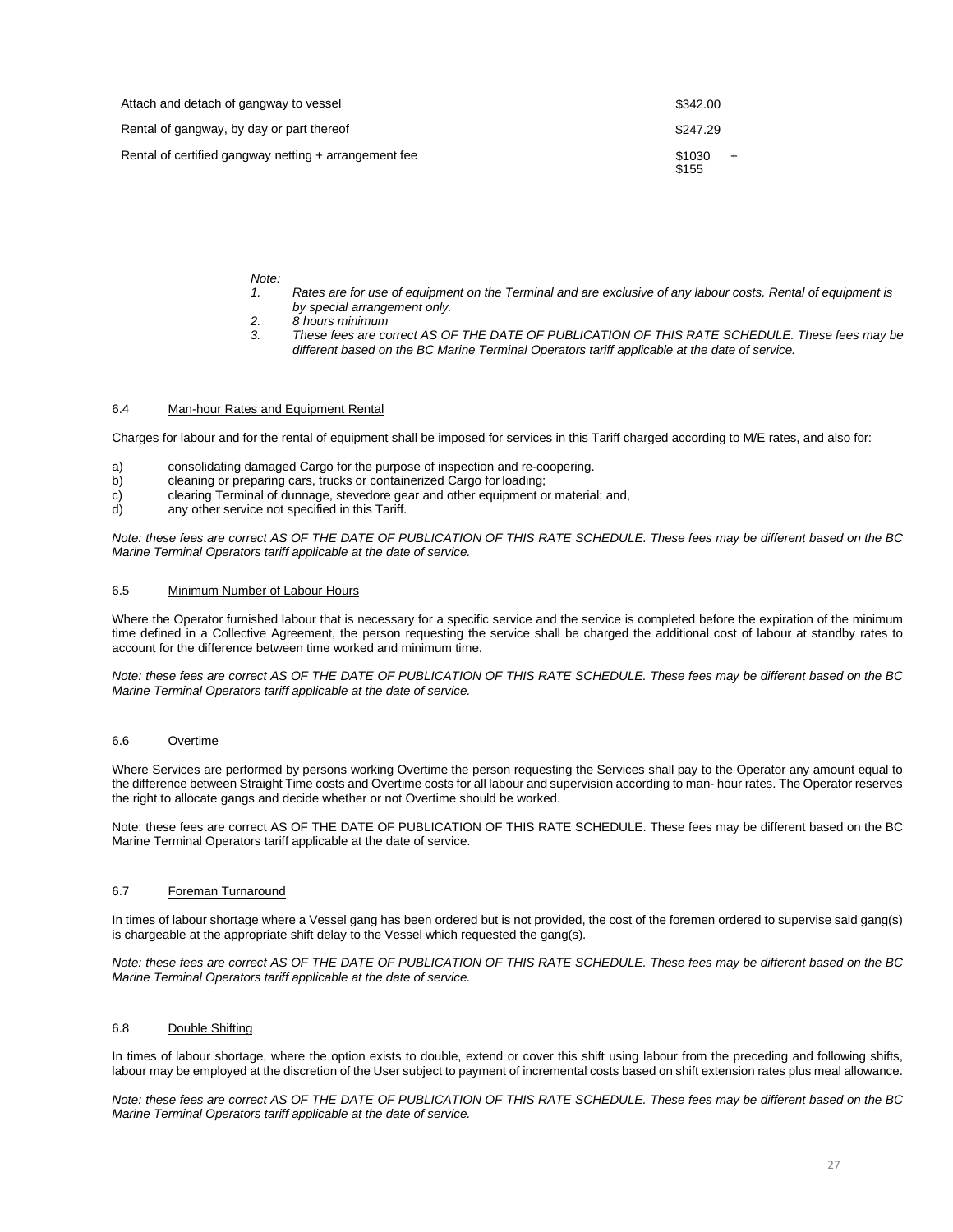# <span id="page-27-0"></span>**7. CHARGES GENERALLY**

# 7.1 Charges Generally

Charges under this Tariff generally are:

- a) based on performing the work during Straight Time operations;<br>b) in addition to charges prescribed by any other tariff, notice or by
- b) in addition to charges prescribed by any other tariff, notice or by law, or that may be owing to the Port Authority or the Operator;<br>c) due and pavable as soon as they are incurred, or upon completion of such service or
- due and payable as soon as they are incurred, or upon completion of such service or use. The Operator reserves the right to require payment of charges in advance, as follows:
	- by the Vessel, its owners or agents before Vessel commences its loading or discharging operation;
	- by the Cargo Owner before Cargo leaves the custody of the Operator; or,
	- right is reserved by the Operator to require payment of all charges on perishable Cargo or of doubtful value and household goods; and
- d) payable to the Operator at the address shown on the invoice.

## 7.2 Taxes

All amounts payable to the Operator pursuant to this Tariff do not include any value-added, sale, use, consumption, multi-staged, ad valorem, personal property, customs, excise, stamp, transfer, or similar taxes, duties, or charges, (collectively "**Sales Tax**") and all Sales Taxes are the responsibility and for the account of the person(s) by whom the charges pursuant to this Tariff are payable. If the Operator is required by law or by administration thereof to collect any applicable Sales Taxes from a person responsible for payment of charges pursuant to this Tariff, such person shall pay such Sales Taxes to the Operator concurrently with the payment of any charges payable pursuant to this Tariff, unless such person qualifies for an exemption from any such applicable Sales Taxes, in which case such person shall, in lieu of payment of such applicable Sales Taxes to the Operator, deliver to the Operator such certificates, elections, or other documentation required by law or the administration thereof to substantiate and effect the exemption claimed.

Any exemption claimed from Sales Taxes extended by the Operator to any person is without prejudice to the position of the Operator, which is entitled to charge such person by whom the exemption has been claimed with Sales Taxes at any subsequent date should the taxing authorities determine that the Cargo and services provided pursuant to this Tariff are taxable.

## 7.3 Payment of Charges

All charges herein, when not paid or absorbed by the Customer, are for the account of the Cargo Owner. On Import and Export traffic moving in connection with Customers, provisions for complete or partial payment or absorption of terminal charges are contained in Customer's tariff. Cargo Owners are urged to consult with the Customer's tariff for accurate determination of applicable terminal charges if any, for the account of Cargo.

# 7.4 Calculation of Charges

Where a charge, excepting Demurrage, imposed in respect of any Cargo is based on either weight or measurement, it shall be calculated on the weight or measurement of the Cargo, whichever is greater.

Where a charge provided for in this Tariff for a type of Cargo is expressed based on weight, the Charges are determined on the gross weight of the Cargo stated on the description of the Cargo provided to the Operator.

Where a charge provided for in this Tariff for a type of Cargo is expressed on the basis of a quantity other than weight (for example, volume), the charges are determined on the quantity of Cargo stated on the description of the Cargo provided to the Operator

The Operator may in its sole discretion re-consider any description of any Cargo and substitute its own description in accordance with section 7.8 for the purposes of calculating the charges payable with respect to that Cargo.

No invoice shall be issued where the amount of the charges incurred is less than \$2.00 (two dollars).

# 7.5 Minimum Billing Charge

All invoices issued by the Operator for any service, or combination of services, as provided in this Tariff shall be subject to a minimum billing charge of \$20.00 per invoice.

# 7.6 Reduction of Charges

No reduction of charges provided in this Tariff shall operate to reduce the amount payable for any service below minimum charge for that service set out in this Tariff.

#### 7.7 Materials Supplied or a Request for Third Party Services

Charges for any material furnished in connection with any services performed by the Operator or any service obtained from a third party at the request of a User, shall be based on the actual cost of the material or service plus fifty (50) percent.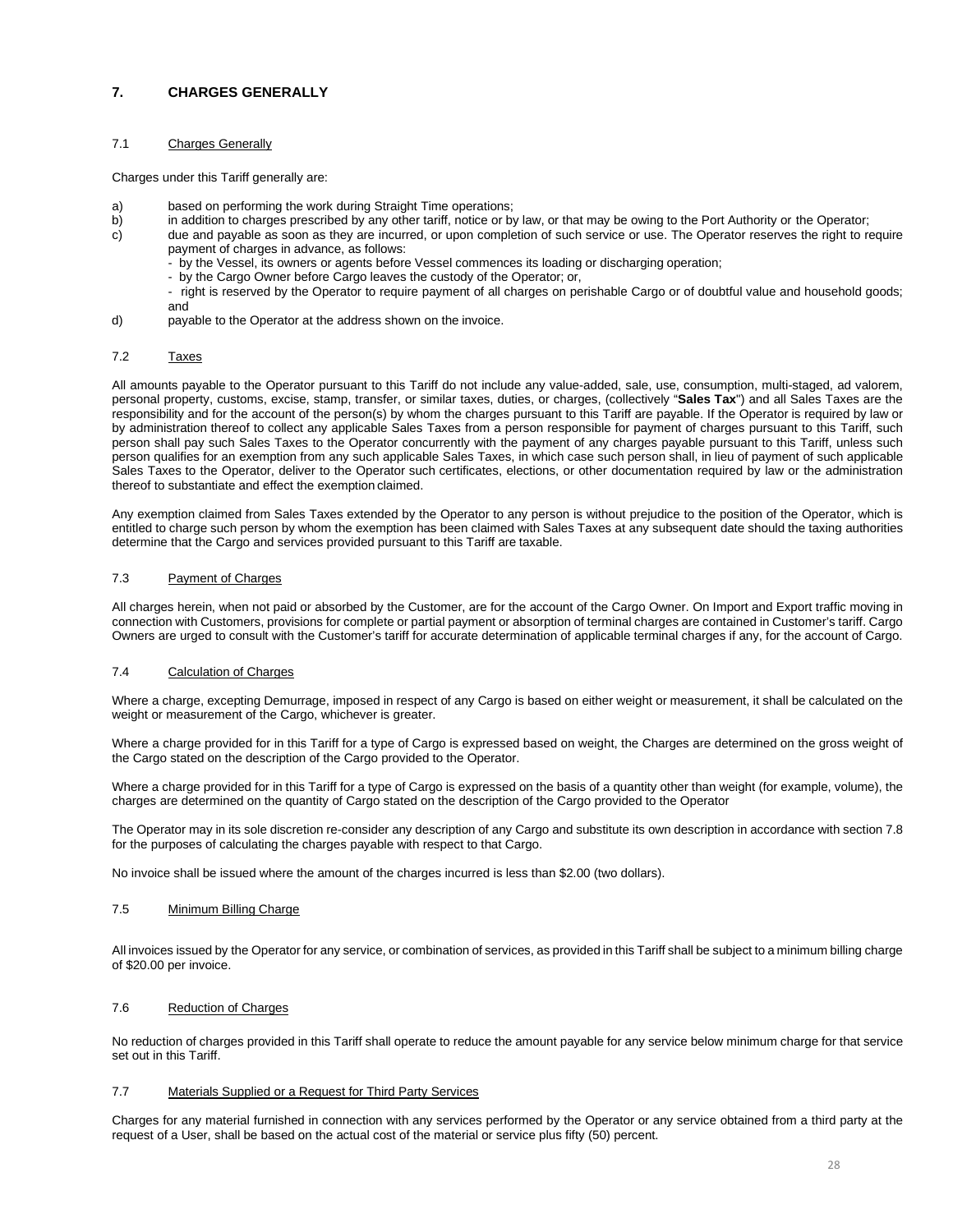#### 7.8 Verification of Weights and Measurements

Shipping weights and measurements shown on Bills of Lading, Waybills or other shipping documents are subject to checking by the Operator and the actual scale weight or measurement of the Shipment as determined by the Operator will govern rating and billing.

## 7.9 Rates Subject to Change

The rates set out in this Tariff, revisions or supplements thereto, are based upon ordinary traffic and labour conditions. If and when these conditions change because of demands of labour for increased wages, strikes, congestions or other causes not reasonably within the control of the Operator, resulting in an increased cost of service, the rates are subject to change without notice or the charge for the services may be assessed on the basis of man-hour and equipment.

# 7.10 Charter Party Agreements, Sales Contract, etc.

The existence of any agreement in connection with a charter party, sales contract, or otherwise, which purports to relieve a Vessel, the Customer, the Vessels' agent or operator, of any charge properly assessable against same, shall not relieve said Vessel, the Customer, the Vessels' agent or operator from liability for the payment of such charge under this Tariff.

#### 7.11 Services and use of the Terminal not Otherwise Provided for

All stevedoring and terminal services and all use of the Terminal not otherwise provided for expressly in this Tariff are calculated as per Section 6.1, 6.2 and 6.3.

# <span id="page-28-0"></span>**8. COLLECTION OF OCEAN CHARGES**

If requested and at the Operator's option, the Operator may collect such charges on inward Cargo on behalf of the Customer or the agents, owners or operators of Vessels in accordance with the following:

- a) Any charges to be collected for the Vessel's account must appear on the original and copies of Bills of Lading or Waybills and manifest. The Operator is not obligated to calculate any charges on behalf of the Vessel. Expense bills will read "ocean charges collect \$ expressed in Canadian currency. The currency conversion to Canadian funds will be calculated at the currency exchange rate as established by the Vessel.
- b) The collect ocean charges may be paid by the consignee or his agent in either U.S. funds as per the Bill of Lading or Waybill or in Canadian funds at the Vessel exchange rate. If payment is received in U.S. funds, the Operator reserves the right to make payment to the Customer in U.S. funds.
- c) Inbound manifest must be lodged with the Operator three working days prior to the Vessel's arrival to enable the Operator to prepare expense bills in time for discharge.
- d) Additional costs incurred in preparing expense bills for manifests received after the period of three days, or for re-billing of Inward Shipments on instruction from the Customer will be for the account of the Customer.
- e) The Operator will not accept any corrections or adjustments to collect ocean charges after the surrender of the original Bill of Lading, release of Cargo by the Customer, or payment of ocean charges by the consignee or his agent. Such corrections and adjustments will be the responsibility of the Customer to collect directly from the consignee or hisagent.

# <span id="page-28-1"></span>**9. CARGO**

#### 9.1 Movement of Cargo Through a Gate at the Terminal

Gate charges are imposed each time any Cargo or Container is brought onto or taken off the Terminal. Gate charges are charges that must be paid by the User

| Gate charge – Non-containerized Cargo carried by truck – each time a truck passes through<br>a gate of the Terminal                                                         | \$105.24 |
|-----------------------------------------------------------------------------------------------------------------------------------------------------------------------------|----------|
| Gate charge - Non-containerized Cargo carried by railcar and Cargo being carried to or from<br>a rail siding – each time a conveyance passes through a gate of the Terminal | \$105.24 |
| Gate charge – per Container, including the processing of documentation at the gate of the<br>Terminal                                                                       | \$131.55 |

#### 9.2 Storage

The Operator may, on such terms as it may be prepared to accept and at its sole discretion, agree to permit a User to leave Cargo on the Terminal in exchange for payment of stowage charges (the "**Stowage Charges**") for a specific period of time after the expiry of Free Time (the "**Stowage Period**"). Any such Stowage Period must be agreed in writing prior to the expiry of Free Time and is subject to the following:

Except as otherwise agreed to in writing by the Operator, the Storage Period commences after the expiration of Free Time.

Except as otherwise agreed to in writing by the Operator, Free Time is 48 hours.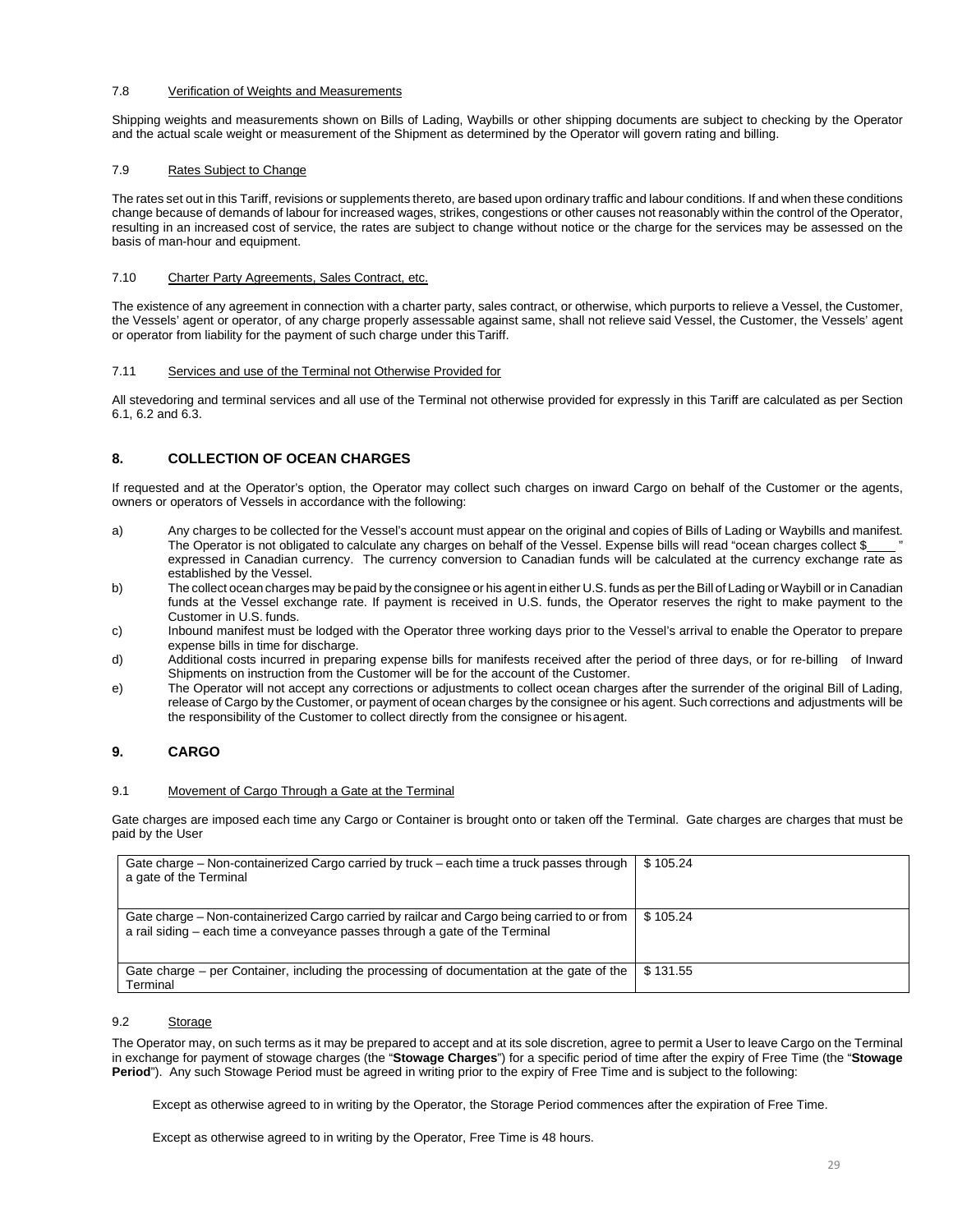- The Operator may, on such terms as it may be prepared to accept, agree to extend a Storage Period for part or all of any shipment of Cargo.
- Cargo must be removed from the Terminal immediately upon the expiration of a Storage Period but may be removed only if all charges then owed by the User are paid in full.

The Operator may impose Storage Charges, which are Charges that must be paid by the Customer.

The Operator may require Storage Charges to be paid in advance, and may issue invoices for Storage Charge monthly or more frequently, which must be paid by the User.

Additional Demurrage Charges begin to accrue immediately upon the expiration of a Storage Period and are charges that must be paid by the User.

| <b>Container and Non-Containerized Cargo</b><br><b>Storage and Demurrage Charges</b>            | Rates                                |
|-------------------------------------------------------------------------------------------------|--------------------------------------|
| Container Storage Charge - per TEU per calendar day or part thereof                             | \$142.07                             |
| Container Demurrage Charge – per TEU per calendar day or part thereof                           | \$305.17                             |
| Non-Containerized Cargo Storage Charge – per Metric Tonne per calendar day or part<br>thereof   | Outside - \$1.50<br>$Inside - $2.00$ |
| Non-Containerized Cargo Demurrage Charge – per Metric Tonne per calendar day or part<br>thereof | Outside - \$3.25<br>Inside - \$4.25  |

# 9.3 Cargo Received or Delivered

Cargo is received for Shipment when the terms of the dock receipt or other document approved or issued by the Operator have been accomplished. Cargo is delivered when the terms of the delivery order or other document approved by the Operator have been accomplished. Cargo received at the Terminal that is waiting for a Vessel or an Inland Carrier to arrive is in transit until other specific arrangements for its care and custody are made by the Cargo Owner, Vessel and/or Inland Carrier with the Operator. Notwithstanding terms of sale and other considerations or agreements, Cargo in transit in or on the Terminal is under control of the Vessel involved and subject to the terms and conditions of its Bill of Lading, Waybill or contract of affreightment issued until loaded on board, released by accomplishment of delivery or released to and accepted by the Operator for other custody.

In the event of any claim made against the Operator for damage to, loss or destruction of Cargo, the Operator will, notwithstanding the provisions of this Section 9 (Cargo), have the benefit of any provisions of this Tariff or the Conditions by which the liability of the Operator is excluded or limited.

Unless otherwise agreed in writing, Cargo is received and stored outside.

# 9.4 Redelivery and Transshipment Cargo

The charge or charges on Cargo received at the Terminal for delivery to a Vessel which, due to conditions unforeseen at the time of receipt, must be redelivered to a land carrier, or similarly, containerized Cargo received at the Terminal, or non-containerized Cargo which is stuffed into Containers at the Terminal and which is subsequently diverted for Transshipment by the Customer in lieu of a direct call of a Vessel, shall be the same as that applicable to Cargo loaded to a Vessel making a direct call.

For Cargo which is Transshipped, all charges will be charged in accordance with the rates and charges as defined in this Tariff for Import and Export Cargo respectively which is charged once only.

# 9.5 Compulsory Removal of Cargo

The Port Authority or the Operator may, by written notice to the Cargo Owner, require the removal of a Cargo Owner's Cargo (a) that, in the Operator's sole discretion, it deems likely to damage human health, other Cargo or other property; or (b) that is on Terminal after the expiration of any Free Time or an agreed Storage Period. Such removal shall be, on a joint and several basis, at the expense of the Cargo Owner and the Customer that carried the Cargo in the case of an Import Shipment, or the Customer that was scheduled to carry the Cargo in the case of an Export Shipment. Upon the receipt of such notice, the Cargo Owner or said Customer shall remove the Cargo immediately. This provision does not apply to Cargo on the Terminal that is under lease to any person or allotted to any person by the Port Authority.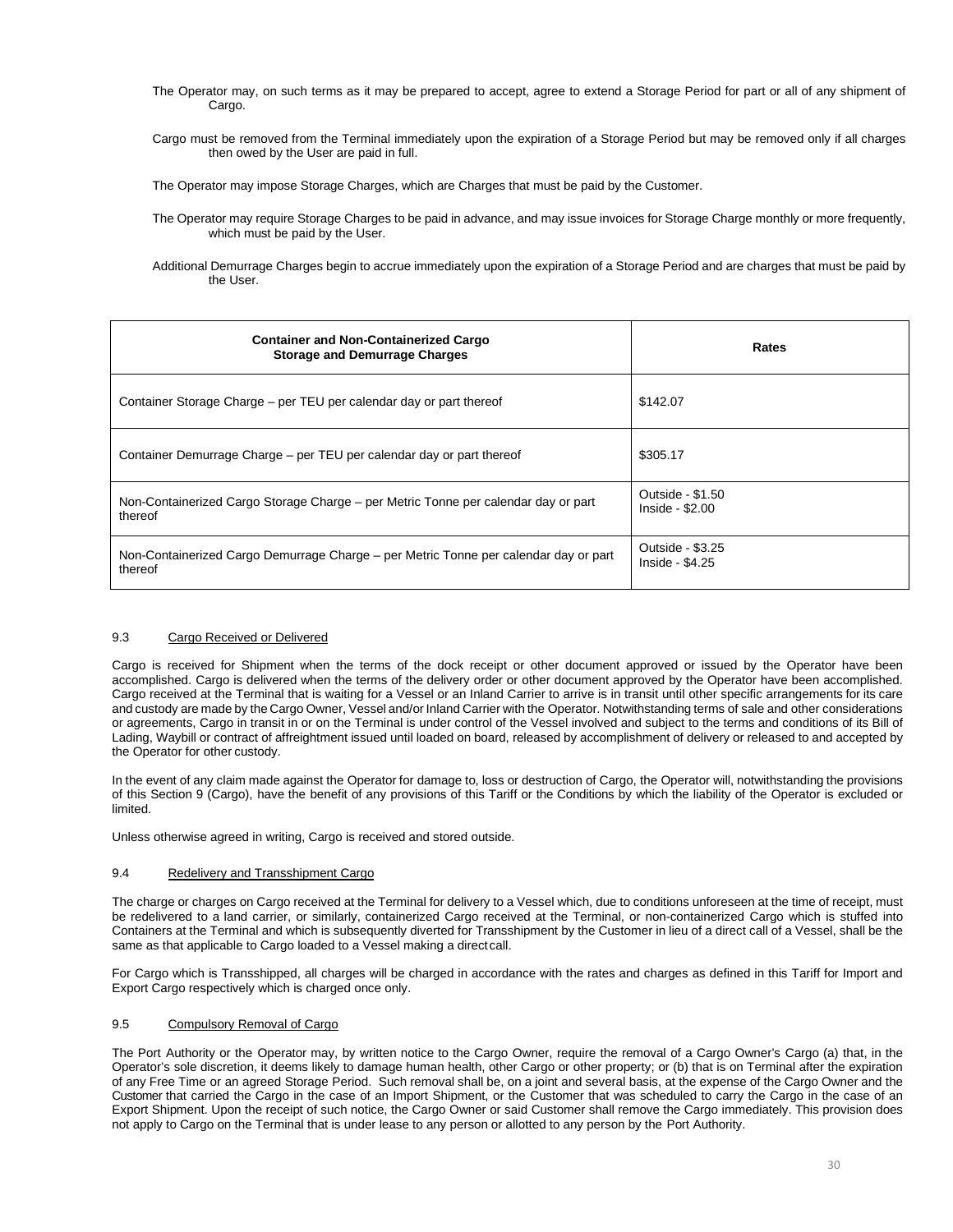The Operator may, at the risk and expense of the Cargo Owner or the said Customer, pile, re-pile, remove, store, relocate, warehouse at a public or private facility, or dispose of any Cargo that is left on Terminal for more than seven (7) days after the expiration of any Free Time or an agreed Storage Period, or at any time after the Cargo becomes Abandoned Cargo. The Operator shall not be responsible for any loss or damage of whatsoever nature and howsoever caused, even if caused by an act, omission or the negligence of the Operator, in respect of the removal, storing, relocating or disposing of Cargo under this Section 9.5.

Where, in the opinion of the Operator, any Cargo is not packed in such a manner that it will withstand handling while in transit; the Operator may without responsibility for Demurrage, loss or damage attaching:

- a) refuse to permit the Cargo to be shipped; or,
- b) have the Cargo repacked at the expense of the Cargo Owner.

The Operator may, at the risk and expense of the Cargo Owner, reject or remove from Terminal any Cargo that, in the opinion of the Operator, is likely to contaminate or endanger other Cargo.

The Operator reserves the right to withhold delivery of Cargo until all accrued terminal charges and / or advance charges against the Cargo have been paid in full.

## 9.6 Goods Requiring Refrigeration

Where refrigerated Cargo is to be loaded on or unloaded from a Vessel, the Customer shall:

a) arrange for the Cargo Owner of the refrigerated Cargo to take immediate delivery when they are unloaded; or,

b) arrange for delivery of the refrigerated Cargo for outward movement at a proper time in order to permit the handling and loading of them on the vessel without delay, whichever is appropriate.

Except in respect of the services described above, the Operator will not be responsible for the cost of special handling of Cargo that require refrigeration or from additional services, Overtime or deterioration in respect of such Cargo.

## 9.7 Documentation

The cost of supplying clerks, labour, material and equipment for the checking and sorting of Cargo that has not been delivered by the Customer according to Bills of Lading or Waybills at the time they were unloaded from the Vessel may be charged to the Customer or the Cargo Owner at the Operator's discretion.

Complete documentation of the Cargo shall be provided by the Customer to the Operator three full working days before Cargo is unloaded or loaded.

Where documentation of the Cargo is not provided by the Customer to the Operator within three full working days, as a result of which the Operator incurs additional expenses in the calculation of charges or the preparation of containerized Cargo load plans on behalf of the Customer, such costs shall be paid by the Customer.

#### 9.8 Demurrage – Railcars or Vessels

The Operator is not responsible or liable for any Demurrage howsoever caused, even if caused by an act omission or the negligence of the Operator while furnishing the service of ordering, billing out and of loading or unloading Cargo to and from Vessels or railcars.

#### 9.9 Representation and Indemnity of Cargo Owner

Shipping weights and measurements, including the VGM, shown on shipping documents are provided by or on behalf of the Cargo Owner, except to the extent of any VGM service provided in accordance with Section 4.27.

The Customer or Cargo Owner, as applicable, represents and warrants that the Cargo, whether designated as Hazardous Cargo or not, is safe for handling or storage by the Operator and is not dangerous or otherwise likely to cause loss, damage or injury (including personal injury) to the Operator, the Terminal, or any Vessel or other property, including other Cargo, at the Terminal.

# 9.10 High Value Cargo

Handling and storage of high value Cargo will have risk-based premiums applied and will only be accepted by the Operator by special agreement with the User.

## 9.11 Removal of Cargo from the Berth Corridor

Except as otherwise agreed to by the Operator, no Cargo may be stored in the Berth Corridor. All Cargo:

- (a) placed in the Berth Corridor in preparation for loading to a Vessel must be loaded as scheduled; and
- (b) discharged from a Vessel must be loaded to an Inland Carrier by direct transfer or moved to a storage place on the Terminal.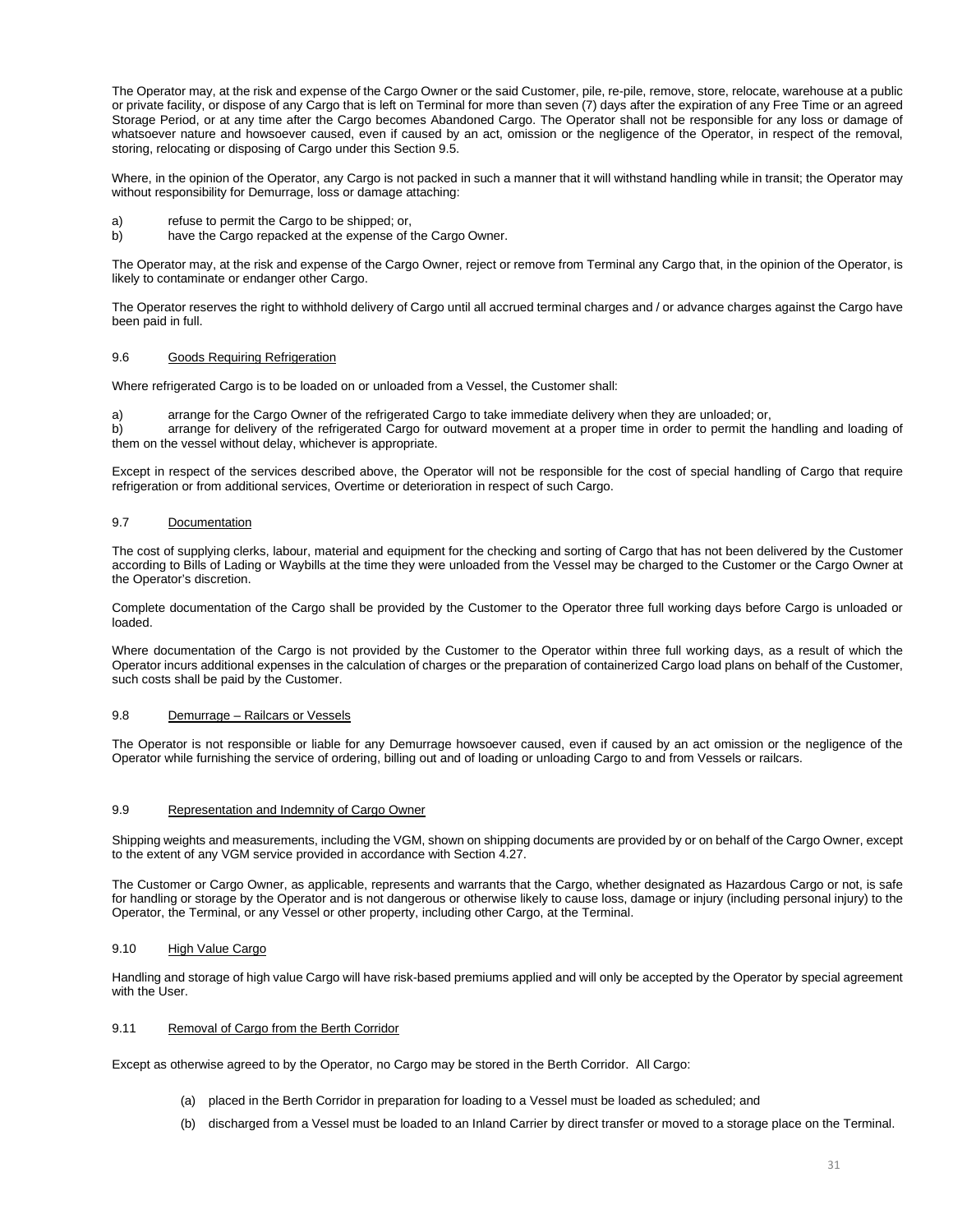The Operator may, at the risk and expense of the Customer or Cargo Owner as applicable, remove any Cargo discharged from a Vessel or not loaded to a Vessel as scheduled and take it to a storage place at the Terminal. All costs incurred in doing so (for example, labour, equipment costs incurred in handling the Cargo or as a result of any delay while doing so, including storage costs, extra costs incurred with respect to other Cargo) are charges that must be paid by the Customer or the Cargo Owner as applicable.

# 9.12 Special Handling Instructions

- 9.12.1 The Operator will not handle, nor provide use of the Terminal with respect to, any Cargo other than in accordance with its standard handling and storage practices except when, upon the written request of a User received at least five days prior to arrival of any Cargo, the Operator in its discretion agrees to handle or store that Cargo in accordance with special instructions, including, for example, instructions to do the following:
	- (a)sort or separate Cargo;
	- (b) store Cargo inside a shed at the Terminal;
	- (c) cover Cargo with tarps or other materials;
	- (d)handle Cargo in accordance with such other special handling instructions services as the Operator may agree to provide from time to time.

**Extra Charges will be applied for special handling. All costs, expenses, losses and charges incurred in providing services or use of the Terminal in accordance with any special handling instructions are charges that must be paid by the User making the request.**

- 9.12.2 The Operator will not be liable to any person for any loss or damage caused or contributed to by:
	- (a) special handling; or<br>(b) a failure to provide
	- a failure to provide any special handling beyond that which the Operator has agreed to provide in accordance with this Clause.

# 9.13 Packaging

- 9.13.1 Cargo will be subject to multiple handling (for example: to and from Inland Carriers and Vessels; to relocate the Cargo on the Terminal; to facilitate inspection by authorities; etc). Each User warrants that all Cargo can sustain such movement without damage or will be adequately packaged and secured so as to prevent damage in the course of such handling.
- 9.13.2 Where, in the opinion of the Operator, any Cargo may be unable to withstand handling at the Terminal, the Company may, at the risk and expense of the User:
	- (a) refuse to handle any of the Cargo;
	- (b) refuse to permit any of the Cargo to be handled;
	- (c) cause or require any of the Cargo to be:
	- (d) covered or moved into a shed;
	- (e) packaged or repackaged;
	- (f) handled with extra labour or equipment;
	- and

the costs incurred in doing so (for example, labour, equipment costs incurred in handling the Cargo or as a result of any delay while doing so, including extra costs incurred with respect to other Cargo) are charges that must be paid by the User.

#### 9.14 Distribution of Cargo

Except as otherwise provided for in this Tariff, only a Cargo Owner, its agent, or the Operator may remove any Cargo from the Terminal. Only an Inland Carrier designated by the Cargo Owner as its agent may remove any Cargo from the Terminal.

#### 9.15 Inland Carrier Access to Terminal

Expect by special agreement with the Operator, access to the Terminal is available to Inland Carriers only during the normal operating hours. If after-hours access is provided, all costs (labour, equipment, etc.) incurred for doing so are charges which must be paid the Cargo Owner.

### 9.16 Inspection and Acknowledgement of Receipt of Cargo from the Operator

Every person must, immediately before removing any Cargo from the Terminal, acknowledge to the Operator in writing the receipt of the Cargo in good order and condition subject only to such damage or shortage as may be specified in writing on the written acknowledgement. All parties with any interest in the Cargo are deemed to have authorized and required any agent who wishes to remove any Cargo to conduct such inspection and acknowledge receipt in accordance with this provision.